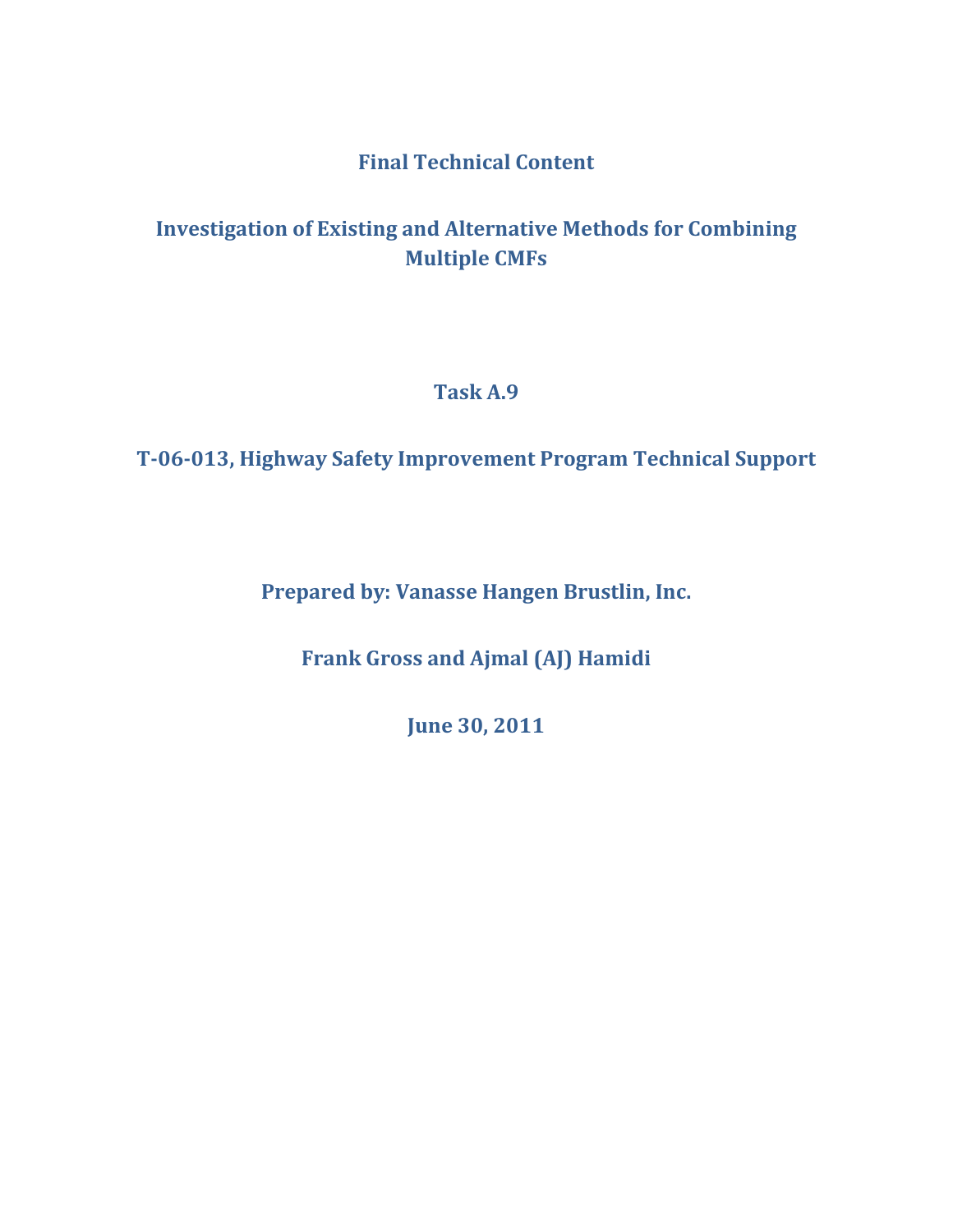# **Table of Contents**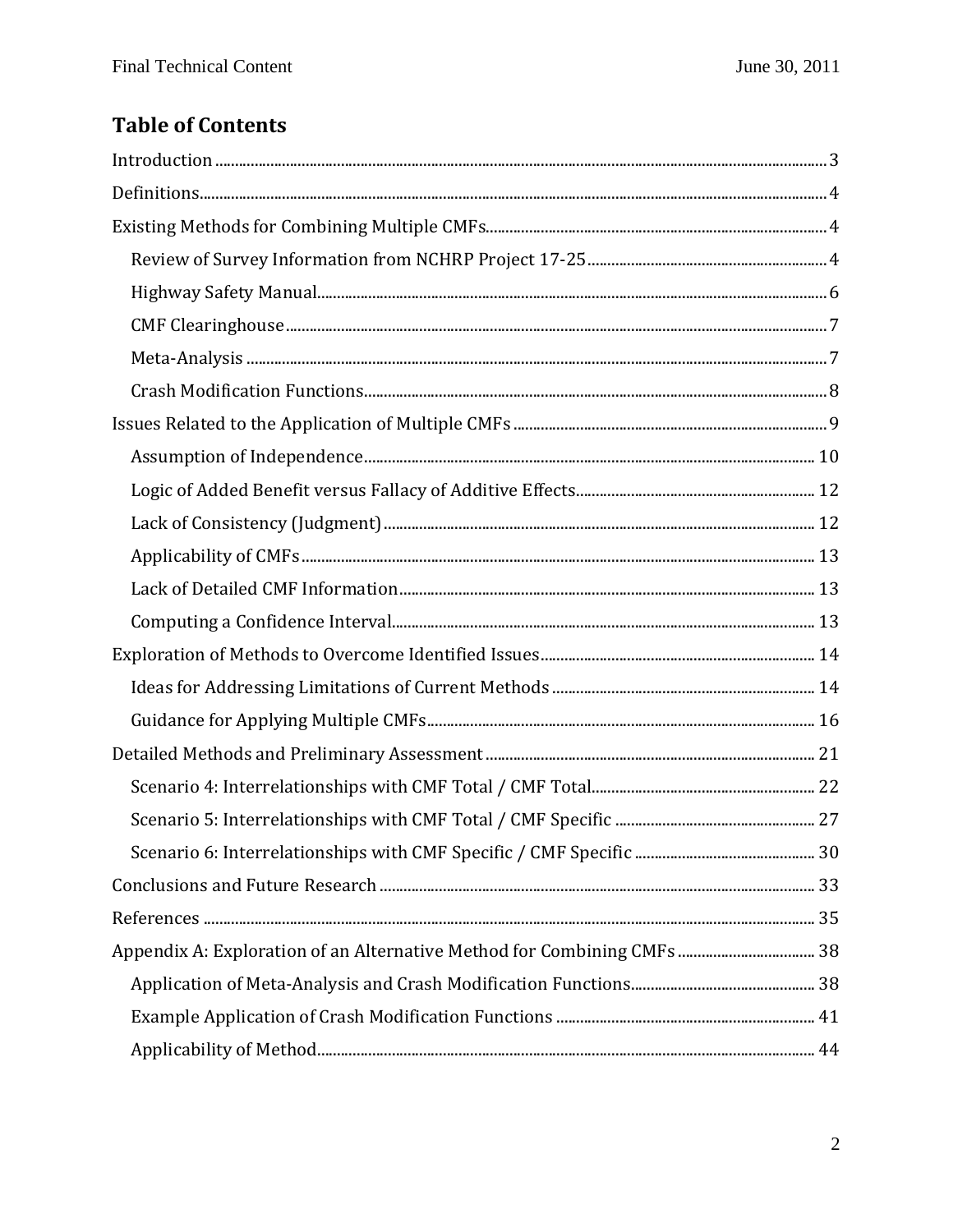## <span id="page-2-0"></span>**Introduction**

There is a need to investigate current practices for applying multiple crash modification factors (CMFs). Transportation agencies frequently implement multiple treatments at a given location, either sequentially or simultaneously, to address specific safety concerns. These agencies need to estimate the expected safety impact of the combined treatments and CMFs are one tool to support this effort. The issue is that relatively few CMFs have been developed for specific combinations of treatments and it would take a tremendous effort to develop CMFs for all likely combinations of treatments. There are numerous CMFs available for individual treatments and somehow combining individual CMFs to estimate the combined treatment effect is one alternative to developing CMFs for each possible combination of treatments. Currently, there is limited guidance on the application of multiple CMFs, and the guidance that does exist has not been rigorously tested.

A CMF is a multiplicative factor used to estimate the expected number of crashes after implementing a given countermeasure at a specific site. CMFs may be related to total crashes or specific crash types and/or severities. It is not appropriate to apply a CMF for a specific crash type or severity to other crash types and severities because a countermeasure may reduce certain crashes while increasing others. A CMFunction is an equation used to compute a CMF based on other factors (e.g., traffic volume) when the CMF cannot be represented as a single value. The Highway Safety Manual, CMF Clearinghouse, and other related resources provide more than 3,000 CMFs for various safety strategies.

The Highway Safety Manual and other related resources provide basic guidance on the application of CMFs and limited guidance on the application of multiple CMFs. Specifically, the Highway Safety Manual indicates that CMFs are multiplicative where treatments are installed concurrently and are presumed to have independent effects (i.e., CMFs may be multiplied to estimate a combined effect when there are multiple treatments that address different crash types). As a note of caution, it is not appropriate to simply multiply the CMFs if the respective CMFs are related to different crash types and/or severities, even if multiple treatments are independent. In this case, the combined effect can still be estimated, but the CMFs would be applied individually to the specific crashes expected for that crash type and/or severity. The Highway Safety Manual also cautions the user that the combined effect of multiple treatments may be over-estimated if the CMFs are multiplied and engineering judgment is necessary to assess the interrelationships and independence of multiple treatments.

The intended audience for this document is state and local transportation agencies and the consultants supporting them in their safety management efforts. Specifically, this document is intended to bring to light several issues associated with the application of multiple CMFs and provide guidance on how to estimate the combined treatment effect when multiple treatments are installed at a given location. This paper presents several existing methods for combining multiple CMFs and discusses the associated issues. Next, several ideas are explored for overcoming the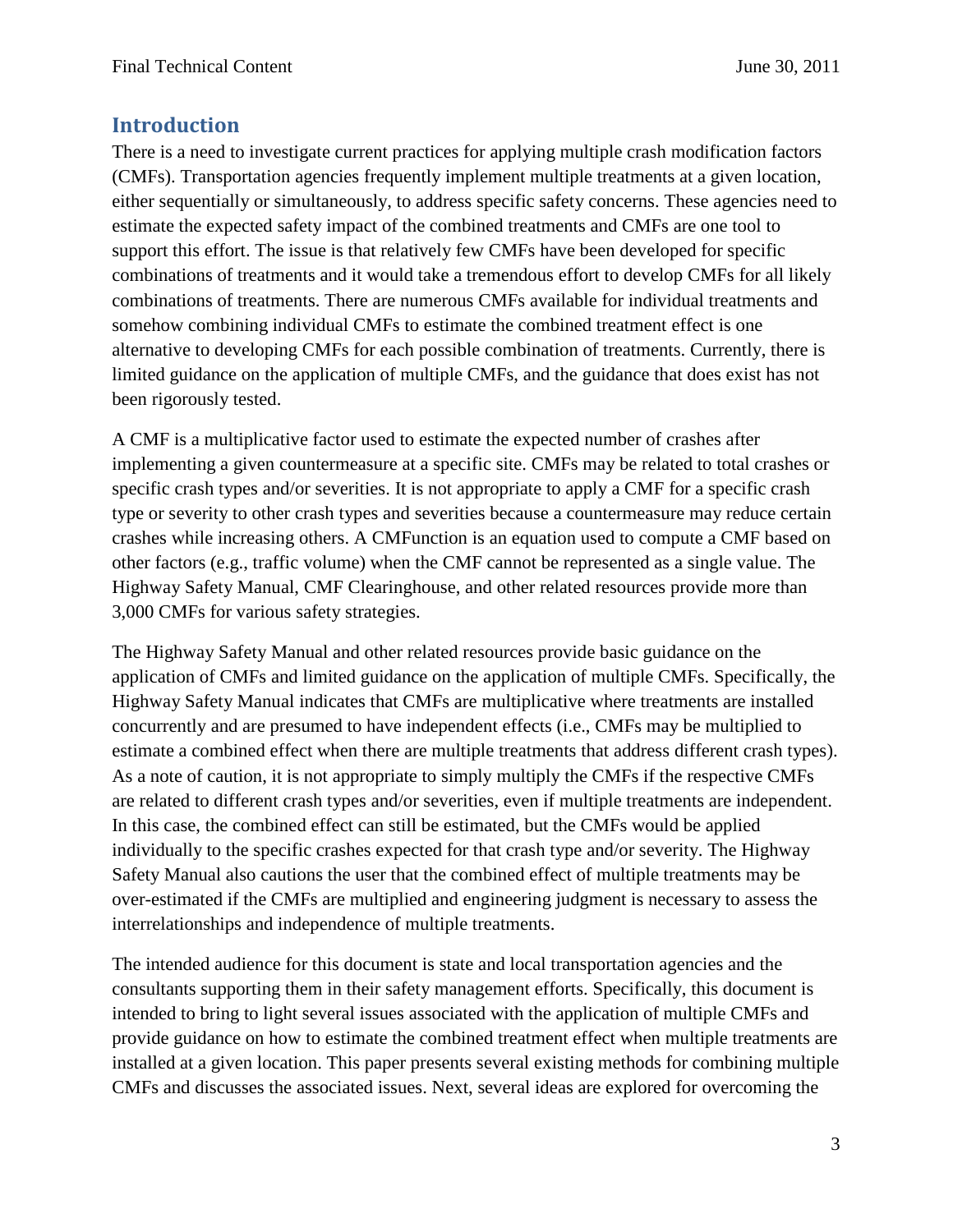identified issues. Finally, the methods are applied and compared to existing CMFs for multiple treatments in an attempt to validate the new procedures.

# <span id="page-3-0"></span>**Definitions**

This section provides several basic definitions and conversions that will be referred to throughout the document.

**Crash modification factor (CMF):** A CMF is a multiplicative factor used to estimate the expected number of crashes after implementing a given countermeasure at a specific site.

**Crash modification function (CMFunction):** A CMFunction is an equation used to compute a CMF based on other factors (e.g., traffic volume) when the CMF cannot be represented as a single value.

**Crash reduction factor (CRF):** A CRF is similar to a CMF and represents the expected percent reduction in crashes after implementing a given countermeasure at a specific site. The CRF is generally given in percent form (e.g.,  $CRF = 25$  represents a 25 percent reduction in crashes). However, the CRF could also be given in decimal form (e.g.,  $CRF = 0.25$  represents a 25 percent reduction in crashes).

Relationship between CMF and CRF: There is a direct relationship between a CMF and CRF. Assuming the CRF is in decimal form, the CMF can be calculated as one minus the CRF [CMF  $= 1 - CRF$ ]. The opposite also holds where the CRF can be calculated as one minus the CMF.

# <span id="page-3-1"></span>**Existing Methods for Combining Multiple CMFs**

## <span id="page-3-2"></span>**Review of Survey Information from NCHRP Project 17-25**

As part of NCHRP Project 17-25, a survey was conducted to determine current agency practices for the application of CMFs. The survey results identified several different methods for applying multiple CMFs. The results of the survey are summarized in this section to provide a starting point for further exploration of the strengths and weaknesses of methods to combine multiple CMFs.

Table 1 presents 11 different methods related to the application of CMFs. Each method is presented along with the state(s) in which the method is/was applied. Note that these results are based on a survey conducted in 2003. As such, agency practices may have changed since that time. The specific state in which each method is applied is not relevant to this exercise. Rather, it is sufficient to identify specific methods that are or have been applied to estimate the effects of multiple treatments.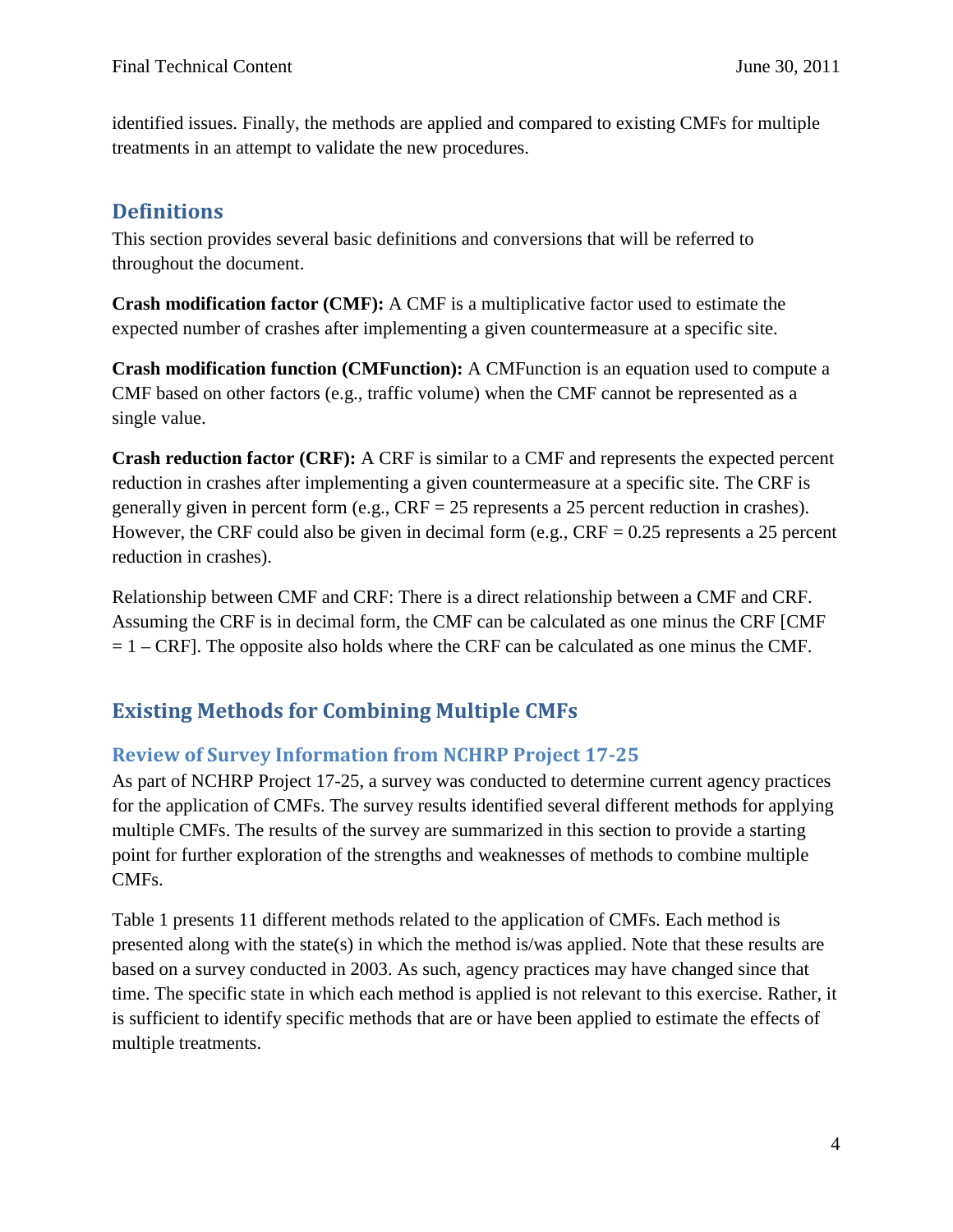| <b>Number</b>  | <b>Method</b>                                                                                                                                                                                                                                                                                                                                                                                                                                                            | State(s)                                                                       |
|----------------|--------------------------------------------------------------------------------------------------------------------------------------------------------------------------------------------------------------------------------------------------------------------------------------------------------------------------------------------------------------------------------------------------------------------------------------------------------------------------|--------------------------------------------------------------------------------|
| 1              | $CMF_t = CMF_1 - \frac{1 - CMF_2}{2} - \dots - \frac{1 - CMF_n}{n}$                                                                                                                                                                                                                                                                                                                                                                                                      | Alabama                                                                        |
|                | $CMF_t$ = CMF for the combined treatments<br>$CMF_1 = CMF$ for the first treatment<br>$CMF_2 = CMF$ for the second treatment<br>$CMF_n = CMF$ for the n <sup>th</sup> treatment                                                                                                                                                                                                                                                                                          |                                                                                |
| $\overline{2}$ | $CMF_t = CMF_1 * CMF_2$                                                                                                                                                                                                                                                                                                                                                                                                                                                  | Maine, Minnesota,<br>Utah                                                      |
|                | $CMF_t$ = CMF for the combined treatments<br>$CMF_1$ = CMF for the first treatment<br>$CMF_2 = CMF$ for the second treatment<br>Note: Approach 2 and Approach 3 are equivalent when there<br>are only 2 countermeasures.                                                                                                                                                                                                                                                 |                                                                                |
| 3              | $CMF_t = CMF_1 * CMF_2 *  * CMF_n$<br>$CMF_t$ = CMF for the combined treatments<br>$CMF_1$ = CMF for the first treatment<br>$CMF_2 = CMF$ for the second treatment<br>$CMF_n = CMF$ for the n <sup>th</sup> treatment                                                                                                                                                                                                                                                    | Florida, Maryland,<br>Ohio, Oregon,<br>Pennsylvania,<br>Vermont,<br>Washington |
| $\overline{4}$ | CMFs are organized into six groups based on their<br>application.<br>Group I factors are applied to all crashes.<br>Group II factors are applied according to severity.<br>Group III factors are applied by crash type.<br>Group IV factors apply to wet pavement crashes.<br>Group V factors applied to night crashes.<br>Group VI factors apply to train-related crashes.<br>If multiple treatments are applied to the same type of crash,<br>then Approach 3 is used. | Missouri                                                                       |
| 5              | CMFs are developed using a weighted average of types of<br>improvements based on the collision pattern at the location.                                                                                                                                                                                                                                                                                                                                                  | California                                                                     |

**TABLE 1. Methods for Combining Multiple CMFs (from NCHRP Project 17-25)**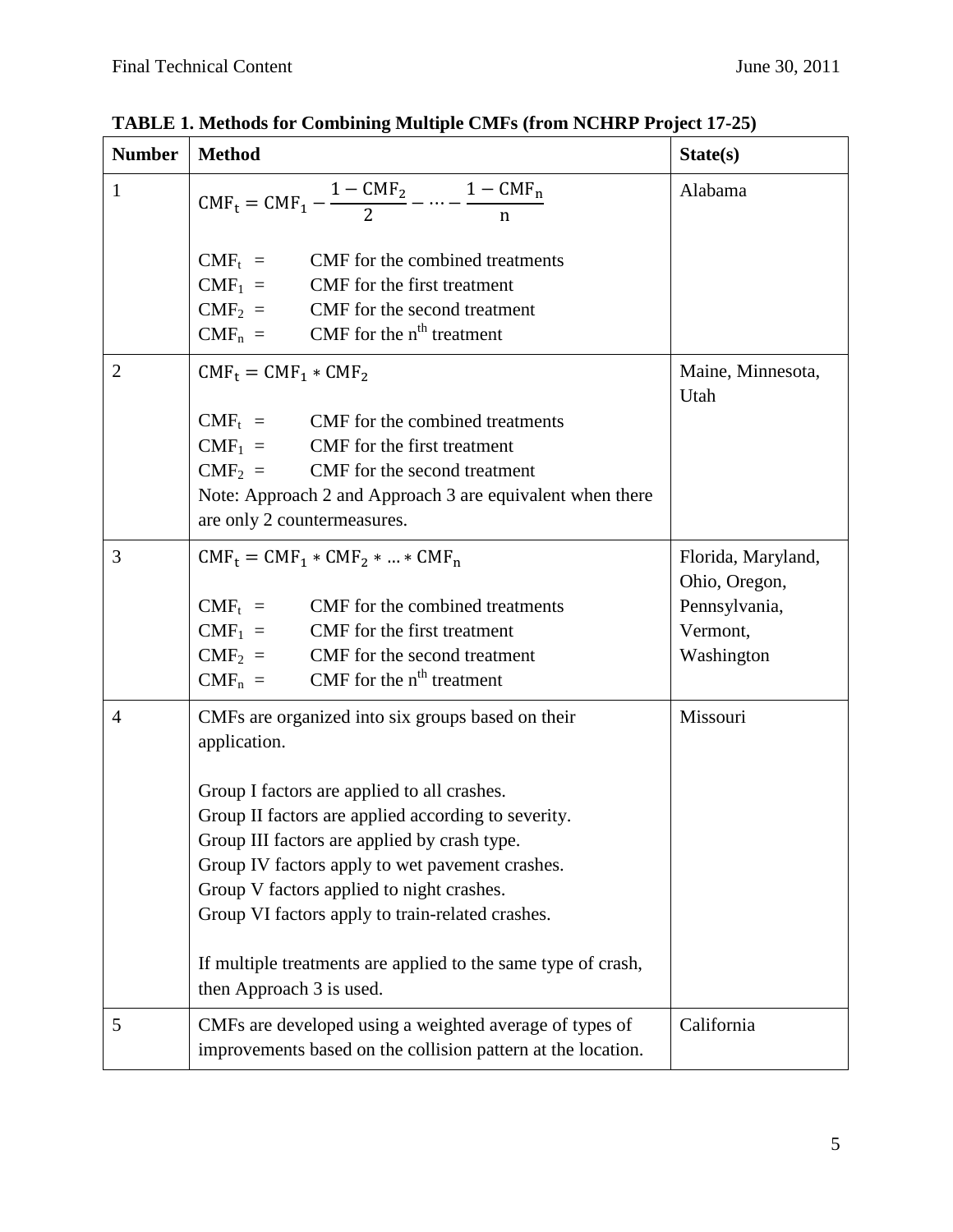| <b>Number</b> | <b>Method</b>                                                                                                                                                                                                                                                             | State(s)       |
|---------------|---------------------------------------------------------------------------------------------------------------------------------------------------------------------------------------------------------------------------------------------------------------------------|----------------|
| 6             | A CMF is determined based on existing CMFs, previous<br>experience, and engineering judgment.                                                                                                                                                                             | Colorado       |
|               | The CMF for each type of crash is applied separately to the<br>target crashes. The resulting crash reductions are summed to<br>develop a project CMF. The CMFs used for this method were<br>obtained from a 1996 study conducted by the University of<br>Kentucky $(I)$ . | Delaware       |
| 8             | Only one treatment can be applied in the analysis to any one<br>crash.                                                                                                                                                                                                    | Michigan       |
| 9             | Only the lowest CMF is applied (i.e., treatment with the<br>greatest expected crash reduction).                                                                                                                                                                           | South Carolina |
| 10            | The crash patterns at the location are considered and then<br>judgment is applied.                                                                                                                                                                                        | West Virginia  |

## <span id="page-5-0"></span>**Highway Safety Manual**

The recently published Highway Safety Manual (HSM) presents a method for combining multiple CMFs. Equation 1 summarizes this relationship (*2*):

$$
N = N_{base}(CMF_1 * CMF_2 * CMF_n)
$$
 (1)

Where:

 $N =$  predicted crash frequency for a given roadway segment or intersection.

Nbase = predicted crash frequency under base conditions (i.e., no countermeasures in place).

 $CMF_n =$  crash modification factor associated with countermeasure n.

The HSM method is equivalent to Approach 3 described earlier. The method adopted by the HSM assumes that the safety effect of each countermeasure is independent when multiple countermeasures are implemented. The assumption of independence produces a simple computational approach but lacks solid theoretical justification. For example, improving delineation along a curve and increasing the radius of the horizontal curve are countermeasures which both address run-off-road crashes; it is likely that the implementation of one of these two countermeasures would have an effect on the safety effectiveness of the other.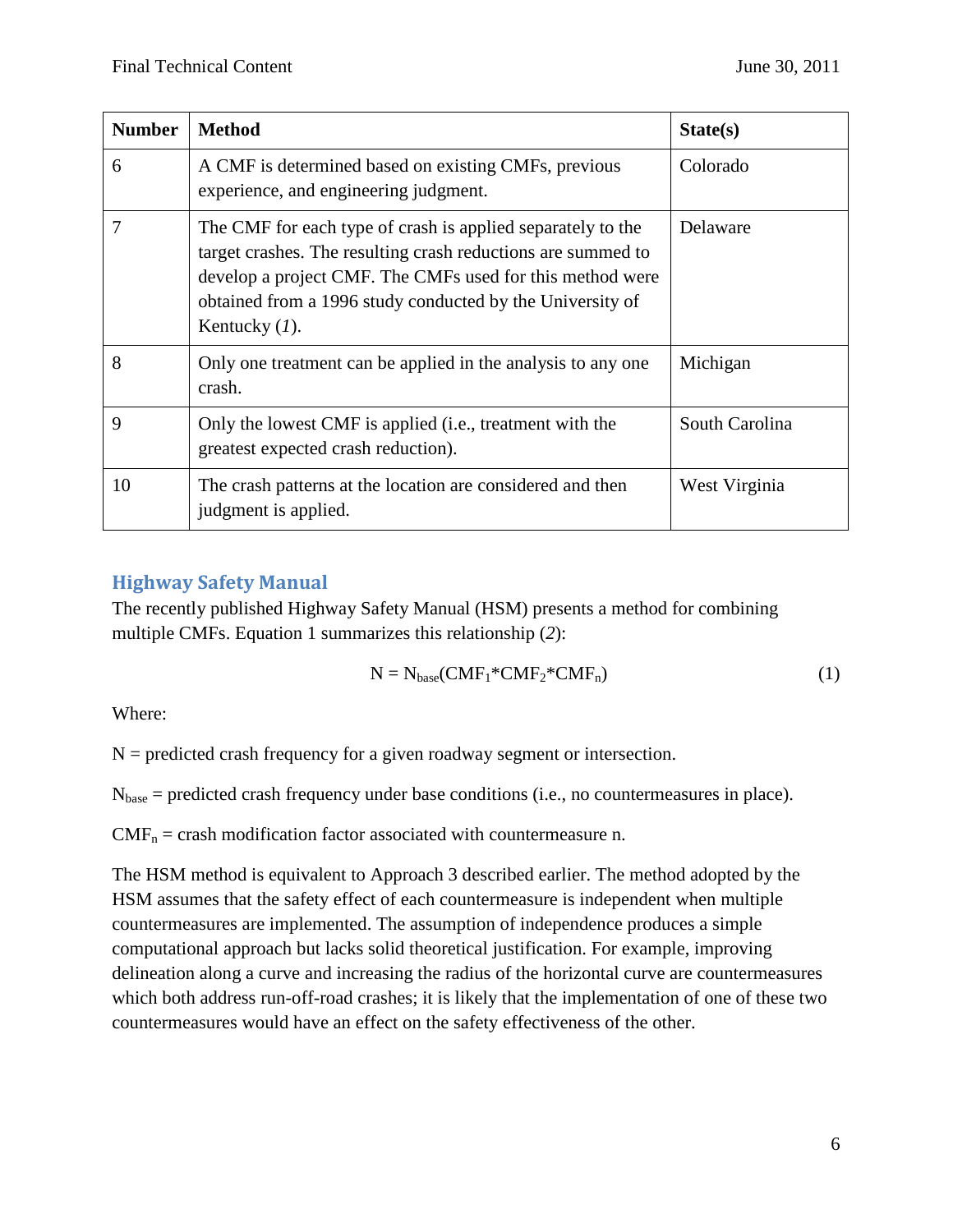## <span id="page-6-0"></span>**CMF Clearinghouse**

The CMF Clearinghouse also provides limited guidance on how to combine multiple CMFs. It cautions users against always assuming that CMFs are independent. Specifically, the CMF Clearinghouse states that users should apply engineering judgment to determine if the assumption of independence among CMFs holds for a given set of countermeasures. Further, it suggests that the target crash types for a given set of countermeasures be considered prior to making such a judgment. If there is no overlap in the target crash type for a given set of countermeasures, then it may be safe to assume independence. In such a case, the method shown by Equation 1 from the HSM may be applicable. However, if there is some overlap in the target crash types for a given set of countermeasures, then the assumption of independence may not be valid. In that case, the CMF Clearinghouse states the method shown by Equation 1 would likely overestimate the crash reductions associated with the implementation of the combination of countermeasures. The CMF Clearinghouse does not currently propose a means of addressing this potential problem.

### <span id="page-6-1"></span>**Meta-Analysis**

Other methods for combining multiple CMFs have been proposed. One of these approaches is based on meta-analysis in which the results from various studies are combined. More specifically, in these meta-analyses the CMF estimates for the same countermeasure from numerous studies are combined. For example, meta-analyses have been conducted for the conversion of intersections to roundabouts, the construction of bypass roads, the installation of guardrails and crash cushions, and the installation of red light cameras (*3, 4, 5, 6*). Equation 2 has been suggested for combining CMFs for the same countermeasure (*7*).

$$
CMF = \frac{\sum_{i=1}^{n} CMF_{unbiased,i}/S_i^2}{\sum_{i=1}^{n} 1/S_i^2}
$$
 (2)

Where:

CMF = combined unbiased CMF value.

 $CMF<sub>unbiased,i</sub> = unbiased CMF value from study i.$ 

 $s_i$  = adjusted standard error of the unbiased CMF from study i.

 $n =$  number of CMFs to be combined.

The estimation of a confidence interval for the combined effect is also of interest. This is of particular interest when combining CMFs for multiple treatments, but there is currently no information available to estimate the confidence interval for this situation. The methods applied in meta-analysis may provide some direction on potential approaches to estimate a confidence interval for combined CMFs. Specifically, Equation 3 has been suggested to estimate the standard error when multiple CMFs for the same treatment are combined in a meta-analysis (*7*).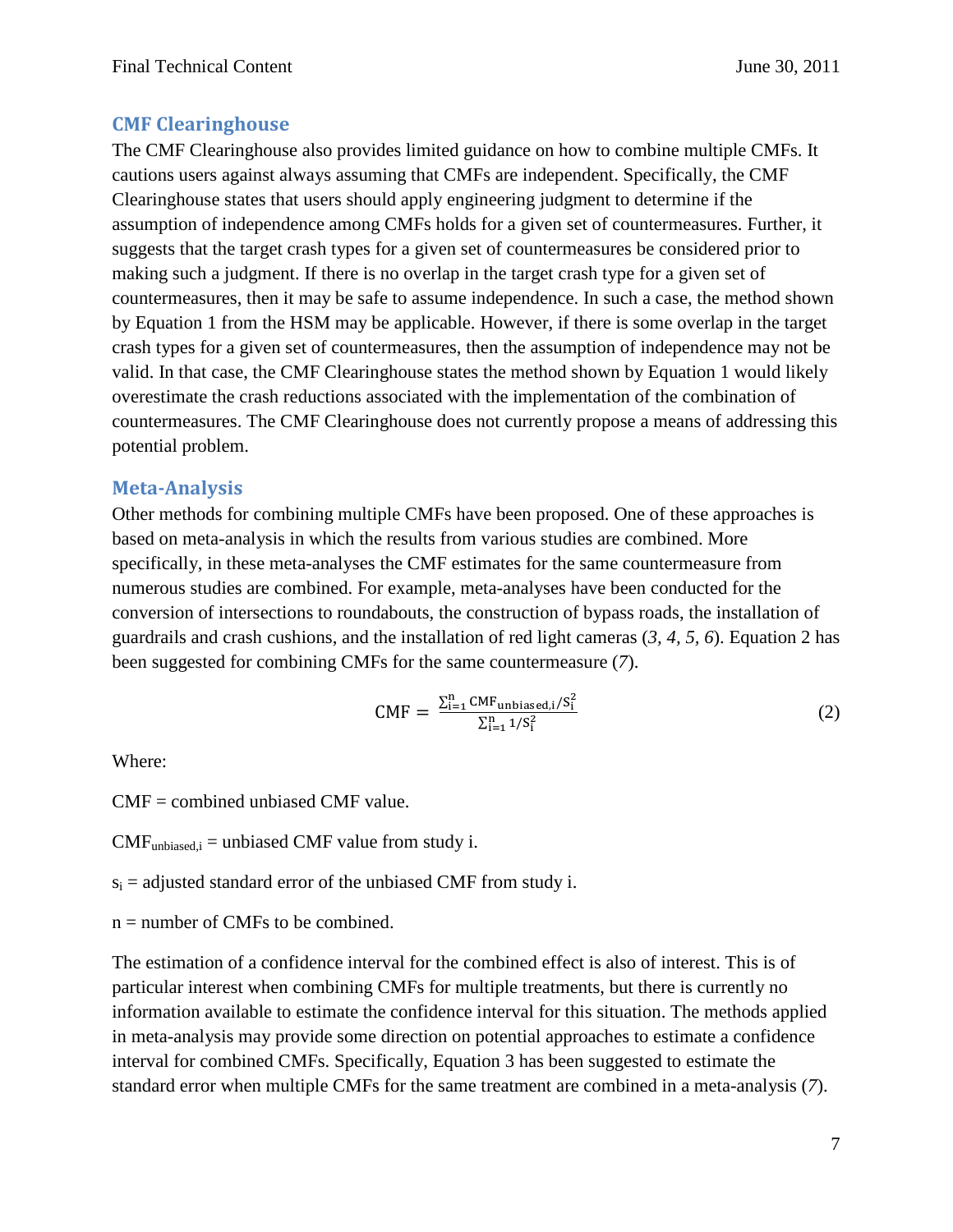$$
S = \sqrt{\frac{1}{\sum_{i=1}^{n} 1/S_i^2}}
$$
 (3)

Where:

 $S =$  standard error of the combined unbiased CMF value.

- $S_i$  = adjusted standard error of the unbiased CMF form study i.
- $n =$  number of CMFs to be combined.

Though they provide important information, meta-analysis research studies that examine a single countermeasure fail to deliver what many practitioners are seeking: an estimate of the combined safety effect of applying different countermeasures. Nonetheless, meta-analysis methods like the one above may help to generate ideas on how to calculate a CMF estimate and standard error for the application of multiple countermeasures. There is scant literature to date on this topic. A method for separating the effects of multiple countermeasures has been proposed (*8)*; however, that objective is the exact opposite of what is sought here.

#### <span id="page-7-0"></span>**Crash Modification Functions**

There is a possibility that an answer to addressing the challenge of applying multiple CMFs may be to utilize CMFunctions, complex safety performance functions, or crash prediction models. A CMFunction is similar to a CMF in that it produces a multiplicative factor used to compute the expected number of crashes after implementing a given countermeasure, but differs in that it uses a continuous function of one or more independent variables (e.g., traffic volume or speed) (*9*).

Elvik (*9*) outlines a methodology for developing CMFunctions in the context of meta-analysis research; however, CMFunctions may be formulated through other methods as well. In short, Elvik's method uses regression analysis and previous CMF research studies to produce a continuous function in which the dependent variable is an estimated CMF value and the independent variables are characteristics which affect safety performance. For example, when examining bypass roads in Norway, Elvik produced a CMFunction in which the independent variable was the population of the city where the roads were located. When examining the conversion of intersections to roundabouts, the independent variable was selected to be the diameter of the central island. The application of CMFunctions to address the issue of multiple CMFs may become clearer in the latter example. Since changing the diameter of the roundabout can be considered one countermeasure, the CMFunction is essentially estimating the safety effect of two countermeasures (i.e., conversion of intersection to roundabout and changing the roundabout diameter). The example of bypass roads in Norway reflects the original intent of CMFunctions, namely to account for systematic changes in safety due to some variable (e.g., city population) apart from the countermeasure itself (e.g., construction of bypass roads) (*9*). The independent variable(s) may or may not be directly associated with another countermeasure. The example of bypass roads in Norway illustrates a case in which the independent variable is not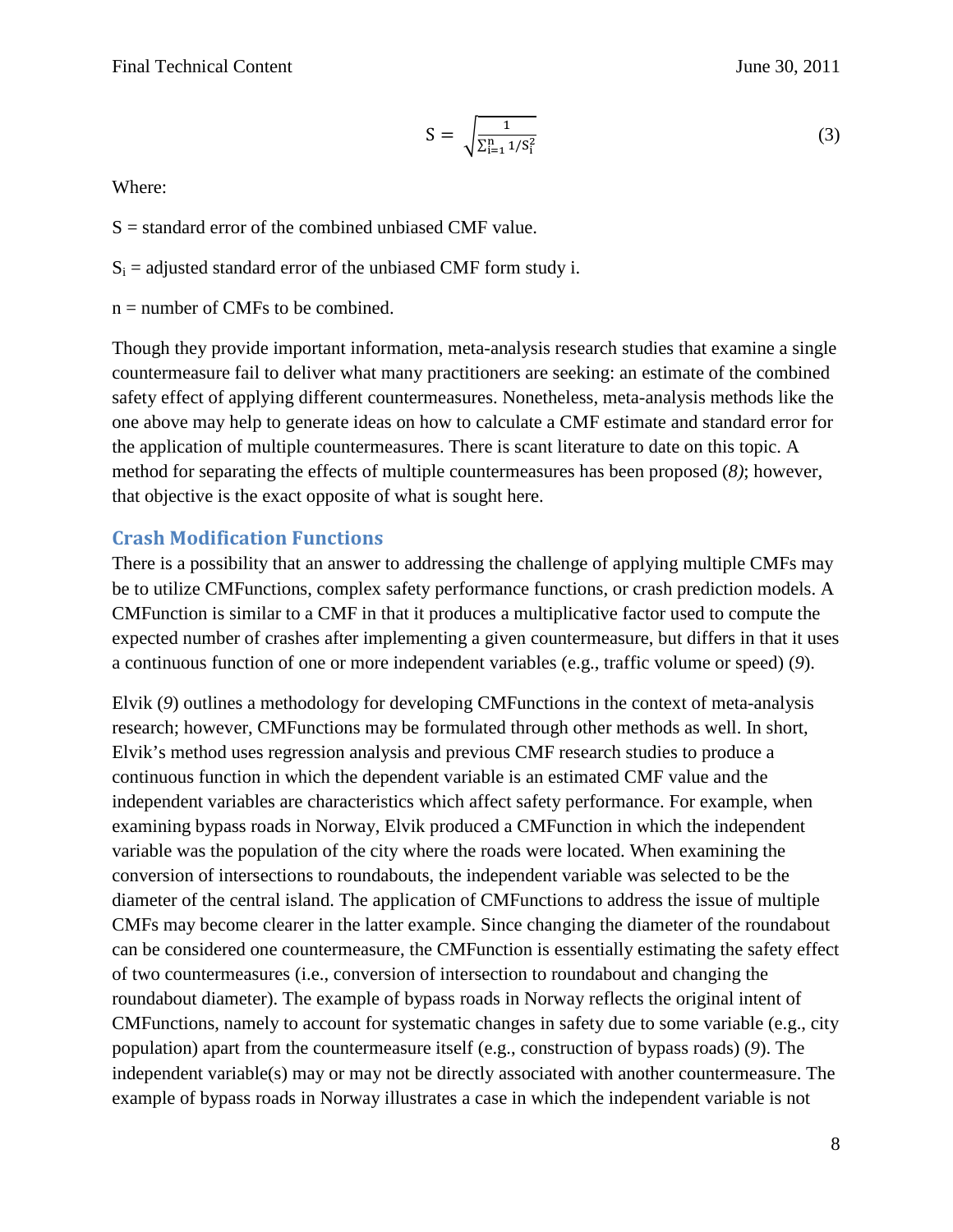associated with a countermeasure whereas the latter example of conversion of intersections to roundabouts illustrates a case in which the independent variable is another countermeasure. Therefore, CMFunctions derived from meta-analysis research may not have been designed to address the issue of applying multiple CMFs, but they may offer a way of doing so under specific conditions.

CMFunctions have also been developed outside the context of meta-analysis research. In these cases, regression analysis is used but not with CMF estimates from prior studies as outlined by Elvik. Instead, regression analysis is employed such that the countermeasure is modeled as an independent variable within the model form of the CMFunction. If the model form contains one or more additional independent variables that can be associated with other countermeasures, then the CMFunction may be able to address the challenge of applying multiple CMFs. Dell'Acqua and Russo developed an elaborate CMFunction for roadways in Italy which may demonstrate how a CMFunction may be used in this context (*10*). The CMFunction they constructed for injury crashes on Italian roadways is shown by Equation 4. In this example, multiple roadway characteristics are linked and modeled, including roadway width, slope (i.e., flat, rolling, or mountainous terrain), and tortuosity (i.e., general curvature). CMFunctions attempt to address the issue of applying multiple CMFs in a way that is distinct from the other approaches described above. Unlike other approaches that select a way to combine point estimates, a CMFunction bypasses this need by explicitly modeling the countermeasures within a single model form.

$$
y_1 = \left(\frac{ADT}{1000}\right)^{0.6444} * L_u * e^{(-11.7399 + 0.1739V + 3.5583CP - 3.7087CT - 0.2514La)} \tag{4}
$$

Where:

 $y_1$  = the number of fatal crashes per year observed on roadway segment length  $L_n$ 

 $ADT$  = average daily traffic in vehicles/day observed in three years.

 $L<sub>u</sub>$  = length of the analyzed roadway segment (km).

 $V=$  mean value for speed in free flow conditions on a selected roadway segment (km/h).

 $CP =$  slope coefficient equal to 0.8 for low slopes, 0.9 for high slopes and 1 for very high slopes.  $CT =$  tortuosity coefficient of 0.8 for low tortuosity, 0.9 for high tortuosity and 1 for very high tortuosity.

<span id="page-8-0"></span> $L<sub>a</sub>$  = roadway width in meters.

## **Issues Related to the Application of Multiple CMFs**

There are several issues to consider on the matter of applying multiple CMFs. Six primary issues were identified from existing methods, including:

- 1. Assumption of Independence.
- 2. Logic of Added Benefit versus Fallacy of Additive Effects.
- 3. Lack of Consistency (Judgment).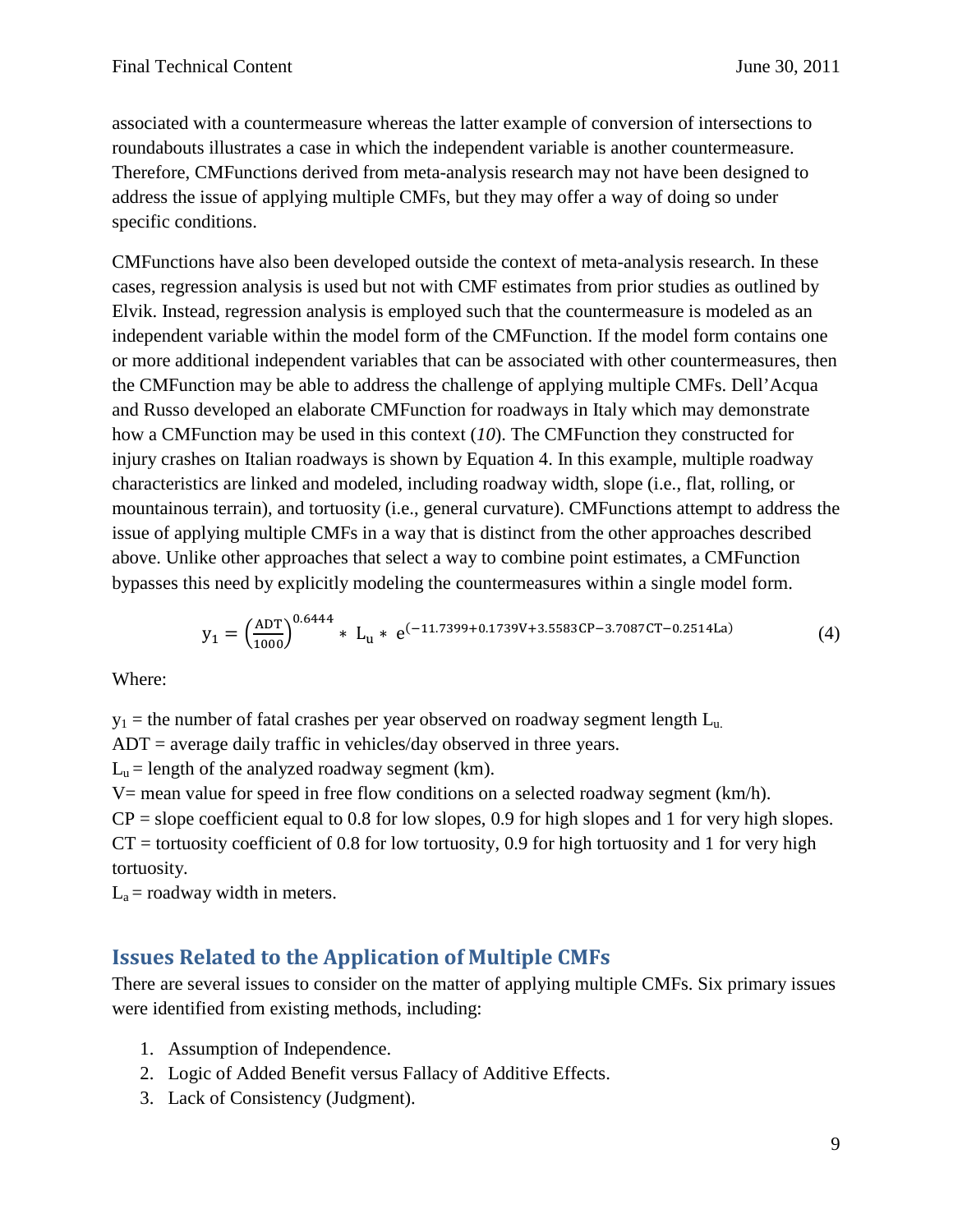- 4. Applicability of CMFs.
- 5. Lack of Detailed CMF Information.
- 6. Computing a Confidence Interval.

Each of these issues is discussed in detail.

## <span id="page-9-0"></span>**Assumption of Independence**

The overarching issue is the possibility that the safety effects of the countermeasures may not be independent of one another. In other words, the effect of the simultaneous or sequential application of countermeasures may not simply be the product of the CMFs for the individual countermeasures. Due to correlations among the CMFs, the true combined effect of multiple countermeasures may be greater than, less than, or equal to the simple product. Consider a basic situation in which there are two countermeasures represented by CMF1 and CMF2. The parameter of interest is the true safety effect of the combination of these two individual countermeasures ( $\overline{CMF_{12}}$ ). As described in the HSM, the current practice is to simply multiply the two CMFs as was shown in Equation 1, if they are assumed to be independent. This assumption may lead to three different scenarios as characterized by Equations  $5 - 7$ . The true safety effect of the combination of countermeasures may be overestimated (i.e., Equation 5), underestimated (i.e., Equation 6), or accurately estimated (i.e., Equation 7):

$$
\overline{CMF}_{12} > CMF1 * CMF2 \tag{5}
$$

$$
\overline{CMF_{12}} < CMF1 * CMF2 \tag{6}
$$

$$
\overline{CMF_{12}} = CMF1 * CMF2 \tag{7}
$$

Where:

 $CMF_{12}$  = true safety effect of applying countermeasures 1 and 2 (i.e., parameter).

 $CMF1 * CMF2 = simple product of two crash modification factors (i.e., parameter estimate).$ 

Examples of the first and third scenarios may be more familiar than examples of the second scenario (Equation 6). An example of the first scenario would be the implementation of two or more countermeasures that redundantly address the same crash type. For instance, installing roadway lighting and enhancing pavement marking retroreflectivity both address nighttime crashes. Since both countermeasures address nighttime crashes, it is possible that the crash reduction associated with the two countermeasures would be less than the value suggested by the product of the two CMFs. Examples of the second scenario would be the implementation of two or more countermeasures that significantly complement each other such that the combined crash reduction is greater than the sum of the parts. For instance, the cumulative effect of installing raised pavement markers, chevrons, and post-mounted delineators on run-off-road crashes may be greater than the value suggested by the product of the three CMFs. Examples of the third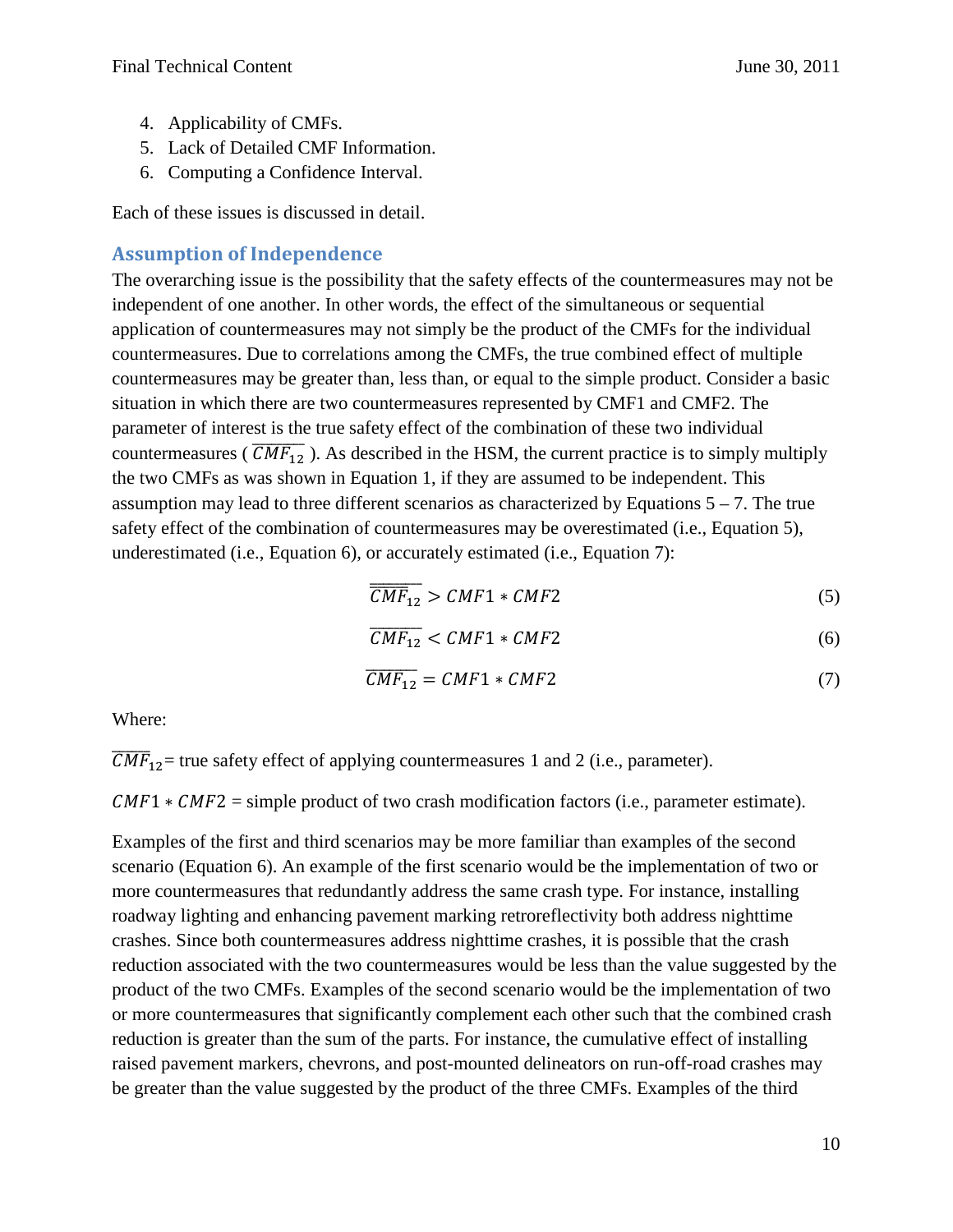scenario may be the implementation of countermeasures that target different crash types. For instance, installing right- and left-turn lanes on the major approaches of an intersection will target specific, separate crash types. Since the target crash types are mutually exclusive, the combined effect may be computed accurately as the product of the individual CMFs.

In the case of three or more countermeasures, one may encounter another scenario in which the net combined effect of the countermeasures approximately equals the product of the individual countermeasures, but only because of offsetting correlations among pairs of countermeasures. For example, suppose there are three countermeasures being considered for implementation: CMF1, CMF2, and CMF3. The following scenario is possible:

$$
\overline{\text{CMF}}_{12} \gg \text{CMF1} * \text{CMF2} \tag{8}
$$

$$
\overline{\text{CMF}}_{23} \ll \text{CMF2} * \text{CMF3} \tag{9}
$$

$$
\overline{\text{CMF}}_{13} = \text{CMF1} * \text{CMF3} \tag{10}
$$

Such that 
$$
\overline{CMF}_{123} = CMF1 * CMF2 * CMF3
$$
 (11)

Where:

 $\overline{\text{CMF}_{12}}$  = true safety effect of applying countermeasures 1 and 2 (i.e., parameter).

 $\overline{\text{CMF}_{23}}$  = true safety effect of applying countermeasures 2 and 3 (i.e., parameter).

 $\overline{\text{CMF}_{13}}$  = true safety effect of applying countermeasures 1 and 3 (i.e., parameter).

 $\overline{\text{CMF}_{123}}$  = true safety effect of applying countermeasures 1, 2, and 3 (i.e., parameter).

CMF1 ∗ CMF2 = simple product of crash modification factor 1 and 2 (i.e., parameter estimate).

CMF2 ∗ CMF3 = simple product of crash modification factor 2 and 3 (i.e., parameter estimate).

 $CMF1 * CMF3 = simple product of crash modification factor 1 and 3 (i.e., parameter estimate).$ 

CMF1  $*$  CMF2  $*$  CMF3 = simple product of crash modification factor 1, 2, and 3 (parameter estimate).

This scenario and its various permutations are also noteworthy because decision-makers in the industry may be given the false impression that the contributions made by each pair of countermeasures can be estimated accurately as the product of the individual CMFs. As the above scenario demonstrates, it is possible that two of the three countermeasures account for the vast majority of the reduction in crashes (i.e., one of the countermeasures was relatively ineffective and therefore not cost-effective). As such, the remainder of this document focuses on the comparison and combination of CMFs from two countermeasures, and it is suggested that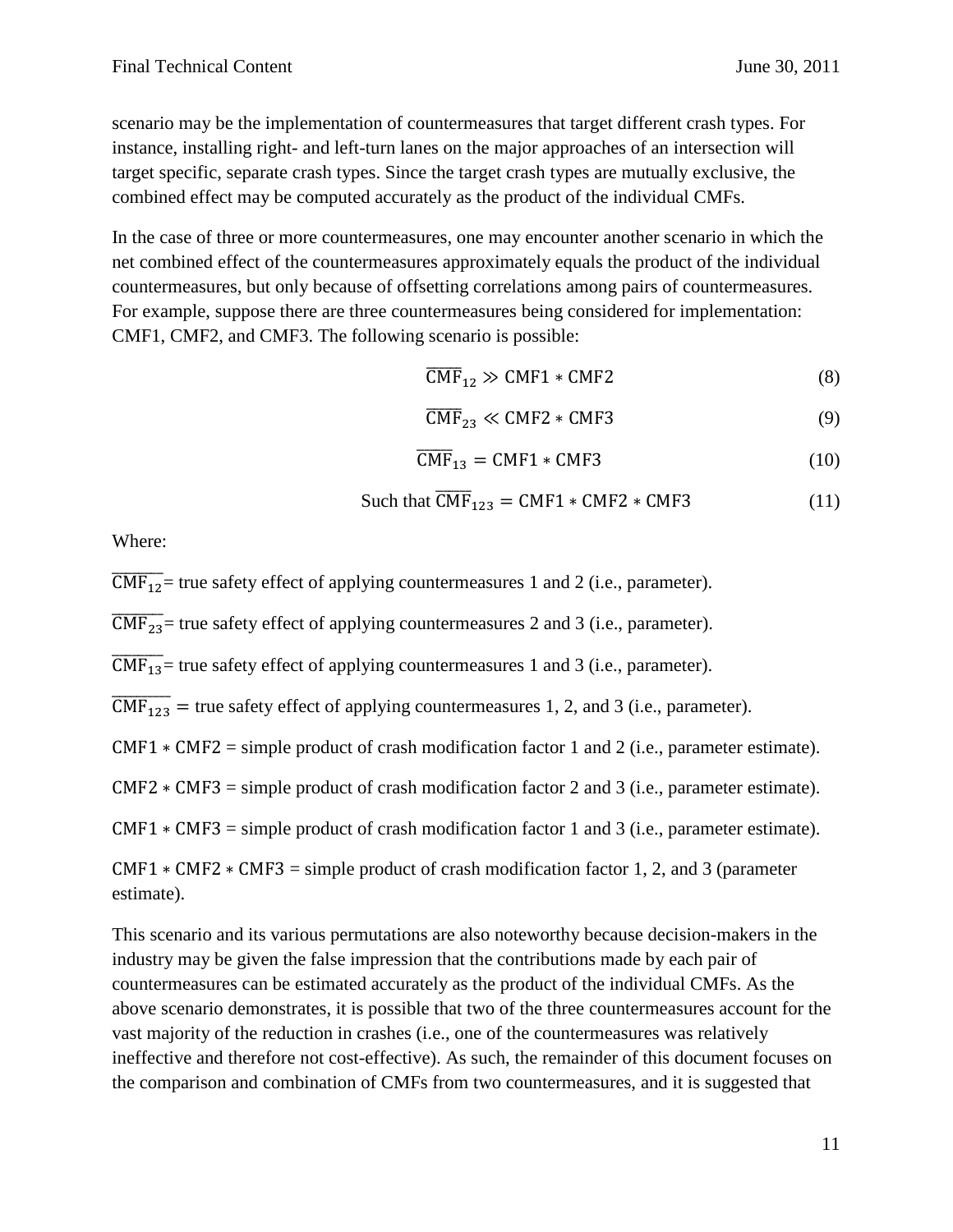other CMF users only compare two countermeasures at a time to avoid the abovementioned complications.

These potentially troubling scenarios raise the question of how to determine when countermeasures are independent. One suggested approach is by examining the target crash types for each of the countermeasures (*11).* If countermeasures target different crash types, then it may be safe to assume the corresponding CMFs are independent and the HSM method applies. If countermeasures target the same crash types, then there is a distinct possibility of dependency and the need for a more nuanced approach.

## <span id="page-11-0"></span>**Logic of Added Benefit versus Fallacy of Additive Effects**

Two of the methods presented in Table 1 (Approach 8 and 9) do not consider the effects of multiple treatments. Instead, the method applies a single CMF (e.g., the CMF for the countermeasure with the greatest effect) to estimate the expected reduction in crashes. The primary concern with this method is that it will likely underestimate the potential effects of the project when it is reasonable to assume an added benefit of additional treatments.

While there may be an *added* benefit of applying more than one treatment at a given location, the effects for the treatments are not *additive* because the total crash reduction cannot be greater than 100 percent. Recall the method presented in Approach 1 from Table 1  $[CMF_t = CMF_1 - (1 CMF_2/2$  – ... – (1 – CMF<sub>n</sub>)/n]. While this method reduces the effect of each subsequent treatment by a set amount (i.e., one half, two thirds, etc), the combined effect could exceed 100 percent if enough treatments were implemented or if the expected crash reductions were relatively large for just a few treatments.

## <span id="page-11-1"></span>**Lack of Consistency (Judgment)**

Several of the methods presented in Table 1 rely on engineering judgment to determine the appropriate CMF for a combined treatment. While engineering judgment is a necessary component of highway safety, it is also open to interpretation and may result in inconsistencies among or within agencies. CMFs can be used to estimate the expected reduction in crashes, which can then be used as an input in a benefit-cost analysis. If an agency uses the results of benefit-cost analyses (or similar measures) in the allocation of funding, it is important that all divisions within that agency use a consistent method so a fair comparison can be made among projects.

Note that the survey results from Table 1 are relatively dated and the Highway Safety Manual has since been published. Many states may adopt the method for combining CMFs that is outlined in the HSM, thereby partially addressing the problem of inconsistency among states. However, adoption of the HSM method does not address the potential for overestimation of the effects if independence is not established and still incorporates a level of engineering judgment to identify interrelationships among CMFs.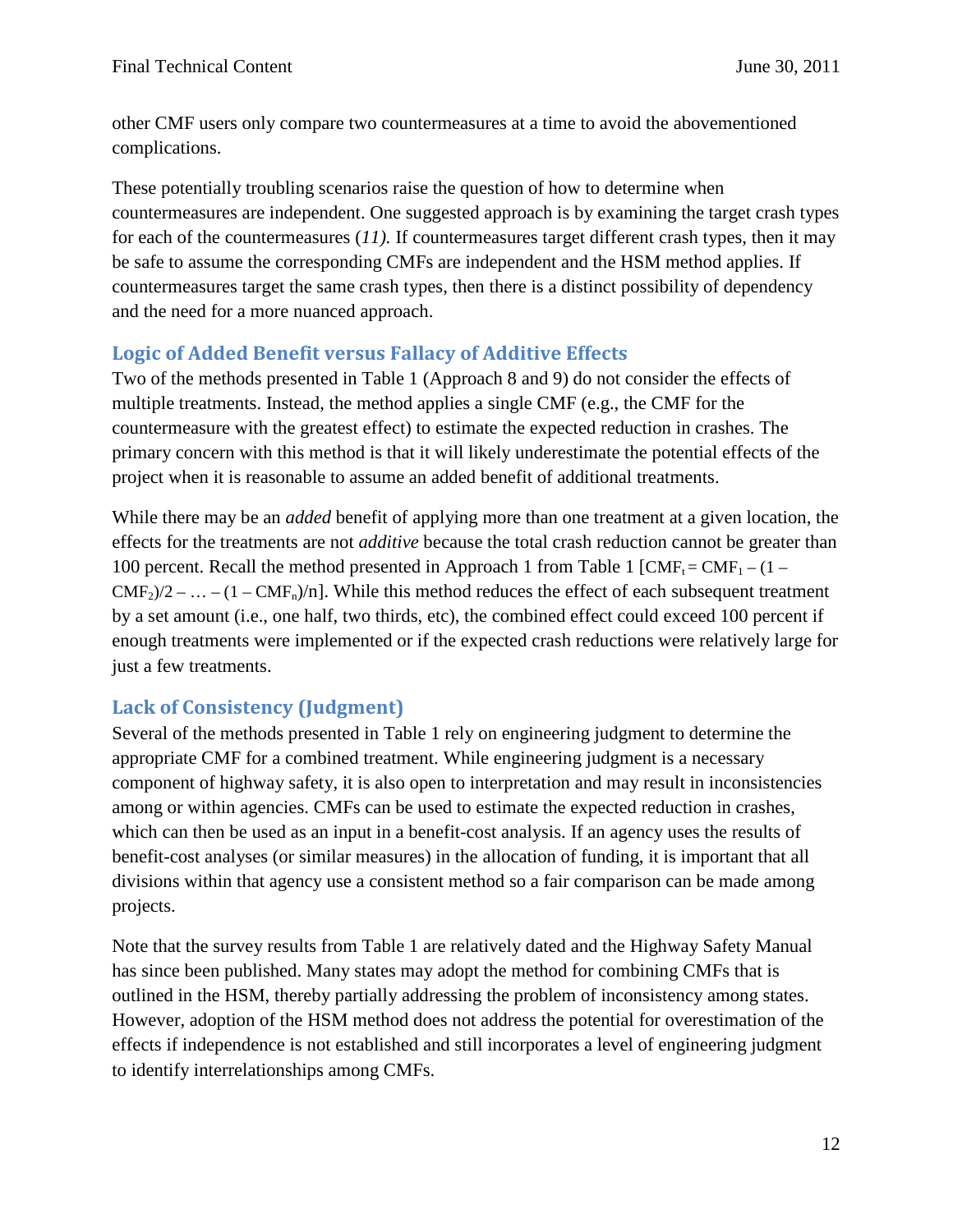## <span id="page-12-0"></span>**Applicability of CMFs**

CMFs may be related to total crashes or specific crash types and/or severities. The crash type and severity associated with a CMF defines the crashes for which the related countermeasure is targeted. It is not appropriate to apply a CMF for a specific crash type or severity to other crash types and severities because a countermeasure may reduce certain crash types or severities while increasing other crash types and severities. Even if multiple treatments are independent, the respective CMFs may be related to different crash types and/or severities. If this is the case, the CMF for a particular crash type and/or severity must only be applied to the crashes expected for that crash type and/or severity. In other words, practitioners should be careful to consider crash type and severity when combining CMFs because simply multiplying the CMFs together without doing so would likely lead to erroneous results.

CMFs are also related to specific roadway and traffic conditions. As discussed in previous resources (*12*), CMFs should not be applied to scenarios for which they do not apply. Examples of specific roadway characteristics include area type, number of lanes, functional classification, and traffic volume.

## <span id="page-12-1"></span>**Lack of Detailed CMF Information**

Some agencies are calculating expected reductions by crash type and summing the reductions to estimate project-level benefits. This method is likely to have less overlap than combining CMFs for total crashes, but there is still the risk that multiple treatments will address the same crash type (which relates back to the assumption of independence). For example, a project may be considering shoulder widening and the installation of shoulder rumble strips. Even if the CMFs for the specific crash types are applied separately, the combined effect will likely be overestimated as the two treatments both address run-off-road crashes. Further, there is the potential that a CMF has not been developed for a specific crash type for a given treatment. In these cases, the agency would not be able to apply a CMF for the specific crash type. There are currently more than 3,000 CMFs in the CMF Clearinghouse, only 1,400 of which are for specific crash types.

## <span id="page-12-2"></span>**Computing a Confidence Interval**

A confidence interval provides highly useful information about a parameter. It provides the range of values that contains the parameter with a certain level of probability (e.g., 90%, 95%, or 99%). When working with a CMF, the confidence interval indicates whether a countermeasure has a statistically significant effect on crashes. If the confidence interval includes 1.0, then it can be concluded that the countermeasure does not have a statistically significant effect on crashes with a certain degree of confidence (e.g., 95%). If the confidence interval excludes 1.0, then it can be concluded that the countermeasure does have a statistically significant effect on crashes with a certain degree of confidence. It is, therefore, important to be able to compute a confidence interval for a CMF. A means for computing the confidence interval for multiple CMF estimates for a single countermeasure has been suggested (see Equation 3). However, no method has yet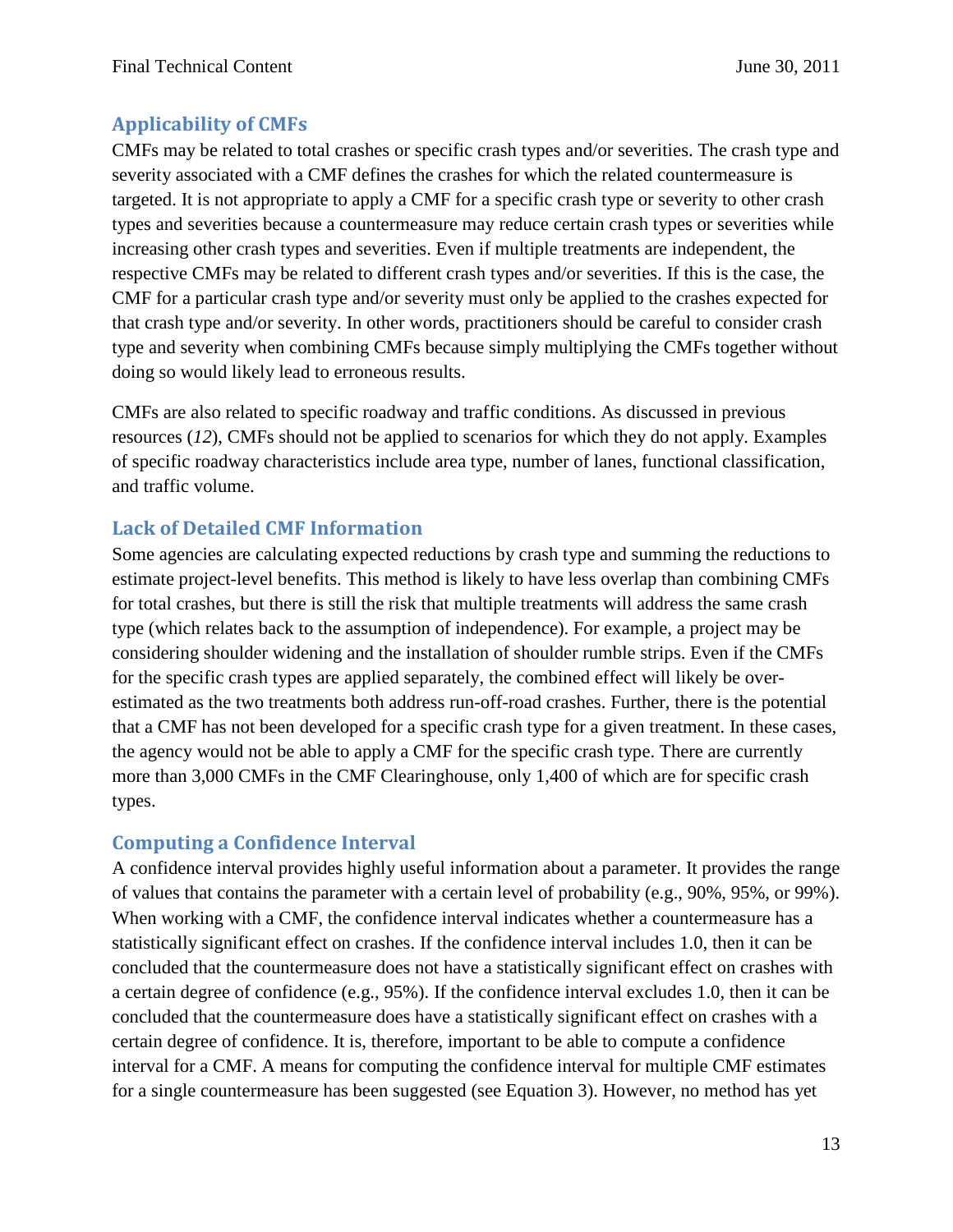been developed for computing the confidence interval for a CMF estimate of the combined safety effect of multiple countermeasures. There is currently a need for such a method so that users can better estimate the variability of the results.

# <span id="page-13-0"></span>**Exploration of Methods to Overcome Identified Issues**

## <span id="page-13-1"></span>**Ideas for Addressing Limitations of Current Methods**

Table 2 identifies key factors that need to be addressed to overcome the limitations of current methods for combining multiple CMFs. These factors are explicitly considered in the development of alternative methods in the subsequent section.

| <b>Issue</b>                                                 | <b>Key Factor(s)</b>                                                                                                                                                                                                                                                                                                                                                                                                                                                                                                                                                                                                                                |
|--------------------------------------------------------------|-----------------------------------------------------------------------------------------------------------------------------------------------------------------------------------------------------------------------------------------------------------------------------------------------------------------------------------------------------------------------------------------------------------------------------------------------------------------------------------------------------------------------------------------------------------------------------------------------------------------------------------------------------|
| Assumption of Independence                                   | Determine whether or not the assumption of<br>independence is valid for a given scenario.<br>Identify a consistent method to help users identify<br>potential interrelationships among multiple<br>treatments.                                                                                                                                                                                                                                                                                                                                                                                                                                      |
| Logic of Added Benefit versus Fallacy<br>of Additive Effects | Identify the merits and demerits of added benefit<br>in estimating effects of combined treatments.<br>Create a functional form that does not allow for<br>crash reductions greater than 100 percent when<br>combining multiple CMFs.                                                                                                                                                                                                                                                                                                                                                                                                                |
| Lack of Consistency (Judgment)                               | Develop a consistent, quantitative method for<br>identifying interrelationships among multiple<br>treatments.<br>Provide guidelines for applying engineering<br>judgment to minimize the variance in the process<br>for combining multiple CMFs.<br>In the absence of a quantitative method for<br>combining multiple CMFs, consider identifying<br>common combinations of treatments. A task<br>group or centralized group within an agency could<br>determine the appropriate CMF to be used for<br>given combinations of CMFs. This list would be<br>provided to the agencies (or divisions within an<br>agency) to promote consistent analysis. |

**TABLE 2. Key Factors to Address Limitations of Current Methods**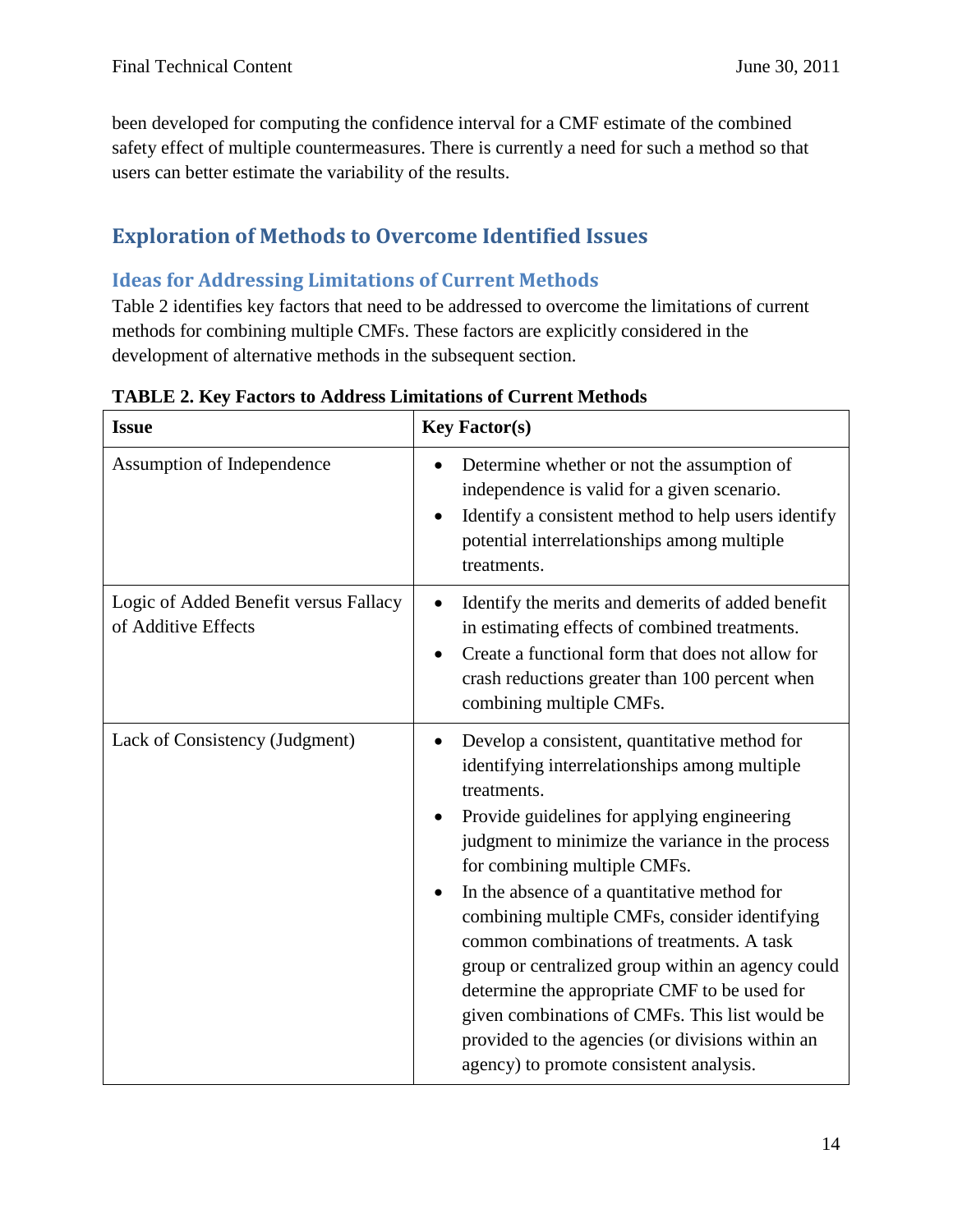| <b>Issue</b>                     | <b>Key Factor(s)</b>                                                                                                                                                                                                                                                                                                                                                                                                                                   |
|----------------------------------|--------------------------------------------------------------------------------------------------------------------------------------------------------------------------------------------------------------------------------------------------------------------------------------------------------------------------------------------------------------------------------------------------------------------------------------------------------|
| Applicability of CMFs            | Remind users that CMFs are developed for<br>specific scenarios and a CMF should only be<br>applied to applicable scenarios (e.g., area type,<br>functional classification, etc).<br>Encourage the investigation of individual crash<br>$\bullet$<br>types and severities when possible.<br>If the CMFs for multiple treatments are related to<br>$\bullet$<br>the same crash type/severity, refer to the first<br>issue, "Assumption of Independence". |
| Lack of Detailed CMF Information | Sponsor additional CMF research.<br>Encourage analysts to investigate treatment<br>effects by individual crash types and severities (in<br>addition to the effect on total crashes).                                                                                                                                                                                                                                                                   |
| Computing a Confidence Interval  | Sponsor additional research to explore methods<br>for estimating a combined standard error.                                                                                                                                                                                                                                                                                                                                                            |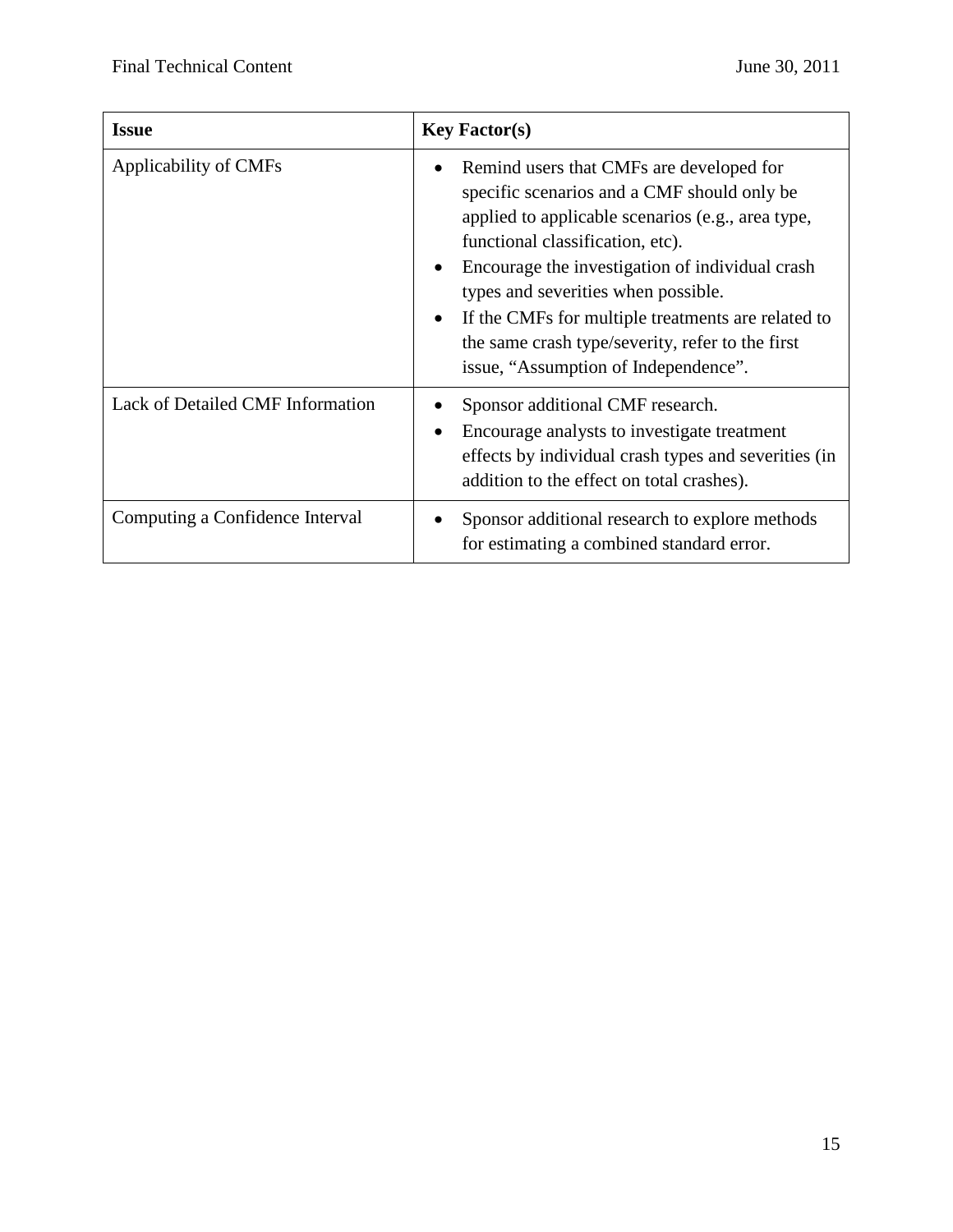## <span id="page-15-0"></span>**Guidance for Applying Multiple CMFs**

#### **Overview**

Several existing methods were identified for combining multiple CMFs, and many assume that CMFs are multiplicative. This may be fine provided that the CMFs are 1) independent, and 2) apply to the same crash type. These two principles may seem at odds, but they are really addressing two different issues. The first, independence, relates to the target crash types (i.e., what crashes are expected to be addressed by the treatment). The second principle relates to the general applicability of the CMF (e.g., does the CMF apply to all crashes or specific crash types).

This document first helps CMF users identify interrelationships and determine whether or not the assumption of independence is valid for a specific pair of CMFs. During this step, users also determine the applicable crash types for each CMF. Once the independence is confirmed or rejected and the applicable crash types are defined, the user is guided to an appropriate next step for applying the CMFs.

#### **Identifying Interrelationships and Applicable Crash Types**

Interrelationships can be explored through the use of Table 3. This should be the first step of any analysis that combines multiple CMFs. The intent of the matrix is to provide a direct comparison of the target crash types (not to be confused with the applicable crash types of the CMFs). Target crash types are those crashes that a treatment is likely to address/affect. Applicable crash types refers to the applicability of the CMF (some CMFs are applicable to total crashes while others are applicable to specific crash types). The applicability of a CMF depends on the underlying research and crash types included in the analysis. Common crash types are listed along each axis. The steps to using the matrix are as follows:

- 1. Enter Treatments: The first treatment would be entered along the top of the matrix and the second CMF would be entered along the side of the matrix.
- 2. Identify Target Crash Types: The user is then responsible for identifying the target crashes for each treatment and indicating these crash types along the respective axes (check the box adjacent to the target crashes). Target crashes may be identified in the NCHRP Report 500 Series (*13*), which lists target crashes for numerous treatments. Target crashes are often listed in research reports as well. Note that some of the "crash types" listed in Table 3 are not mutually exclusive and represent "crash conditions" rather than "crash types." Specifically, "wet pavement" and "night" crashes are listed in Table 3 because some countermeasures explicitly address these types of crashes (e.g., roadway lighting).
- 3. Identify Interrelationships: Any overlapping crash types (i.e., those crash types targeted by both treatments) can be readily identified and noted in the matrix. For any crash types where there is no overlap, one would expect the full effect of the countermeasure. For those crash types where the treatments overlap, one cannot be certain of the combined effects (i.e., are the actual combined effects less than, equal to, or greater than the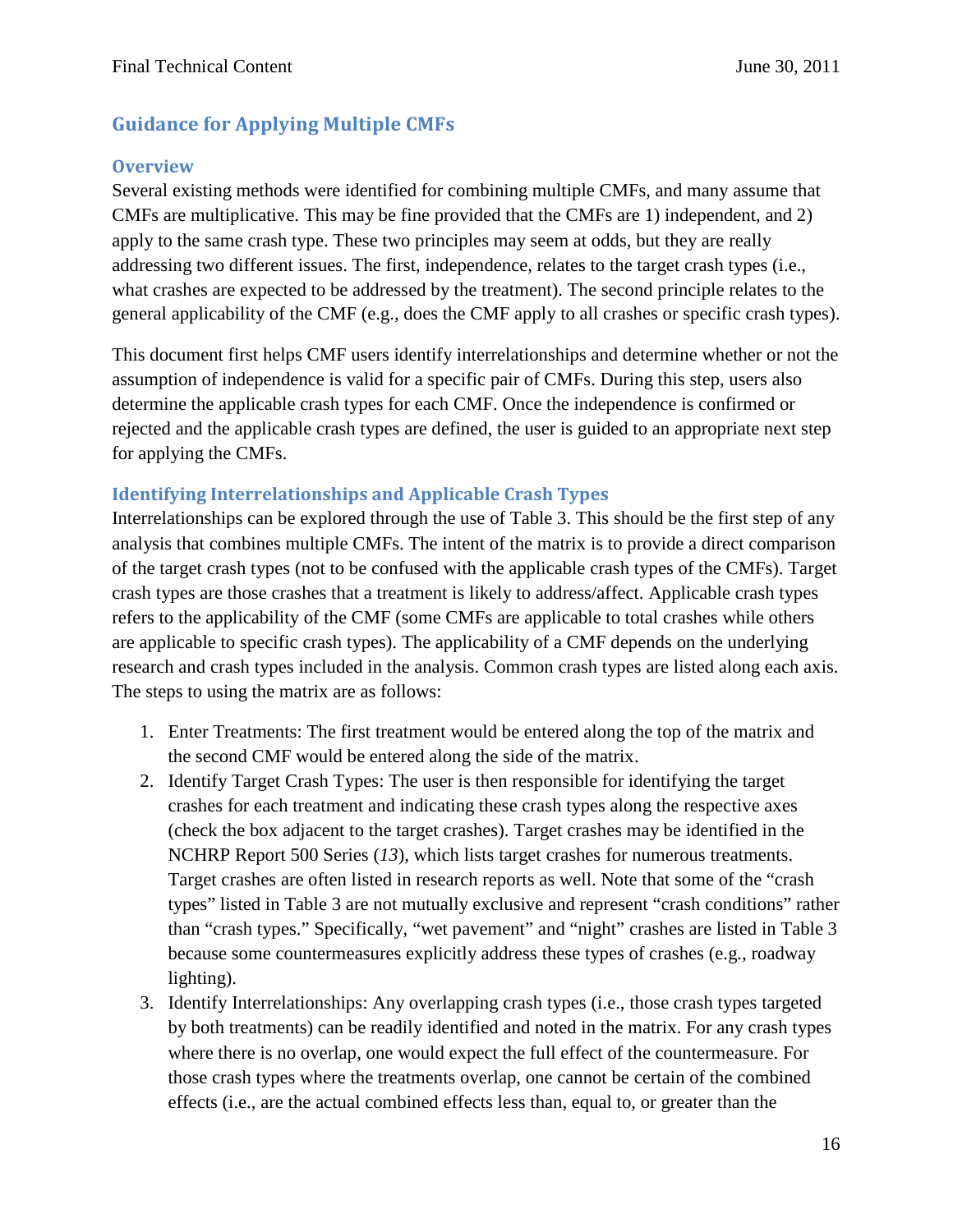expected combined effects if the CMFs are simply multiplied). The analyst must carefully consider the identified overlaps and select an appropriate course of action. If the two effects are similar (i.e., both CMFs are less than 1.0), the combined effect may be overestimated. If, however, the effects are opposing (i.e., one treatment increases a specific crash type while the other reduces the same crash type), there is the potential to underestimate the combined effect. In particular, there is more opportunity for the second countermeasure to reduce crashes if the first countermeasure is expected to increase the same crash type.

The next step is to identify the applicability of the CMF. CMFs may be applicable to total crashes or to specific crash types. It is not appropriate to apply a CMF for total crashes to specific crash types and vice versa. The applicability of CMFs is discussed in other resources (*12, 14*).

|                                                           |                           | Target Crash Types for Treatment 1 (check all that apply) |          |             |                |                       |           |            |                     |              |          |            |                |                     |       |                 |
|-----------------------------------------------------------|---------------------------|-----------------------------------------------------------|----------|-------------|----------------|-----------------------|-----------|------------|---------------------|--------------|----------|------------|----------------|---------------------|-------|-----------------|
|                                                           |                           |                                                           |          |             |                |                       |           |            |                     |              |          |            |                |                     |       |                 |
|                                                           |                           | Head On                                                   | Rear End | Right Angle | Sideswipe Same | Opposite<br>Sideswipe | Left Turn | Right Turn | <b>Fixed Object</b> | Run Off Road | Overturn | Pedestrian | <b>Bicycle</b> | <b>Net Pavement</b> | Night | Other (Specify) |
|                                                           | <b>Head On</b>            |                                                           |          |             |                |                       |           |            |                     |              |          |            |                |                     |       |                 |
|                                                           | <b>Rear End</b>           |                                                           |          |             |                |                       |           |            |                     |              |          |            |                |                     |       |                 |
|                                                           | <b>Right Angle</b>        |                                                           |          |             |                |                       |           |            |                     |              |          |            |                |                     |       |                 |
|                                                           | <b>Sideswipe Same</b>     |                                                           |          |             |                |                       |           |            |                     |              |          |            |                |                     |       |                 |
|                                                           | <b>Sideswipe Opposite</b> |                                                           |          |             |                |                       |           |            |                     |              |          |            |                |                     |       |                 |
|                                                           | <b>Left Turn</b>          |                                                           |          |             |                |                       |           |            |                     |              |          |            |                |                     |       |                 |
|                                                           | <b>Right Turn</b>         |                                                           |          |             |                |                       |           |            |                     |              |          |            |                |                     |       |                 |
|                                                           | <b>Fixed Object</b>       |                                                           |          |             |                |                       |           |            |                     |              |          |            |                |                     |       |                 |
|                                                           | Pedestrian                |                                                           |          |             |                |                       |           |            |                     |              |          |            |                |                     |       |                 |
|                                                           | <b>Bicycle</b>            |                                                           |          |             |                |                       |           |            |                     |              |          |            |                |                     |       |                 |
|                                                           | <b>Run Off Road</b>       |                                                           |          |             |                |                       |           |            |                     |              |          |            |                |                     |       |                 |
|                                                           | Overturn                  |                                                           |          |             |                |                       |           |            |                     |              |          |            |                |                     |       |                 |
| Target Crash Types for Treatment 2 (check all that apply) | <b>Wet Pavement</b>       |                                                           |          |             |                |                       |           |            |                     |              |          |            |                |                     |       |                 |
|                                                           | <b>Night</b>              |                                                           |          |             |                |                       |           |            |                     |              |          |            |                |                     |       |                 |
|                                                           | <b>Other (Specify)</b>    |                                                           |          |             |                |                       |           |            |                     |              |          |            |                |                     |       |                 |

**TABLE 3. Matrix for Comparing Pairs of CMFs**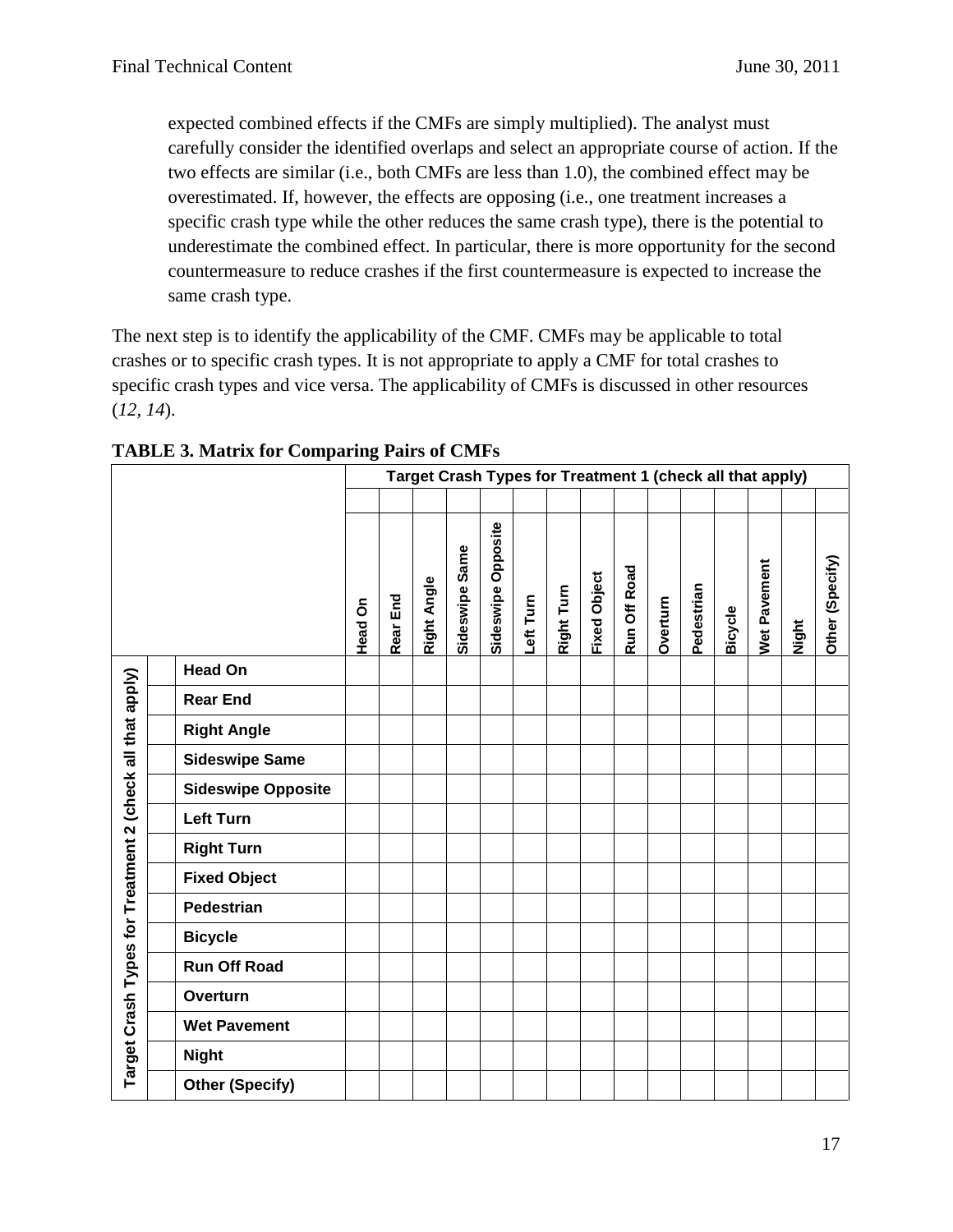## **Identifying an Applicable Scenario**

Users should refer to Table 4 to determine next steps based on the interrelationships identified in Table 3 and the applicable crash types. Table 4 identifies six specific scenarios, which are discussed in detail following the table. Scenarios 1 to 3 relate to situations where there are no interrelationships and the standard methods may be used for applying the CMFs. Scenarios 4 to 6 are related to situations where there is overlap between the pair of CMFs. Recall, the combined treatment effect could be greater than, less than, or equal to the simple product of the individual CMFs. Several options are explored for addressing the interrelationships and potential overlap in crash reductions. The alternative methods are listed under the respective scenarios and further detailed in the following section with an applicable example. Note that several of the methods account for potential overestimation, but few consider the potential underestimation of combined treatment effects. In cases where the combined effect of multiple treatments is likely to be greater than the sum of the parts, a user could intentionally select a method that is likely to overestimate the combined effects.

| <b>Scenario</b> | <b>Interrelationships</b>   | <b>Applicable Crash Types</b>                         |
|-----------------|-----------------------------|-------------------------------------------------------|
|                 | <b>Identified</b> (Table 3) | (Treatment 1 / Treatment 2)                           |
|                 | No                          | Total / Total                                         |
| っ               | No                          | Total / Specific Crash Type(s)                        |
| $\mathcal{R}$   | No                          | Specific Crash Type $(s)$ / Specific Crash Type $(s)$ |
| $\overline{A}$  | Yes                         | Total / Total                                         |
| $\overline{5}$  | Yes                         | Total / Specific Crash Type(s)                        |
| 6               | Yes                         | Specific Crash Type(s) / Specific Crash Type(s)       |

**TABLE 4. Identification of Process for Combining Multiple CMFs**

### *Scenario 1*

In this scenario, there were no interrelationships identified in Table 3. As such the two treatments are assumed to be independent. It is also determined that both CMFs can be applied to total crashes at the location of interest. In this case, the two CMFs can simply be multiplied to determine the combined effect. The combined CMF can then be applied to the total number of expected crashes at the location of interest.

### *Scenario 2*

In this scenario, there were no interrelationships identified in Table 3. As such the two treatments are assumed to be independent. It is also determined that the CMF for one treatment is related to total crashes and the other is related to a specific crash type(s). In this case, it is not appropriate to combine the CMFs by simply multiplying them together because they apply to different crash types. However, the two CMFs are assumed to be independent, so one would expect the full benefit of each treatment. The CMF for total crashes should be applied to the total expected crashes at the location of interest. Separately, the CMF for the specific crash type should be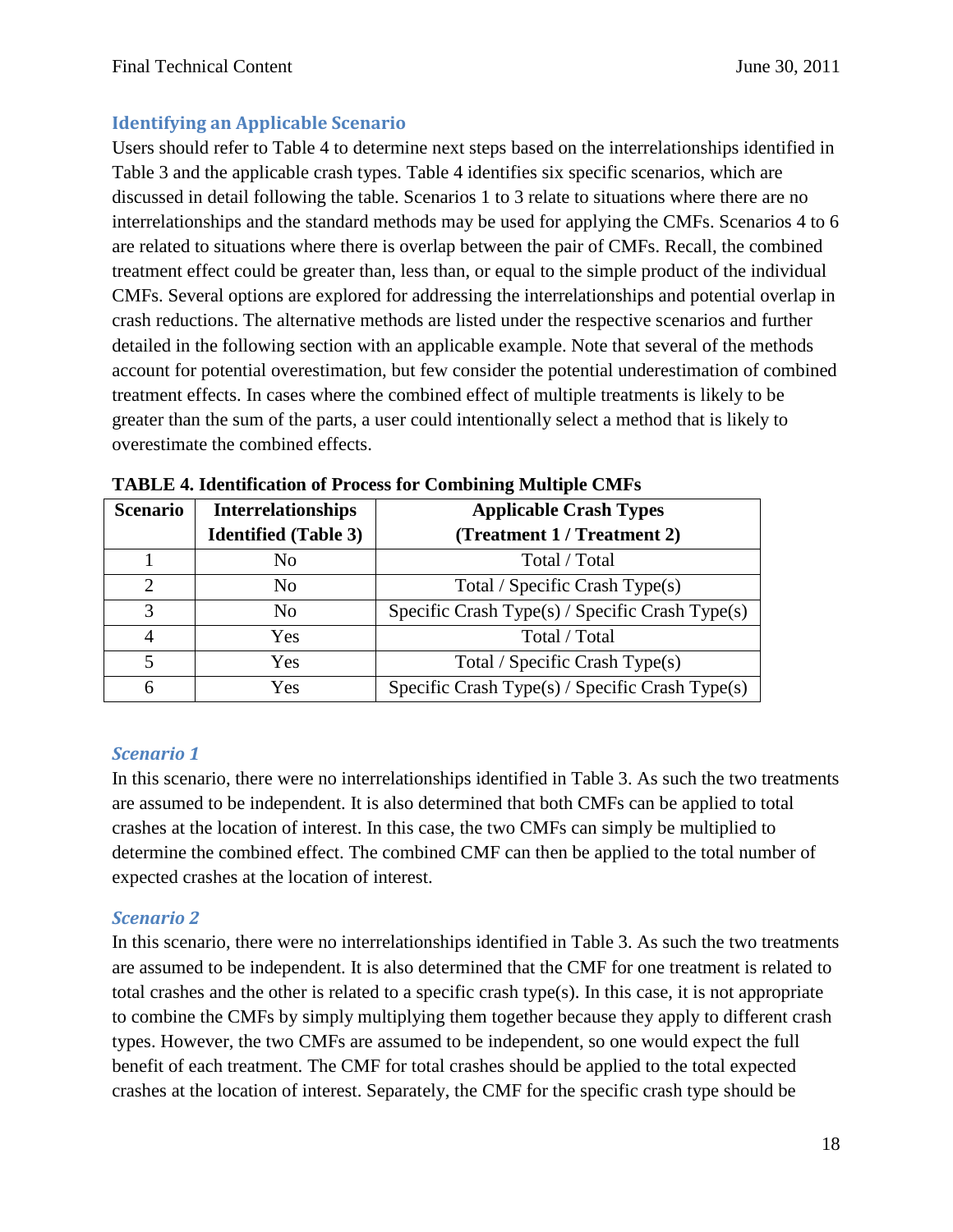applied to the expected crashes for the given crash type at the location of interest. The expected reductions in crashes can then be summed to estimate the total benefit. The analyst must check to make sure the expected reduction does not exceed the total number of expected crashes. If so, the expected reduction is equal to the total number of expected crashes.

#### *Scenario 3*

In this scenario, there were no interrelationships identified in Table 3. As such the two treatments are assumed to be independent. It is also determined that both CMFs apply to different crash types. In this case, it is not appropriate to combine the CMFs by simply multiplying them together because they apply to different crash types. However, the two CMFs are assumed to be independent, so one would expect the full benefit of each treatment. The CMF for treatment #1 should be applied to the expected crashes for the given crash type at the location of interest. Separately, the CMF for treatment #2 should be applied to the expected crashes for the given crash type at the location of interest. The expected reductions in crashes can then be summed to estimate the total benefit. The analyst must check to make sure the expected reduction does not exceed the total number of expected crashes. If so, the expected reduction is equal to the total number of expected crashes.

#### *Scenario 4*

In this scenario, there were interrelationships identified in Table 3. As such the two treatments are NOT assumed to be independent. It is also determined that both CMFs can be applied to total crashes at the location of interest. In this case, the two CMFs cannot simply be multiplied to determine the combined effect because there are likely overlapping effects. There are several existing methods for combining the CMFs for the two treatments as presented in Table 1. There are also several potential variations of the methods presented in Table 1 and others that are yet to be explored. The following methods are explored as part of this effort and described further in the following section with an example.

- 4.1 Assume independence: This method would simply assume the two treatments are independent, regardless of the potential overlap identified in Table 3. The two CMFs would be multiplied to estimate the combined effect. If interrelationships do in fact exist, this method would likely overestimate the combined effect. It is possible, however, that this method could underestimate the combined effect, particularly if the overlapping relationships are opposing.
- 4.2 Apply only the most effective CMF: This method would simply apply the CMF for the most effective treatment. The method is conservative in that it will not likely overestimate the effect of combined treatments if interrelationships do in fact exist. The downside is that this method will underestimate the combined effect if the additional treatments do provide an added benefit.
- 4.3 Systematic reduction of subsequent CMFs: This method assumes the full effect of the first treatment and an added benefit of additional treatments, but not the full effect. This method recognizes that additional treatments are likely to provide an added benefit, but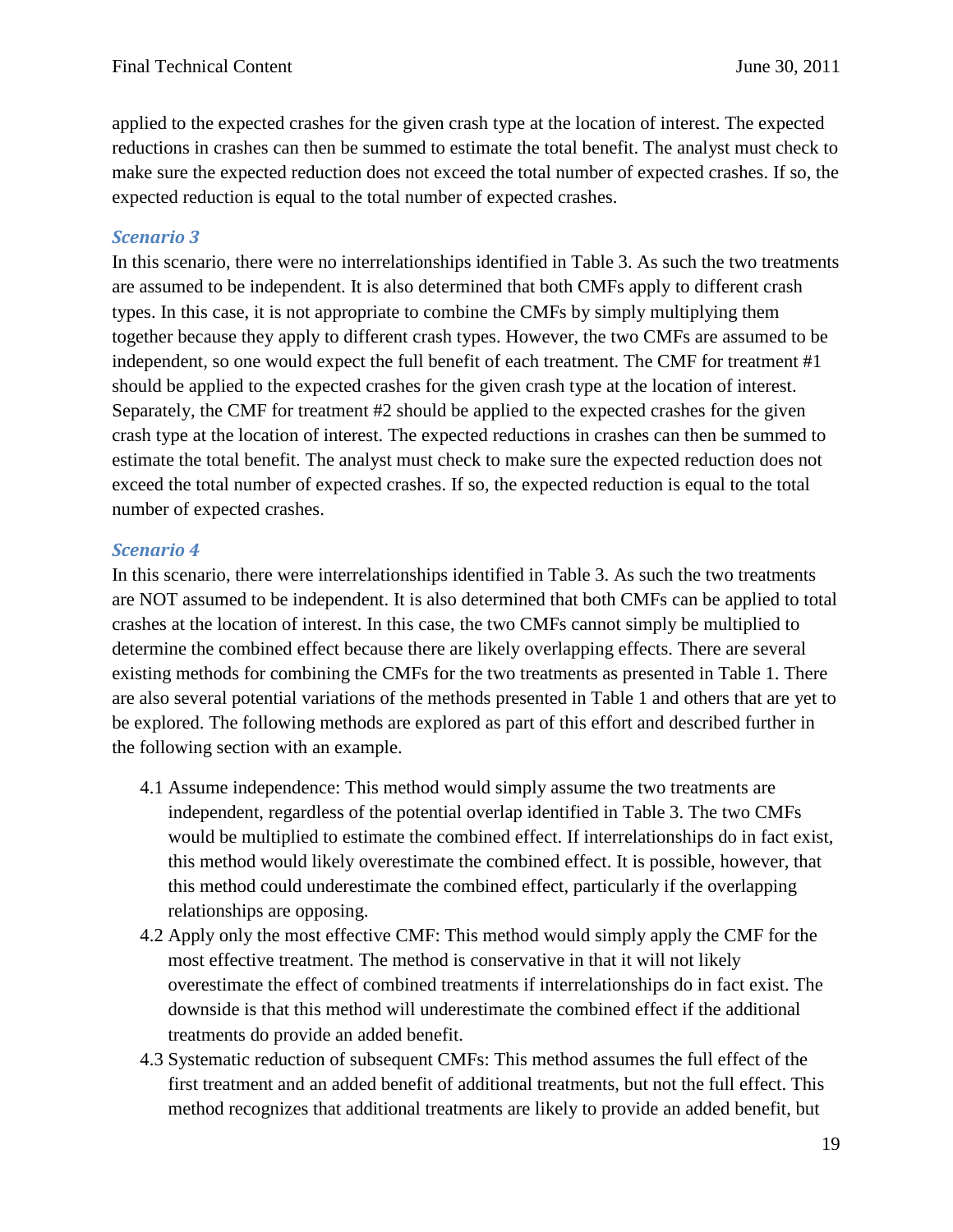attempts to account for potential interrelationships. In this way, it is a compromise between the prior two methods. A similar approach could be applied to systematically increase subsequent CMFs if it is expected that the combination of treatments would result in a greater safety benefit than is indicated by the individual CMFs.

- 4.4 Turner method: This method applies a factor to moderate the effects of the individual CMFs. First the individual CMFs are multiplied together as in Method 4.1 "Assume Independence." Then a factor is applied to the product of the individual CMFs so that the resulting estimate of the combination of countermeasures is brought closer to 1.0. This method was suggested by Turner (*15*) after analyzing different ways to estimate a CMF for a combination of treatments using CMFs of the individual treatments. In the analysis, he compared the estimates from different approaches with CMFs for actual combinations of treatments and found that the estimates consistently overestimated the true crash reductions. That discovery prompted his suggestion of a dampening factor.
- 4.5 Meta-analysis method: This method applies an approach taken in meta-analysis in which unbiased estimates of the CMF for a particular countermeasure from different studies are combined using Equation 2. The equation makes use of the standard deviation of each CMF estimate. It should be noted that this method was not designed to estimate the combined effect of different countermeasures; rather, it was developed to combine multiple CMF estimates of the same treatment. However, this method is identified as an alternative and applied in this context to combine multiple CMFs for different treatments.

Another potential method is explored in Appendix A with an example to illustrate the application of the method. This method employs meta-analysis techniques and the application of the crash modification function concept to explore the effects of multiple treatments. The method is presented separately in Appendix A because while it shows promise for future investigation, it was difficult to test the method given the general lack of detail provided in many research studies.

#### *Scenario 5*

In this scenario, there were interrelationships identified in Table 3. As such the two treatments are NOT assumed to be independent. It is also determined that the CMF for one treatment is related to total crashes and the other is related to a specific crash type(s). In this case, it is not appropriate to combine the CMFs by simply multiplying them together because they apply to different crash types. Additionally, the two CMFs are NOT assumed to be independent, so one would NOT expect the full benefit of each treatment. The CMF for total crashes should be applied to the total expected crashes at the location of interest. Separately, the CMF for the specific crash type should be applied to the expected crashes for the given crash type at the location of interest. The question now is whether or not the expected reductions in crashes can be summed to estimate the total benefit, or if one or both of the expected reductions should be modified to account for potential overlapping effects. The following method is posed and explained in the following section with an example.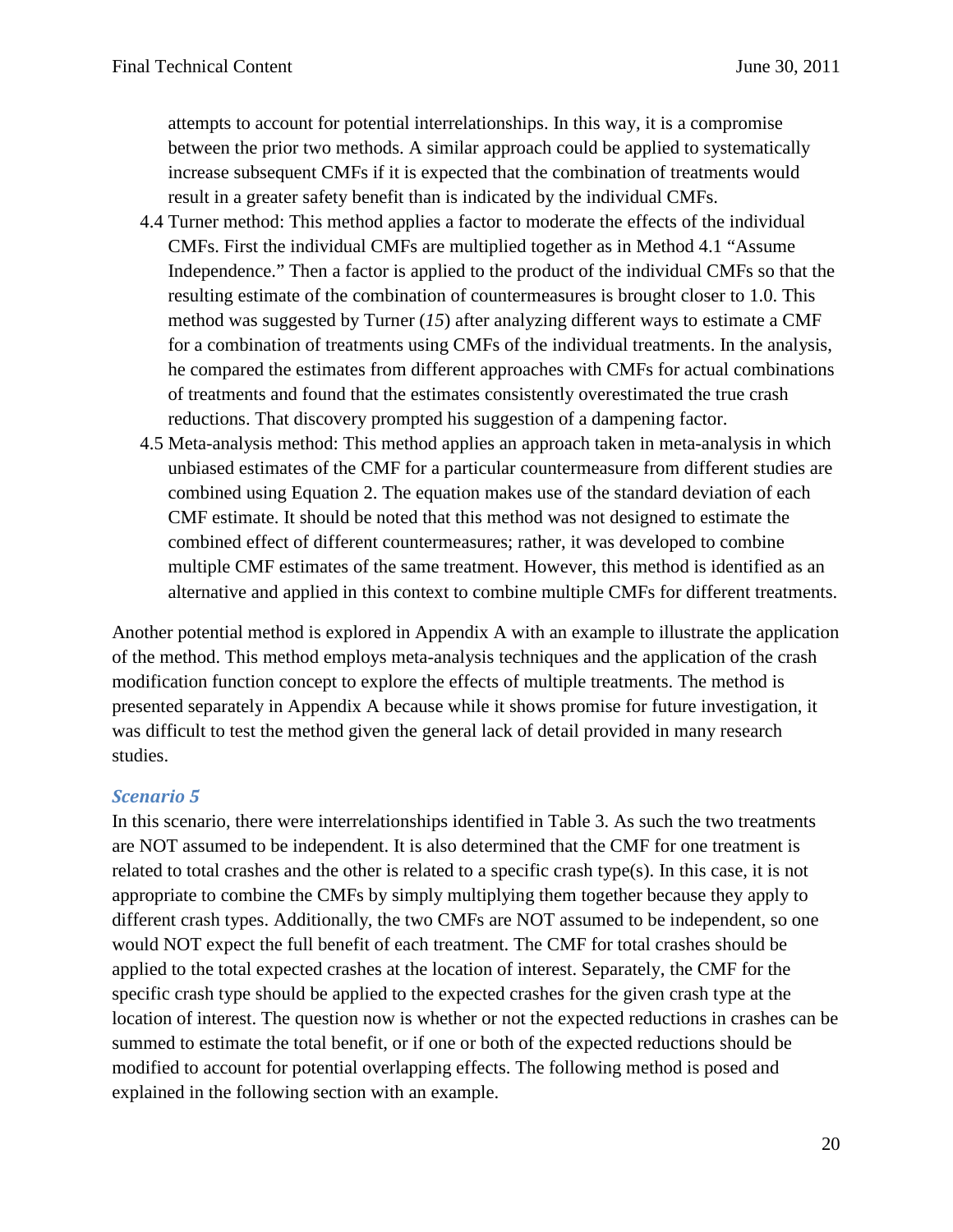5.1 Apply CMFs separately for total and target crashes: This method first applies the CMF for specific crash types to the expected crashes for that crash type. The CMF for total crashes is then applied to the expected total crashes, but first reducing the total expected crashes by the effect of the CMF for specific crash types.

#### *Scenario 6*

In this scenario, there were interrelationships identified in Table 3. As such the two treatments are NOT assumed to be independent. It is also determined that the CMFs for both treatments apply to a specific crash type(s), which may or may not be the same. In either case, the two CMFs are NOT assumed to be independent, so one would NOT expect the full benefit of each treatment. If the specific crash types are the same for both treatments, the methods from Scenario 4 apply. If the specific crash types are different for the two treatments, the method from Scenario 5 applies. As an alternative, the following method is posed and explained in the following section with an example.

6.1 Apply CMF for most effective treatment to overlapping crash types: This method would apply the CMFs to the respective number of expected crashes (specific crash types). The caveat is that only the most effective CMF would be applied to crash types where there is overlap.

## <span id="page-20-0"></span>**Detailed Methods and Preliminary Assessment**

This section presents a detailed discussion, example application, and preliminary assessment of the identified methods. It should be noted that the preliminary assessment is based on specific examples and results may not be applicable to all situations. The premise of the preliminary assessment is a comparison of the results for an individual method (i.e., estimated effect of combined treatment) with the "actual" effect of the combined treatment. The "actual" effect of the combined treatment is also an estimate, but it is based on a study that investigated the combined effect of multiple treatments. This is actually a preferred method for estimating the effects of combined treatments, but few studies of this type have been completed to date.

The examples shown in this section were selected specifically for use in the preliminary assessment. The examples are based on the combination treatment of shoulder widening and installing shoulder rumble strips. It is relatively easy to show that these two treatments target similar crash types and there is likely some overlap in their effectiveness. In addition, CMFs have been developed for the two individual treatments as well as for the combined treatment. In this way, the methods posed in this document are used to estimate the combined effect of the two treatments and the results are then compared to the effect of the combined treatment as estimated through a formal evaluation.

Scenarios 1 to 3 from above are not included in the preliminary assessment as they do not involve the combination of multiple CMFs where there is potential overlap in treatment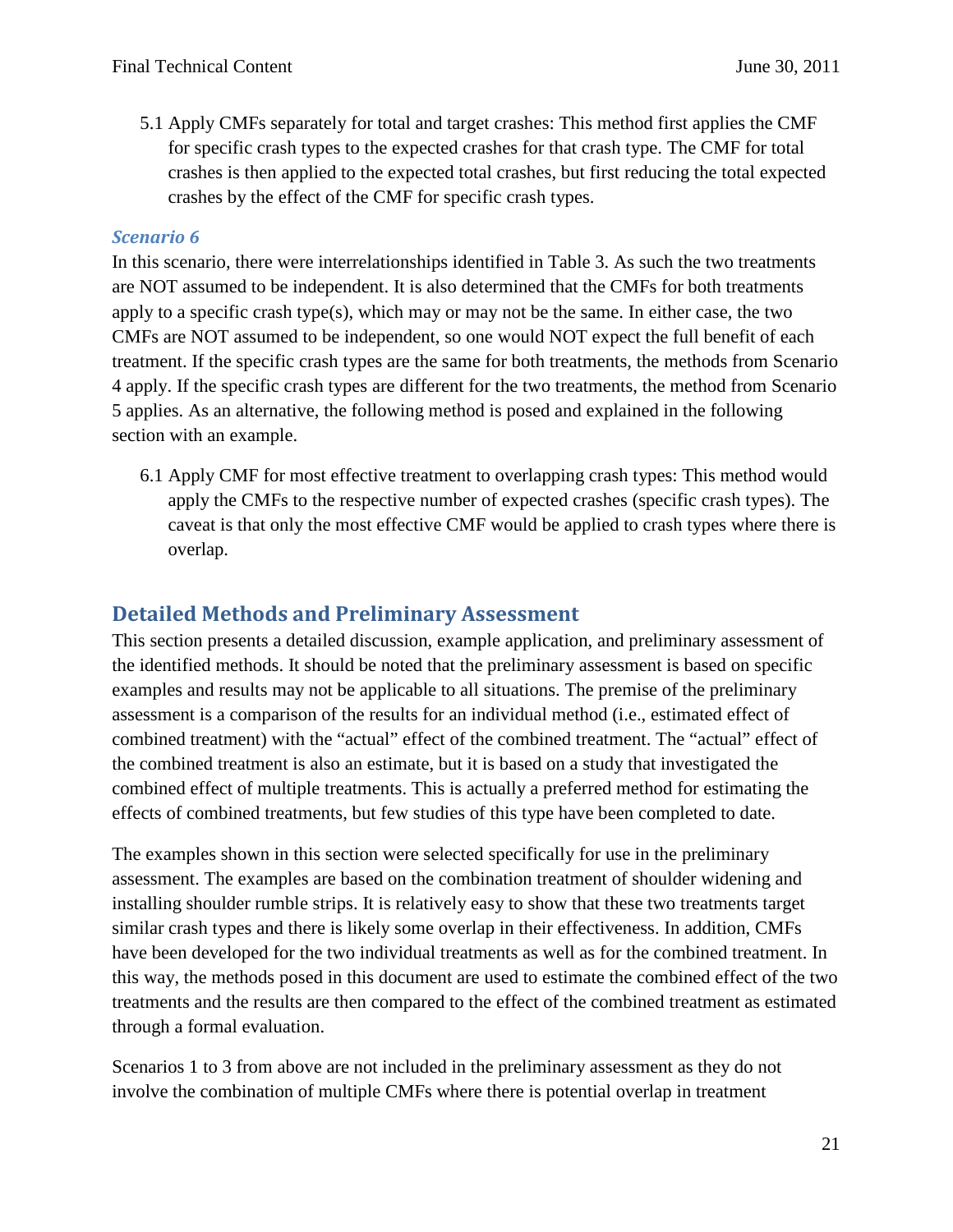effectiveness. Scenarios 4 to 6 involve some degree of overlap between the two treatments and specific methods were posed for each scenario. Results from the various methods in Scenarios 4 to 6 are presented and compared to the estimated effects of the combined treatments based on past research. Note that in some cases, there were multiple estimates of the "actual" combined treatment effect identified in the literature.

## <span id="page-21-0"></span>**Scenario 4: Interrelationships with CMF Total / CMF Total**

In this scenario, there were interrelationships identified in Table 3. As such the two treatments are NOT assumed to be independent. It is also determined that both CMFs can be applied to total crashes at the location of interest.

## **Method 4.1: Assume Independence**

## *Description*

Method 4.1 is a commonly used approach to address the issue of applying multiple CMFs when independence is assumed. The method was first proposed by Roy Jorgensen and Associates to estimate an overall CMF from multiple individual CMFs (*16*). This method has since been adopted by the HSM. In this method, Equation 12 is used to compute an overall CMF  $(CMF_{combined})$ .

 $CMF<sub>combined</sub> = CMF<sub>1</sub> * CMF<sub>2</sub> * ... * CMF<sub>n</sub>$  (12)

As shown by the equation, the full benefit of the first countermeasure is assumed. Then for each subsequent countermeasure, the CMF is applied to what remains of the original crashes after the previous CMF has been applied. This method operates on the premise that the safety effect of each countermeasure is independent of the safety effect of every other countermeasure. Consequently, this method ignores the potential interrelationships that exist among the countermeasures.

## *Illustration*

This example illustrates the combination of CMFs for two treatments on a rural, two-lane road. Treatment 1 is shoulder widening and treatment 2 is installing shoulder rumble strips. CMFs were identified from the CMF Clearinghouse for the two individual treatments (*17*). Note that both CMFs apply to total crashes and both were based on data from rural, two-lane roads.

| Shoulder widening CMF (total crashes) $= 0.86$              | <b>Star Rating: 2</b> |
|-------------------------------------------------------------|-----------------------|
| Install shoulder rumble strips CMF (total crashes) $= 0.85$ | <b>Star Rating: 2</b> |
| The estimated combined CMF from Method 1 is:                |                       |
| $CMFcombined = CMF1*CMF2 = 0.86*0.85 = 0.73$                |                       |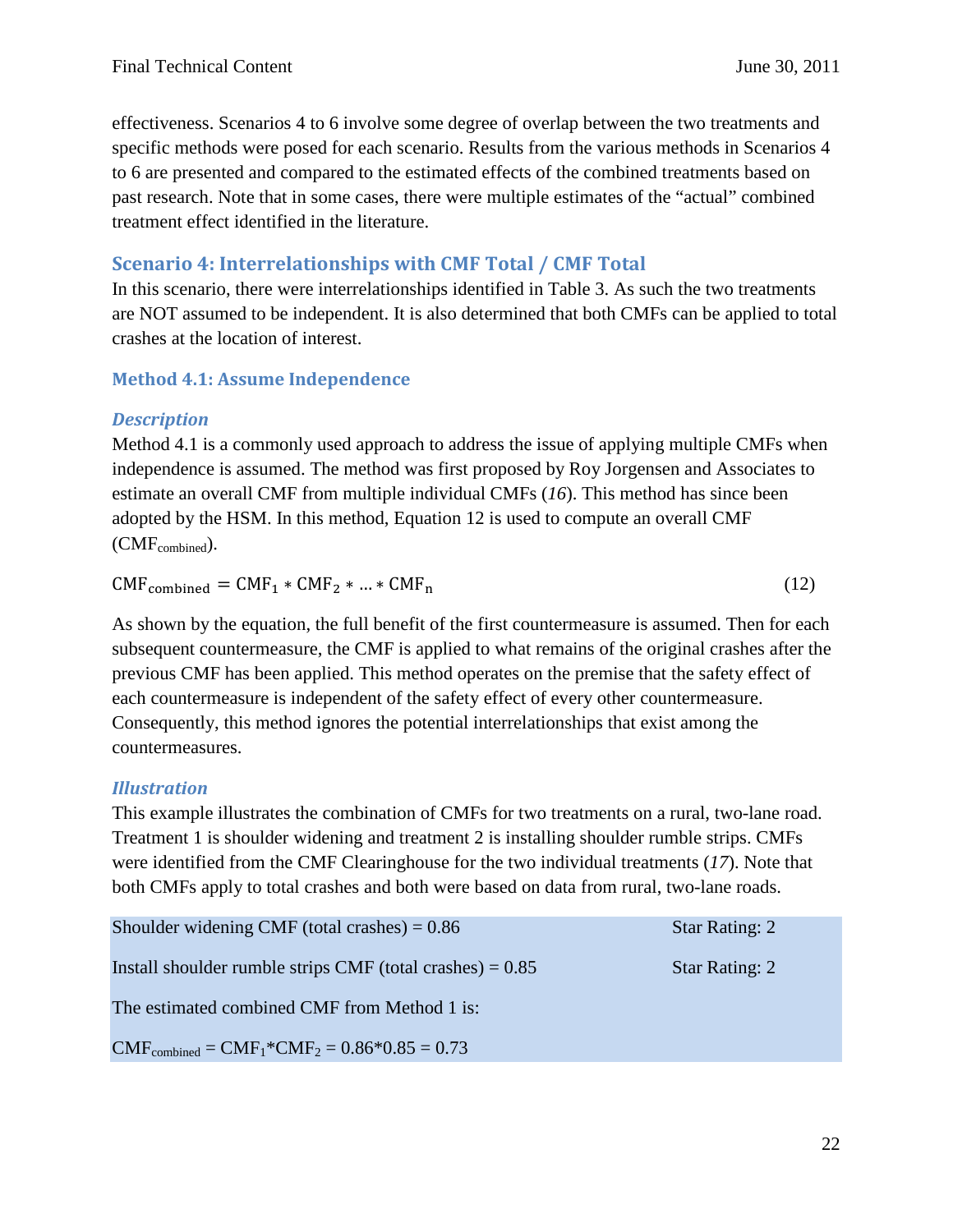Suppose now that the baseline expected total crash frequency  $(N_{base})$  is 10 crashes per mile and the segment of interest is one-mile in length. The expected crash frequency after treatment (N) by Method 4.1 is as follows:

 $N = N_{base}(CMF_{combined}) = 10(0.73) = 7.3$  crashes/year.

**Method 4.2: Apply Only the Most Effective CMF**

#### *Description*

Method 4.2 is a highly simple approach to addressing the issue of multiple CMFs. The CMF for only the most effective countermeasure is applied (i.e., lowest CMF value). Thus, with this method, the CMF user would compare the CMF for the first countermeasure with the CMF for the second countermeasure to find and then apply the one with the lowest value.

### *Illustration*

This example illustrates the combination of CMFs for two treatments on a rural, two-lane road. Treatment 1 is shoulder widening and treatment 2 is installing shoulder rumble strips. CMFs were identified from the CMF Clearinghouse for the two individual treatments (*17*). Note that both CMFs apply to total crashes and both were based on data from rural, two-lane roads.

| Shoulder widening CMF (total crashes) $= 0.86$              | <b>Star Rating: 2</b> |
|-------------------------------------------------------------|-----------------------|
| Install shoulder rumble strips CMF (total crashes) $= 0.85$ | <b>Star Rating: 2</b> |

The estimated combined effect from Method 4.2 is simply the CMF from the treatment with the greater effect. The more effective CMF is the one with the lowest value.

The CMF for installing shoulder rumble strips has a lower value (0.85) compared to the CMF for shoulder widening (0.86). As such, the combined CMF is assumed to be 0.85. Suppose now that the baseline expected total crash frequency  $(N_{base})$  is 10 crashes per mile and the segment of interest is one-mile in length. The expected crash frequency after treatment (N) by Method 4.2 is as follows:

 $N = N_{base}(CMF_{combined}) = 10(0.85) = 8.5$  crashes/year.

### **Method 4.3: Systematic Reduction of Subsequent CMFs**

### *Description*

Method 4.3 is similar to Method 1 in Table 1 in that the effect of the second countermeasure is systematically diminished. It differs in that a multiplicative approach is taken instead of an additive approach. In this method, the CMF user would first identify the more effective of the two countermeasures (i.e., the CMF with the lower value). Then the user would reduce the second CMF according to Equation 13.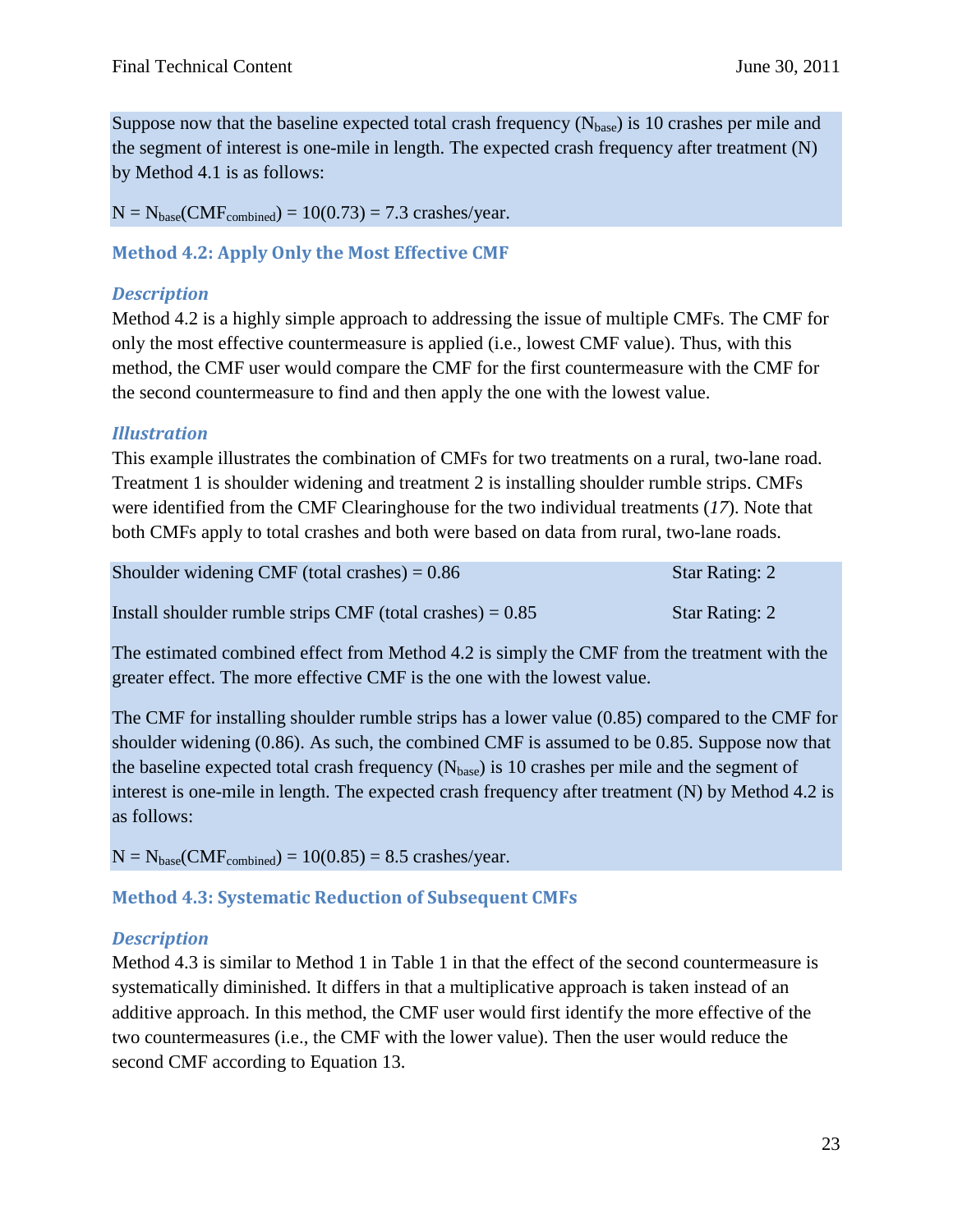$$
CMF2,Reduced = \frac{1 - CMF2}{2} + CMF2
$$
 (13)

The estimated combined effect from Method 4.3 is the product of  $CMF_1$  and  $CMF_2$ , Reduced as given in Equation 14.

$$
CMFcombined = CMF1*CMF2,Reduced
$$
 (14)

Note that the expected effectiveness of the second treatment is reduced by a factor of two. This is based on the premise of Method 1 identified in Table 1, but there is no theoretical basis for this factor. There are likely merits to this method (i.e., a systematic reduction of subsequent CMFs), but there is clearly a need for future research to refine the specific reduction.

#### *Illustration*

This example illustrates the combination of CMFs for two treatments on a rural, two-lane road. Treatment 1 is shoulder widening and treatment 2 is installing shoulder rumble strips. CMFs were identified from the CMF Clearinghouse for the two individual treatments (*17*). Note that both CMFs apply to total crashes and both were based on data from rural, two-lane roads.

| Shoulder widening CMF (total crashes) $= 0.86$              | Star Rating: 2        |
|-------------------------------------------------------------|-----------------------|
| Install shoulder rumble strips CMF (total crashes) $= 0.85$ | <b>Star Rating: 2</b> |

To apply Method 4.3, the user must first identify the less effective CMF. In this case, shoulder widening (CMF =  $0.86$ ) is expected to be slightly less effective than shoulder rumble strips  $(CMF = 0.85)$ . It is then necessary to reduce the estimated effect of the second CMF as follows:

 $CMF_{2,Reduced} = \frac{1 - CMF_2}{2} + CMF_2 = \frac{1 - 0.86}{2} + 0.86 = 0.93$ 

The estimated combined effect from Method 4.3 is then the product of  $CMF_1$  and  $CMF_2$ , Reduced.

 $CMF<sub>combined</sub> = CMF<sub>1</sub><sup>*</sup>CMF<sub>2,Reduced</sub> = 0.85<sup>*</sup>0.93 = 0.79$ 

Suppose now that the baseline expected total crash frequency  $(N_{base})$  is 10 crashes per mile and the segment of interest is one-mile in length. The expected crash frequency after treatment (N) by Method 4.3 is as follows:

 $N = N<sub>base</sub>(CMF<sub>combined</sub>) = 10(0.79) = 7.9$  crashes/year.

### **Method 4.4: Turner Method**

#### *Description*

After an analysis of different methods for combining multiple CMFs using New Zealand data, Turner (*15*) discovered that all methods overestimate the crash reduction and developed a rule of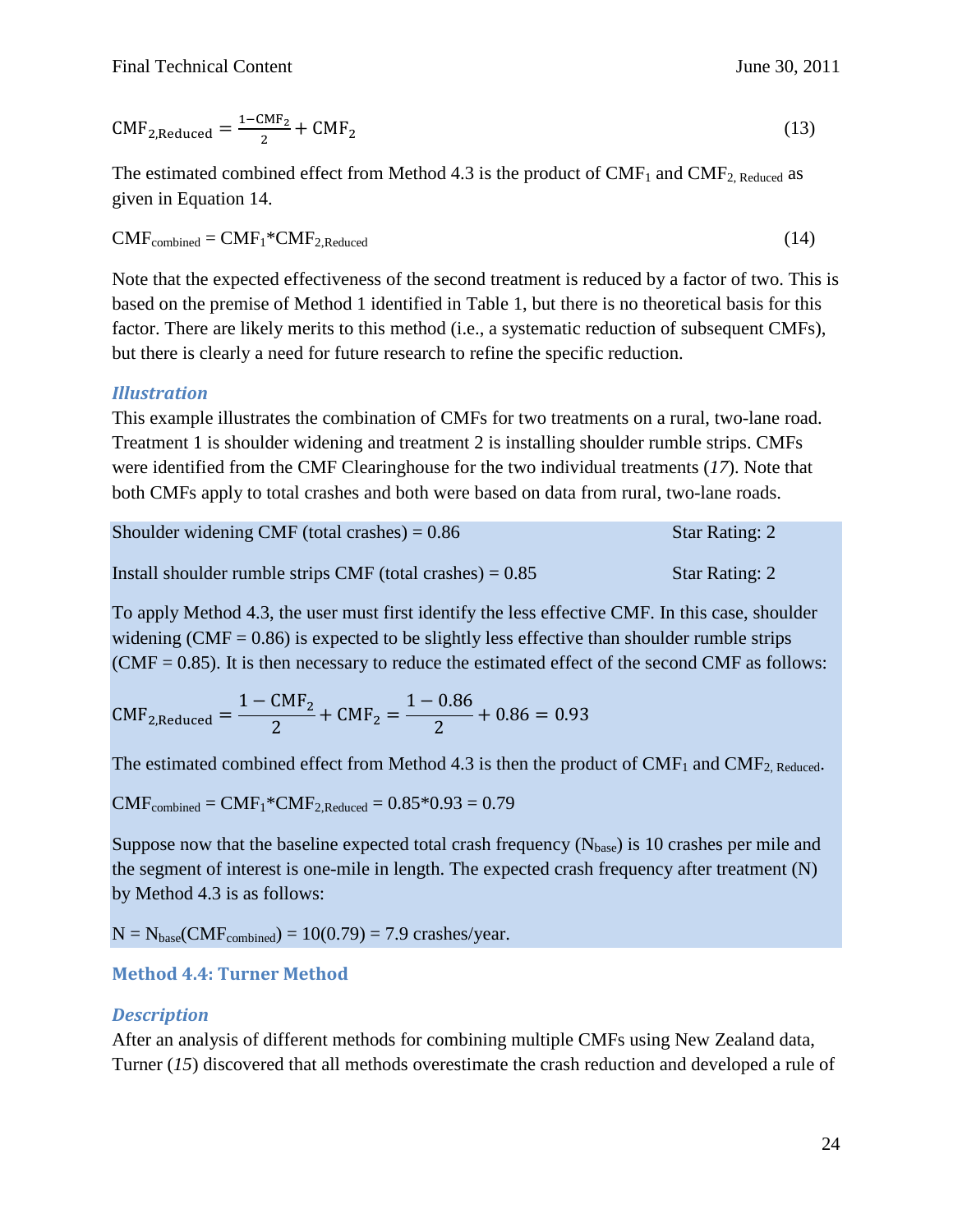thumb in an attempt to correct the problem. Turner suggests a factor of two-thirds be applied to the product of multiple CMFs to dampen the crash reduction as given by Equation 15.

$$
CMFcombined[Turner Method] = 1 - \left[\frac{2}{3}(1 - (CMF1 * CMF2))\right]
$$
 (15)

As with Method 4.3, more research is needed to provide justification for the use of this factor. It was developed from limited data exclusively from New Zealand. Therefore, the general applicability of this factor or any single factor for that matter remains questionable.

## *Illustration*

This example illustrates the combination of CMFs for two treatments on a rural, two-lane road. Treatment 1 is shoulder widening and treatment 2 is installing shoulder rumble strips. CMFs were identified from the CMF Clearinghouse for the two individual treatments (*17*). Note that both CMFs apply to total crashes and both were based on data from rural, two-lane roads.

| Shoulder widening CMF (total crashes) $= 0.86$ | Star Rating: 2 |
|------------------------------------------------|----------------|
|------------------------------------------------|----------------|

Install shoulder rumble strips CMF (total crashes)  $= 0.85$  Star Rating: 2

Using the Turner method, the combined CMF would be estimated as follows:

$$
CMFcombined[Turner Method] = 1 - \left[\frac{2}{3}(1 - (CMF1 * CMF2))\right] = 1 - \left[\frac{2}{3}(1 - (0.86 * 0.85))\right]
$$

 $CMF_{combined}[Turner Method] = 0.82$ 

Suppose now that the baseline expected total crash frequency  $(N_{base})$  is 10 crashes per mile and the segment of interest is one-mile in length. The expected crash frequency after treatment (N) by Method 4.4 is as follows:

 $N = N_{base}(CMF_{combined}) = 10(0.82) = 8.2$  crashes/year.

### **Method 4.5: Meta-Analysis Method**

A method for combining CMFs for the same countermeasure from different studies was previously given. To reiterate, this method uses a weighted average of the individual CMFs, using the standard error of the estimates in the weighting as shown in Equation 16 (*7*).

$$
CMF = \frac{\sum_{i=1}^{n} CMF_{unbiased,i}/S_i^2}{\sum_{i=1}^{n} 1/S_i^2}
$$
 (16)

This method is designed to place greater weight on the individual CMF with the smaller standard error. An estimate of the standard error for the combined CMF can be computed by Equation 17 (*7*).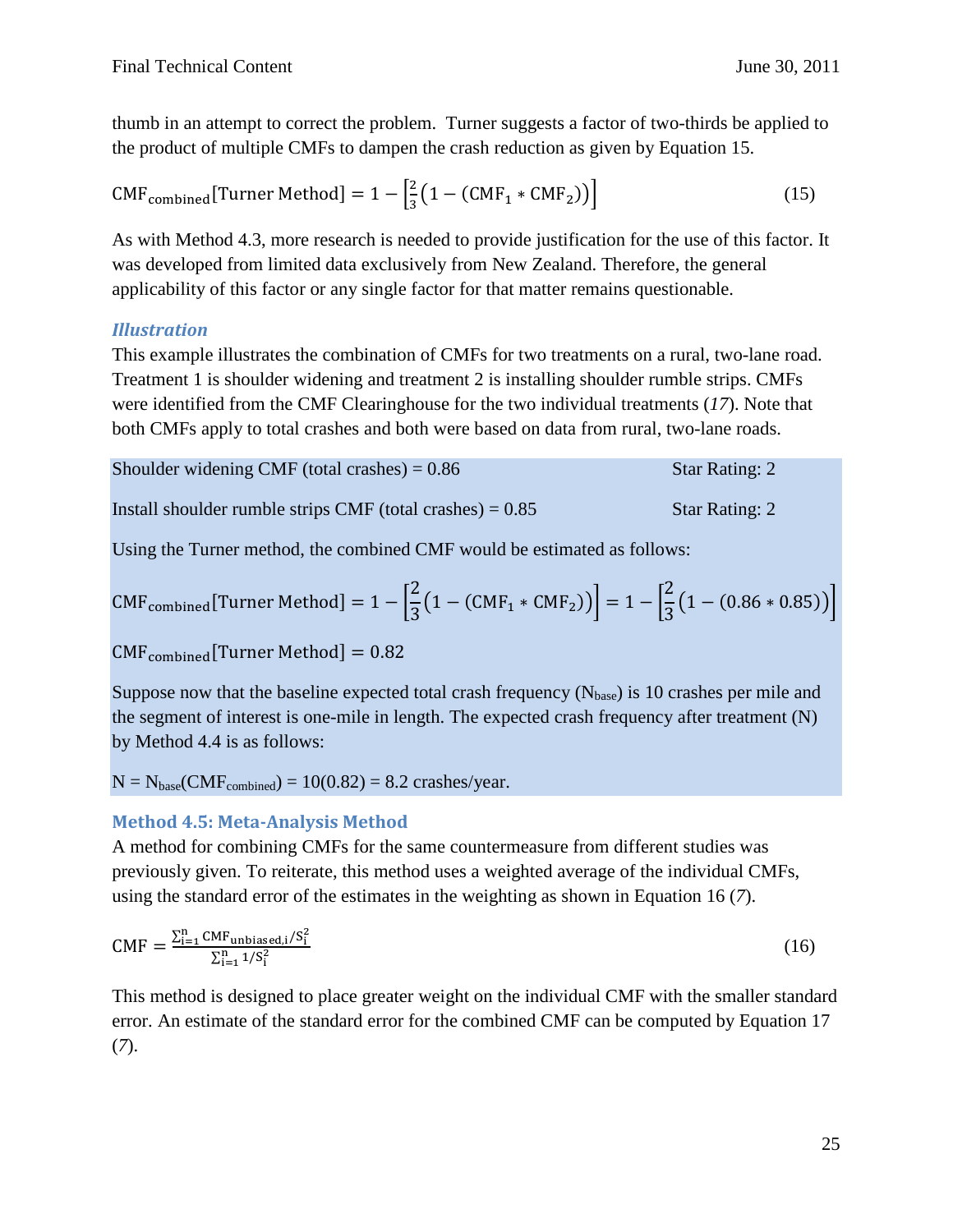$$
S=\sqrt{\frac{1}{\Sigma_{i=1}^n 1/S_i^2}}
$$

Although this method was not originally intended to combine CMFs for different treatments, it is of interest to know how it compares relative to the other approaches outlined above.

### *Illustration*

This example illustrates the combination of CMFs for two treatments on a rural, two-lane road. Treatment 1 is shoulder widening and treatment 2 is installing shoulder rumble strips. CMFs were identified from the CMF Clearinghouse for the two individual treatments (*17*). Note that both CMFs apply to total crashes and both were based on data from rural, two-lane roads. It should also be noted that the CMFs used in the other methods of Scenario 4 cannot be used directly for this method because the original study and the CMF Clearinghouse do not provide standard errors  $(S_i)$  for the respective CMFs. However, it was possible to approximate the standard errors using the methods suggested by Bahar (*7*) and the crash summary data presented in the original study (*17*). The estimated standard error for Treatment 1 (shoulder widening) is 0.057 and the estimated standard error for Treatment 2 (installing shoulder rumble strips) is 0.073.

| Shoulder widening CMF (total crashes) = $0.86$ (S <sub>i</sub> = $0.057$ )              | <b>Star Rating: 2</b> |
|-----------------------------------------------------------------------------------------|-----------------------|
| Install shoulder rumble strips CMF (total crashes) = $0.85$ (S <sub>i</sub> = $0.073$ ) | <b>Star Rating: 2</b> |

Using Method 4.5, the combined CMF would be estimated as follows:

$$
CMF = \frac{\sum_{i=1}^{n} CMF_{unbiased,i}/S_i^2}{\sum_{i=1}^{n} 1/S_i^2} = \frac{\frac{0.86}{0.057^2} + \frac{0.85}{0.073^2}}{\frac{1}{0.057^2} + \frac{1}{0.073^2}} = 0.86
$$
  

$$
S = \sqrt{\frac{1}{\sum_{i=1}^{n} 1/S_i^2}} = \sqrt{\frac{1}{\frac{1}{0.057^2} + \frac{1}{0.073^2}}} = 0.045
$$

Suppose now that the baseline expected total crash frequency  $(N_{base})$  is 10 crashes per mile and the segment of interest is one-mile in length. The expected crash frequency after treatment (N) by Method 4.5 is as follows:

 $N = N<sub>base</sub>(CMF<sub>combined</sub>) = 10(0.86) = 8.6 \text{ crashes/year}.$ 

### **Assessment of Scenario 4 Methods**

Table 5 compares the estimated and actual combined treatment effects based on the methods presented in Scenario 4. Recall that Scenario 4 applies to situations where there are interrelationships between two treatments and both related CMFs are applicable to total crashes.

26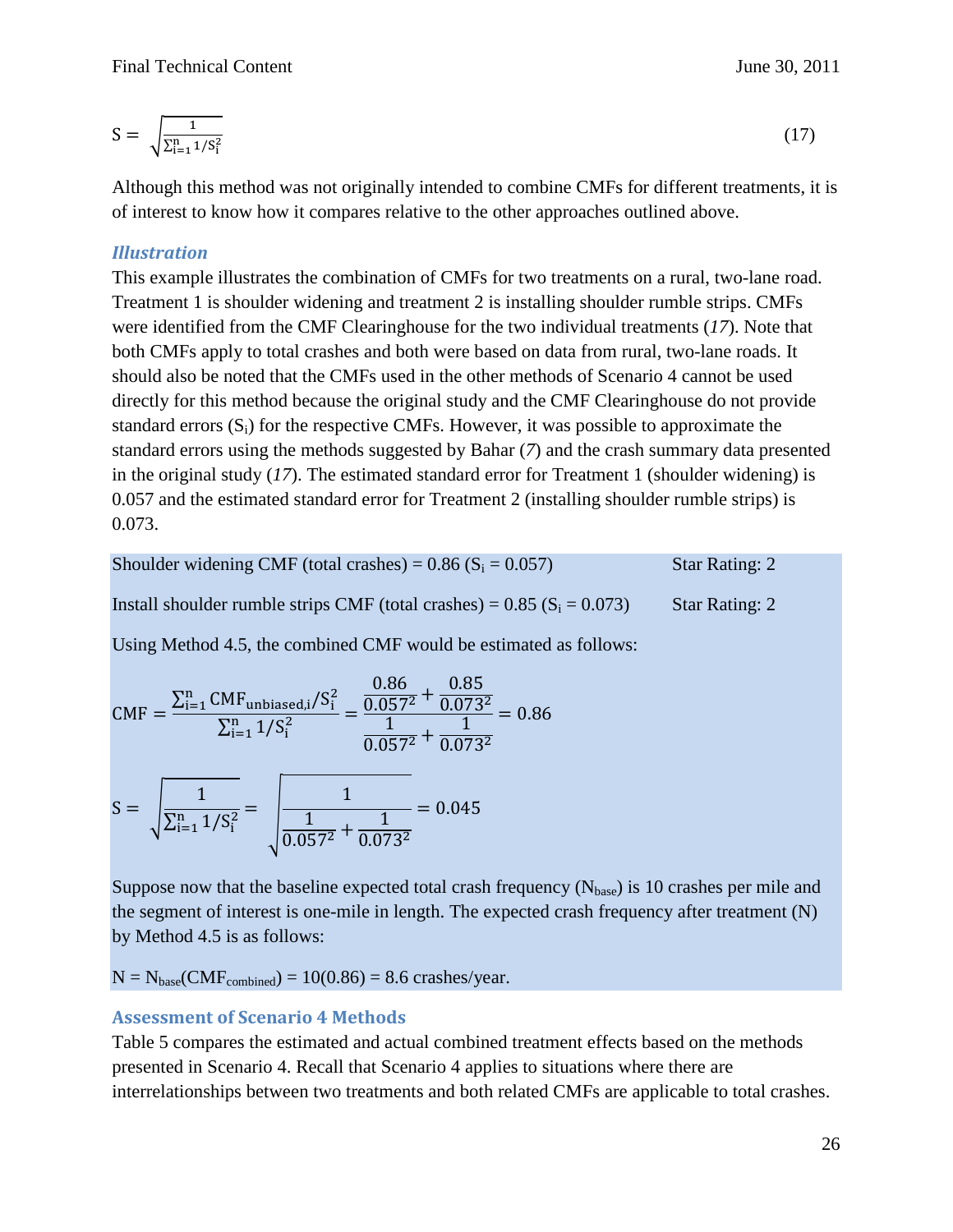As shown above, each of these methods estimated a CMF for a combination of treatments (shoulder widening and installing shoulder rumble strips) using the CMFs for the individual treatments. These estimates now can be compared to CMFs from literature for the actual combination of treatments.

A comparison of the estimated and actual combined CMFs reveals that Method 4.1 and Method 4.3 produce results that are within the range of the estimated effects from actual studies of the combined treatment. In this particular instance, Method 4.1 and Method 4.3 appear to provide a reasonable estimate of the combined treatment effect since they fall within the range of actual combined CMF values. The combined CMF from Method 4.2 falls outside the range of actual combined CMF values and is closer to 1.0 than both estimates from the actual studies of the combined treatment. As discussed previously, Method 4.1 has a tendency to over-estimate the crash reduction, Method 4.2 has a tendency to underestimate the crash reduction, and Method 4.3 has a tendency to produce estimates that fall between those of the other two methods. Based on this example, these tendencies are apparent when comparing the results from the first three alternative methods.

It is difficult to generalize the tendencies of Method 4.4 and Method 4.5. In this example, the combined CMFs from Method 4.4 and Method 4.5 fall outside the range of actual combined CMF values and are closer to 1.0 than both estimates from the actual studies of the combined treatment. In both cases, the method tempers the expected reduction from the individual CMFs, but may underestimate the combined effect as shown in this example.

| Method                                      | <b>Estimated</b><br><b>Combined CMF</b> | <b>Actual Combined</b><br><b>CMF</b> (Source) |
|---------------------------------------------|-----------------------------------------|-----------------------------------------------|
| 4.1 Assume Independence                     | 0.73                                    |                                               |
| 4.2 Apply Only Most Effective CMF           | 0.85                                    | $0.63~(17)^1$                                 |
| 4.3 Systematic Reduction of Subsequent CMFs | 0.79                                    | $0.81~(18)^1$                                 |
| 4.4 Turner Method                           | 0.82                                    |                                               |
| 4.5 Meta-Analysis Method                    | 0.86                                    |                                               |

**TABLE 5. Comparison of Estimated and Actual Combined Treatment Effect (Scenario 4)**

1. CMF applies to total crashes.

## <span id="page-26-0"></span>**Scenario 5: Interrelationships with CMF Total / CMF Specific**

In this scenario, there were interrelationships identified in Table 3. As such the two treatments are NOT assumed to be independent. It is also determined that the CMF for one treatment is related to total crashes and the other is related to a specific crash type(s).

## **Method 5.1: Apply CMFs Separately for Total and Target Crashes**

## *Description*

Method 5.1 applies a multi-step procedure for estimating the expected combined effect of two countermeasures. First, the CMF for the countermeasure that targets specific crash types is applied to the expected crashes for that crash type. This product is then used to compute the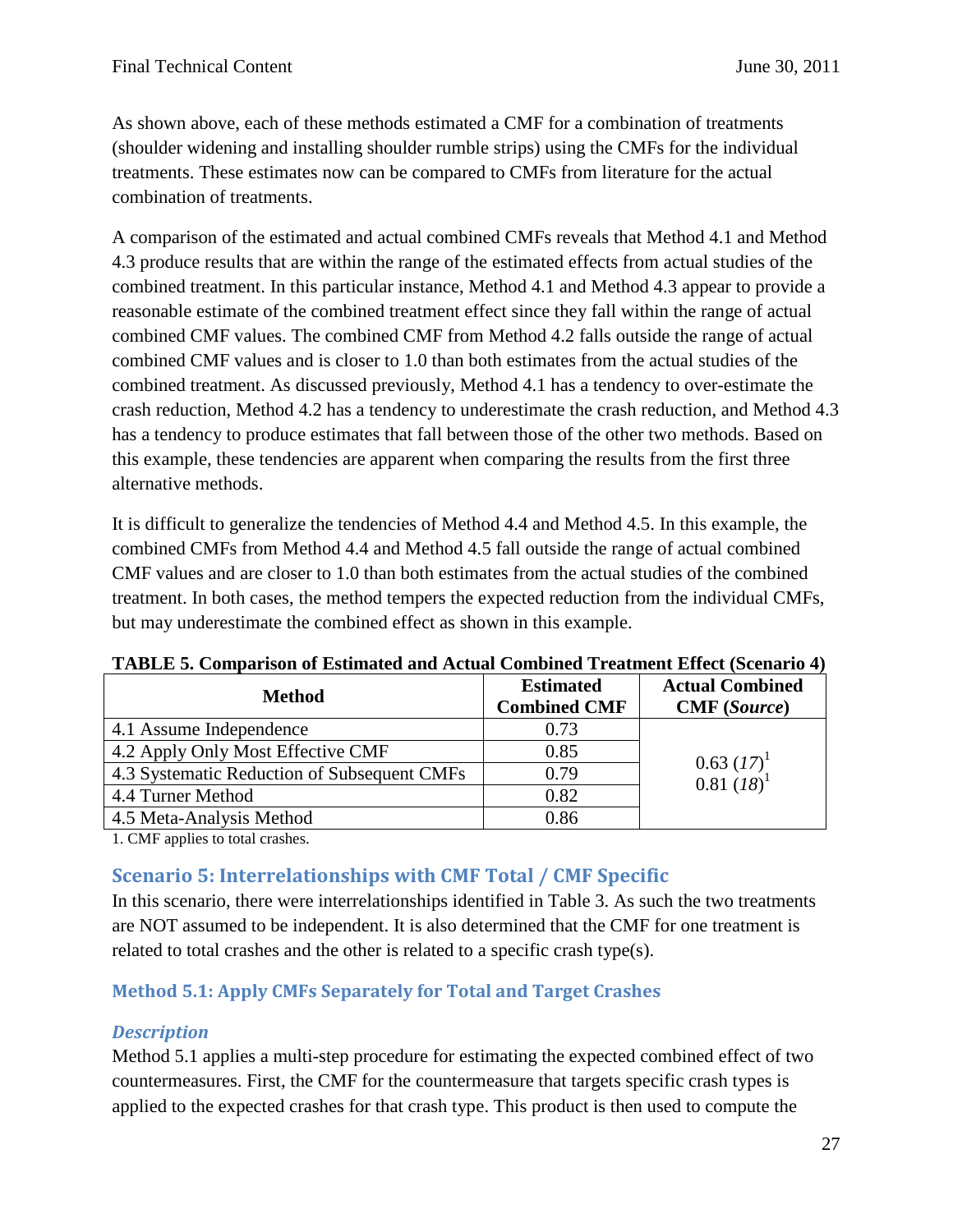expected reduction in crashes due to that countermeasure. The reduction in crashes for the specific crash type would then be subtracted out from the total expected crashes for the location of interest. Finally, the CMF for the countermeasure that targets total crashes would be applied to the remaining total expected crashes (after subtracting out the expected reduction from the first treatment).

### *Illustration*

This example illustrates the combination of CMFs for two treatments on a rural, two-lane road. Treatment 1 is shoulder widening and treatment 2 is installing shoulder rumble strips. CMFs were identified from the CMF Clearinghouse for the two individual treatments (*17, 19*). Note that the CMFs were obtained from two different studies, and the applicability of the CMFs does not exactly match with respect to crash type and area type. Specifically, the CMF for shoulder widening applies to total crashes while the installation of shoulder rumble strips applies to runoff-road crashes. While both CMFs were developed using data from two-lane roads, one may also argue that the CMFs do not apply to the same area type. The authors did not specify the applicable area type for the CMF for shoulder widening. As such, it is assumed that the CMF applies to all area types. The CMF for installing shoulder rumble strips is applicable to rural area types. Whether or not these two CMFs are directly applicable to a given roadway is a question that practitioners face on a regular basis. In the context of this illustration, the slight inconsistency is not important as the purpose is to demonstrate how to combine one CMF (i.e., shoulder widening) which applies to total crashes and another CMF (i.e., installing shoulder rumble strips) that targets a specific crash type (i.e., run-off-road).

| Shoulder widening CMF (total crashes) $= 0.86$                     | <b>Star Rating: 2</b> |
|--------------------------------------------------------------------|-----------------------|
| Install shoulder rumble strips CMF (run-off-road crashes) $= 0.74$ | <b>Star Rating: 4</b> |

Suppose now that the baseline expected total crash frequency (N base, Total) is 10 crashes per mile per year, the baseline expected run-off-road crash frequency (N base, ROR) is 4 crashes per mile per year, and the segment of interest is one-mile in length. It should be noted that models to predict the crash frequency for target crash types may not be available. For instance, the HSM provides safety performance functions (SPFs) to estimate the expected total crash frequency for various roadway types, but it does not provide SPFs for specific crash types. Instead, the HSM presents alternative methods for estimating the baseline expected crash frequency for target crashes (e.g., crash type distribution to estimate proportion of total crashes represented by a specific crash type). In this case, the crash history of the roadway was used to estimate the proportion of target crashes (i.e., 40 percent of total crashes are run-off-road).

In Method 5.1, the CMF for the specific crash type is first applied to the expected crash frequency of the specific crash type to estimate the expected crashes (of the given crash type) after treatment  $(N_{ROR})$ :

 $N_{ROR} = N_{base, ROR}$ \*CMF(shoulder rumble strips) = 4\*0.74 = 2.96 crashes/year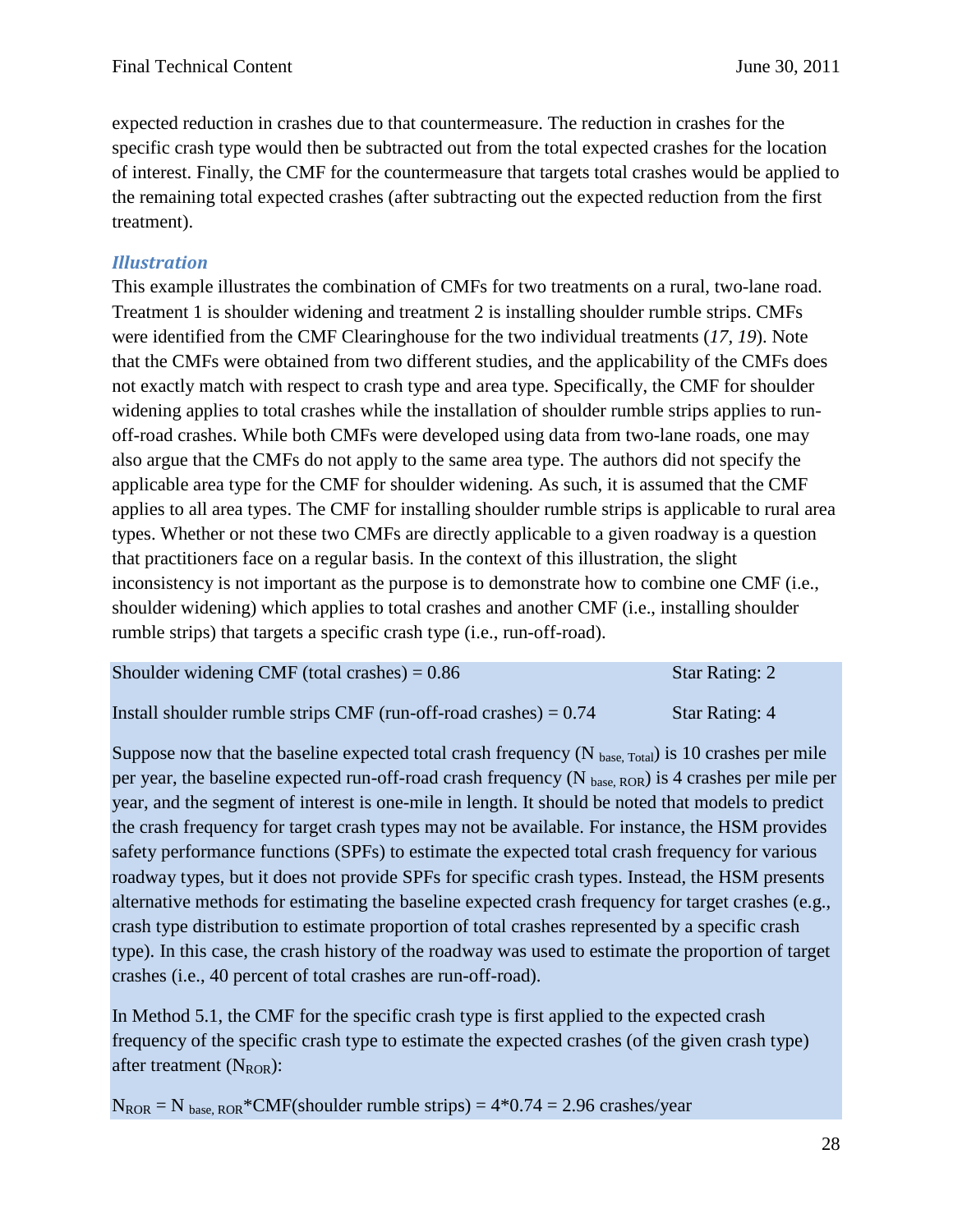The expected reduction in the target crash type is then as follows:

 $N<sub>base, ROR</sub> - N<sub>ROR</sub> = 4 - 2.96 = 1.04$  crashes/year

The reduction in target crashes is then subtracted from the expected total crash frequency:

 $N_{base, Total. Reduced} = N_{base, Total} - (N_{base, ROR} - N_{ROR}) = 10 - 1.04 = 8.96$  crashes/year

The CMF for total crashes is then applied to the reduced expected crashes to obtain the final estimate of the combined treatment effect on total crashes (N<sub>combined</sub>):

 $N_{\text{combined}} = N_{\text{base}}$ , Total, Reduced\*CMF(shoulder widening) =  $8.96*0.86 = 7.71$  crashes/year

Back-calculating the combined CMF for total crashes based on the result from Method 5.1 would result in a combined CMF of 0.77. Note that a different CMF would result if the assumed baseline expected run-off-road crashes ( $N_{base, ROR}$ ) was changed. This is further explored through a sensitivity analysis where combined CMFs are back-calculated assuming different proportions of target crashes. Specifically, the potential range in the combined CMF is shown, assuming 10 percent of total crashes are run-off-road and again assuming 90 percent of total crashes are runoff-road.

 $CMF<sub>combined</sub> = 0.84$  (assuming target crash type is 10 percent of total crashes)

 $CMF<sub>combined</sub> = 0.66$  (assuming target crash type is 90 percent of total crashes)

There is a wide range in the potential value of the combined CMF based on the assumed proportion of target crashes. This indicates a potential weakness of the method, but also illustrates that the proportion of target crashes can influence the expected effect of the combined treatment.

### **Assessment of Scenario 5 Method**

Table 6 compares the estimated and actual combined treatment effects for shoulder widening and shoulder rumble strips based on Scenario 5. Recall that Scenario 5 applies to situations where there are interrelationships between two treatments and one CMF is applicable to total crashes while the other CMF is applicable to specific crash types. Note that two of the "actual" combined effects in Table 6 are based on total crashes while the third is based on run-off-road crashes. As such, these estimates only provide an approximation of the effects that could be expected from the combination of the CMF for shoulder widening (total crashes) and the CMF for shoulder rumble strips (run-off-road crashes).

A comparison of the estimated and actual combined CMFs reveals that Method 5.1 produces results that are in the range of the estimated effects from actual studies of the combined treatment. In this particular instance, Method 5.1 appears to provide a reasonable estimate of the combined treatment effect. Note that a different estimated CMF would result if the assumed baseline expected run-off-road crashes (N base, ROR) was changed as shown in the earlier example.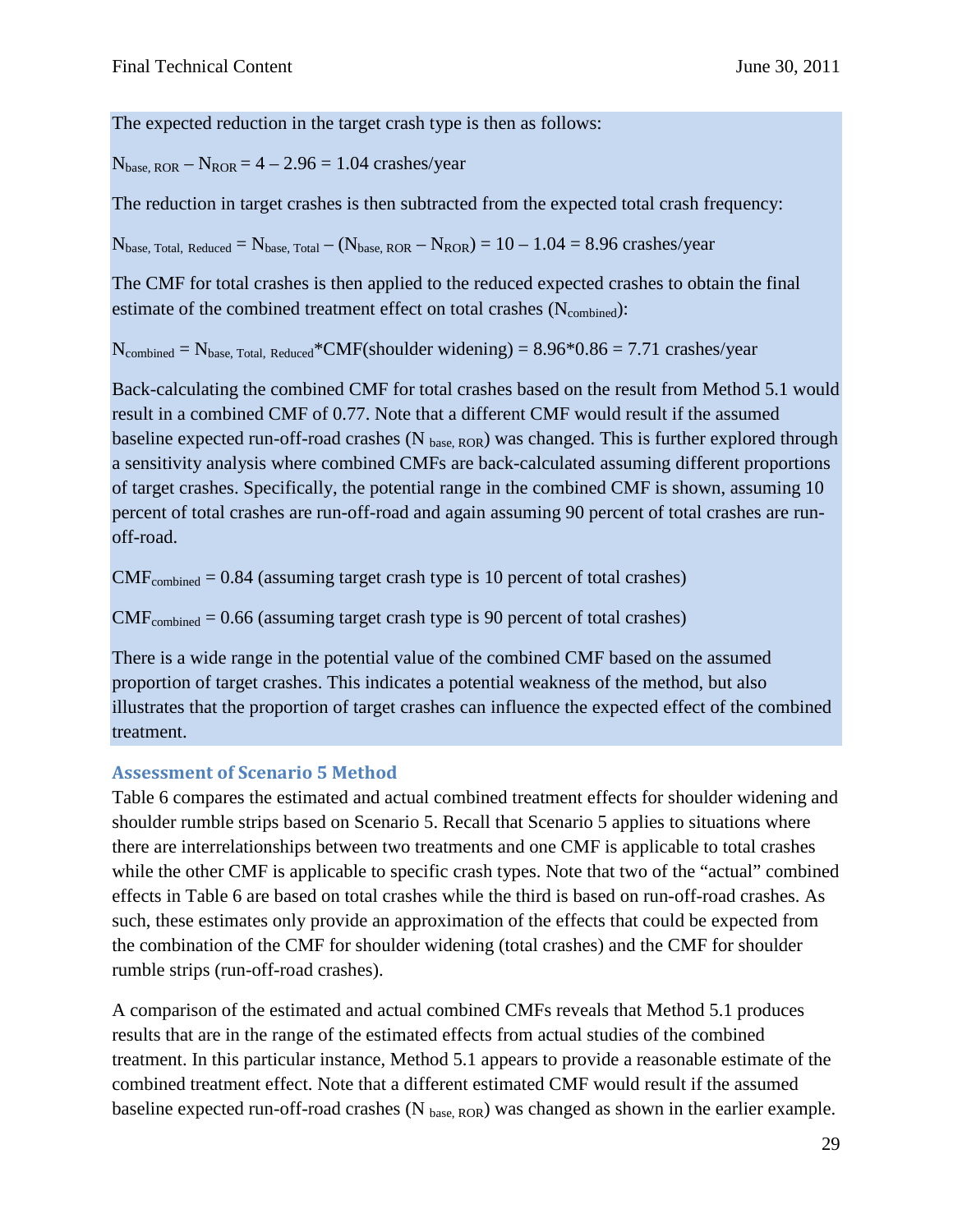Notably, the results of the sensitivity analysis still fall within the range of the CMFs from actual studies.

| AIADAD VI UVMIDNIMUU VI BUVMINNYVN NMN IIVVNNI UVMINIMUN AIVNVMIDII BILIVVV IIDVOMNITU V |                     |                                                   |  |
|------------------------------------------------------------------------------------------|---------------------|---------------------------------------------------|--|
| <b>Method</b>                                                                            | <b>Estimated</b>    | <b>Actual Combined</b>                            |  |
|                                                                                          | <b>Combined CMF</b> | <b>CMF</b> (Source)                               |  |
| 5.1 Apply CMFs Separately for Total and Target Crashes                                   | 0.77                | $0.63~(17)^{1}$<br>$0.81~(18)^1$<br>$0.87 (18)^2$ |  |

### **TABLE 6. Comparison of Estimated and Actual Combined Treatment Effect (Scenario 5)**

1. CMF applies to total crashes.

2. CMF applies to run-off-road crashes.

## <span id="page-29-0"></span>**Scenario 6: Interrelationships with CMF Specific / CMF Specific**

In this scenario, there were interrelationships identified in Table 3. As such the two treatments are NOT assumed to be independent. It is also determined that the CMFs for both treatments are related to specific crash types, which may or may not be the same.

Note: If the specific crash types are the same for both treatments, the methods from Scenario 4 apply. If the specific crash types are different for the two treatments, the method from Scenario 5 applies. As an alternative, method 6.1 is posed if there is overlap among the target crashes for the two treatments. For a description and illustration of methods from Scenario 4 and Scenario 5, refer to the above sections.

### **Method 6.1: Apply CMF for Most Effective Treatment to Overlapping Crash Types**

### *Description*

In Method 6.1, the user would apply the CMFs to the respective number of expected target crashes (specific crash types). The key to this method is that only the most effective CMF would be applied to crash types where there is overlap. If the expected crashes after treatment (N) is the product of  $N_{base}$  and the applicable CMF, and  $N_{base}$  is composed of multiple crash types (A, B, and C), it can be shown by the distributive property that:

 $N = N_{base} * CMF = (A + B + C) * CMF = A * CMF + B * CMF + C * CMF$ 

Now assume that  $CMF<sub>1</sub>$  is for the more effective treatment and applies to target crash types A, B, and C, while  $CMF_2$  is for the less effective treatment and applies to target crash types C, D, and E. The expected target crashes for the two treatments are as follows:

 $N_{\text{base1}} = A + B + C$ 

 $N_{base2} = C + D + E$ 

Using the logic from above, the user could apply the CMF for treatment 1 to the expected target crashes for treatment 1 (A, B, and C) to estimate the expected crashes after treatment  $(N_1)$ .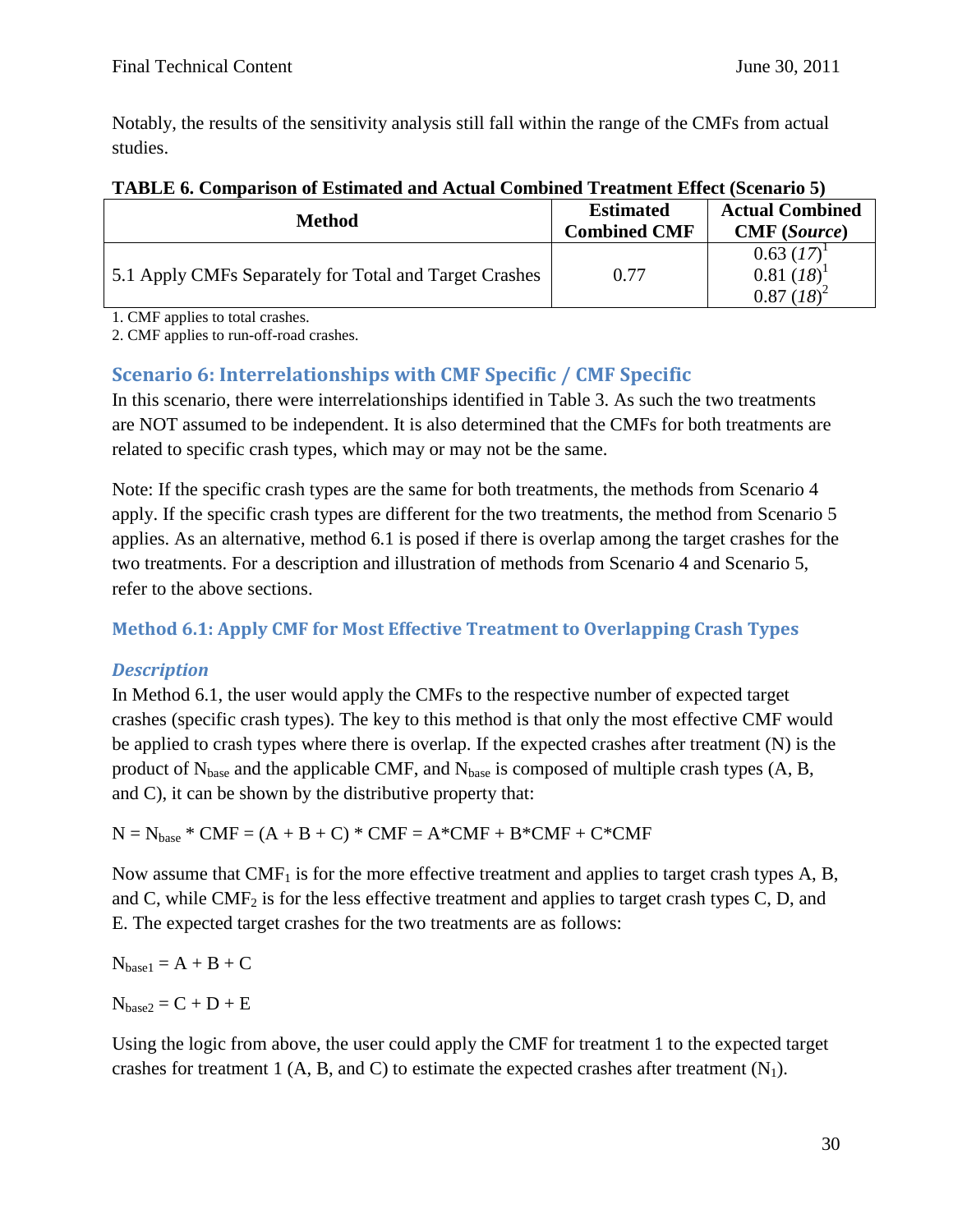Similarly, the user could apply the CMF for treatment 2 to the expected target crashes for treatment 2 (C, D, and E) to estimate the expected crashes after treatment  $(N_2)$ .

 $N_1 = N_{\text{base1}}$  \* CMF<sub>1</sub> = (A + B + C)\*CMF<sub>1</sub> = A\*CMF<sub>1</sub> + B\*CMF<sub>1</sub> + C\*CMF<sub>1</sub>

 $N_2 = N_{base2} * CMF_2 = (C + D + E) * CMF_2 = C * CMF_2 + D * CMF_2 + E * CMF_2$ 

In this scenario, there is overlap between the two treatments in that they both target crash type C. Applying Method 6.1, the expected effect on any overlapping crash types (in this case crash type C) would be based only on the treatment with the greatest effect. In this case, the expected crashes after treatment (N) would be the following:

 $N = N_1 + N_2$ (minus overlap) =  $A^*CMF_1 + B^*CMF_1 + C^*CMF_1 + D^*CMF_2 + E^*CMF_2$ 

The expected reduction in target crashes based on the combined effect of treatments 1 and 2 is then calculated as follows:

 $N_{base, Total} - N = [A + B + C + D + E] - N$ 

### *Illustration*

This example illustrates the combination of CMFs for two treatments on a rural, two-lane road. Treatment 1 is shoulder widening and treatment 2 is installing shoulder rumble strips. CMFs were identified from the CMF Clearinghouse for the two individual treatments (*20,19*). Note that the CMF for shoulder widening applies to head-on (HO), run-off-road (ROR), and opposite direction sideswipe (OppSS) crashes (*20*) and the installation of rumble strips applies to ROR crashes for this scenario (*19*). Both CMFs were based on data from rural, two-lane roads.

| Shoulder widening CMF (HO, ROR, OppSS crashes) $= 0.86$   | <b>Star Rating: 3</b> |
|-----------------------------------------------------------|-----------------------|
| Install shoulder rumble strips CMF (ROR crashes) $= 0.74$ | Star Rating: 4        |

Suppose now that the segment of interest is one-mile in length and the baseline expected target crash frequencies are as follows for HO, ROR, and OppSS crashes:

 $N_{base, HO} = 2$  crashes per mile per year

 $N_{base, ROR} = 6$  crashes per mile per year

 $N<sub>base. OppsS</sub> = 1 crashes per mile per year$ 

In this case, the user would then estimate the expected crashes after treatment  $(N_1)$  by applying the CMF for shoulder widening to head-on and opposite direction sideswipe crashes. Note there is overlap for treatments 1 and 2. Specifically, they both target run-off-road crashes. The CMF for shoulder widening is not applied to run-off-road crashes because the CMF for shoulder rumble strips is more effective and will be applied separately to this overlapping crash type.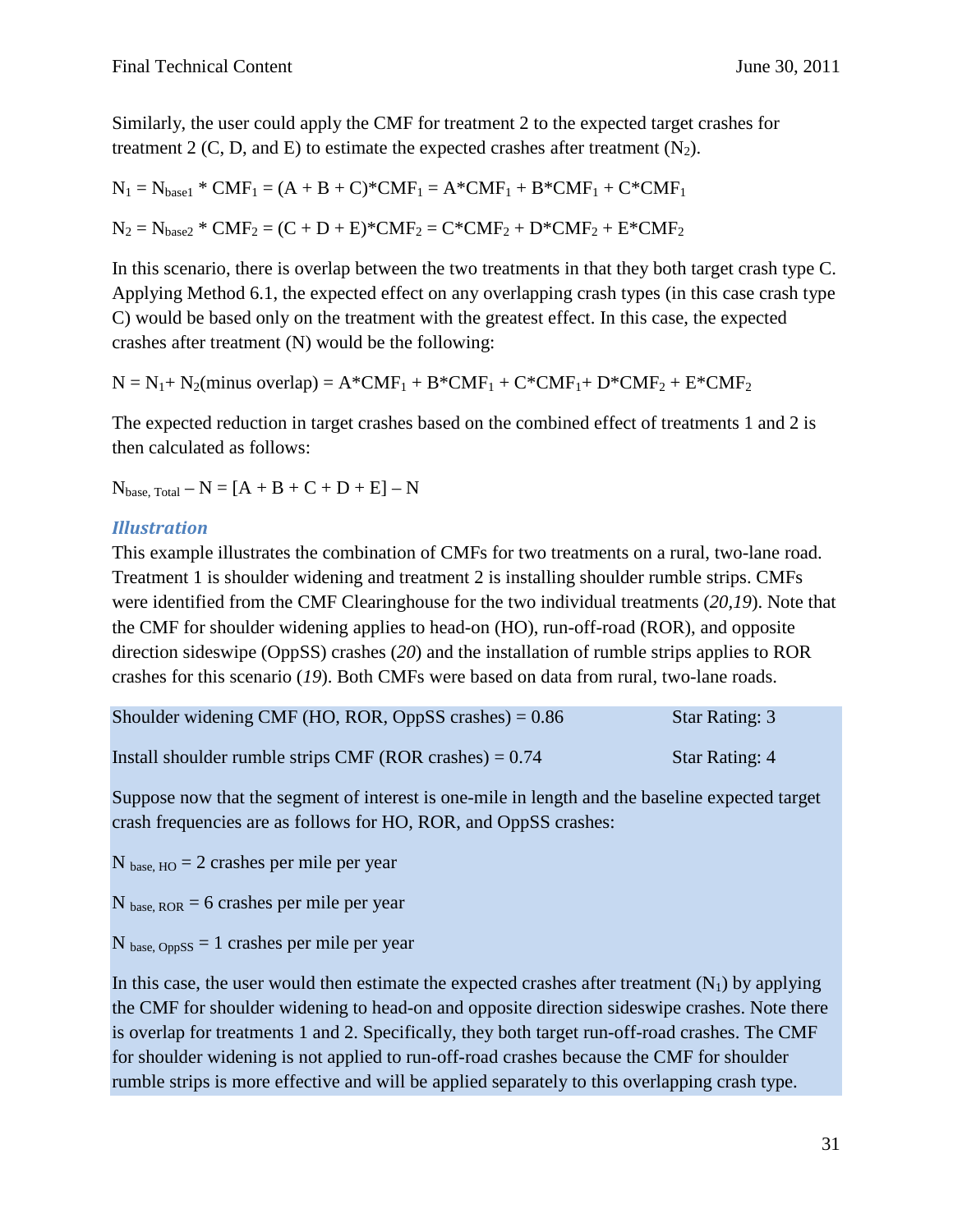N (shoulder widening) =  $N_{\text{base1}}$  \* CMF<sub>1</sub> = (N <sub>base, HO</sub> + N <sub>base, OppSS</sub>)\*CMF<sub>1</sub> = (2+1)\*0.86

N (shoulder widening)  $= 2.58$  crashes/year

N (shoulder rumble strips) =  $N_{base2}$  \*  $CMF_2 = (N_{base, ROR})$  \*  $CMF_2 = 6$  \* 0.74

N (shoulder rumble strips)  $=$  4.44 crashes/year

In this case, the expected crashes after treatment (N) would be the following:

 $N = N$  (shoulder widening) + N (shoulder rumble strips) = 2.58 + 4.44 = 7.02 crashes/year

The expected reduction in target crashes based on the combined effect of treatments 1 and 2 is then calculated as follows:

 $N<sub>base Total</sub> - N = [2 + 6 + 1] - 7.02 = 1.98$  crashes/year

Back-calculating the combined CMF for target crashes based on the result from Method 6.1 would result in a combined CMF of 0.78. Note that a different CMF would result if the assumed baseline expected crashes were changed. This is again explored through a sensitivity analysis where combined CMFs are back-calculated assuming different numbers of target crashes. Specifically, the potential range in the combined CMF is shown, assuming one run-off-road crash and again assuming nine run-off-road crashes.

 $CMF<sub>combined</sub> = 0.83$  (assuming one run-off-road crash)

 $CMF<sub>combined</sub> = 0.77$  (assuming nine run-off-road crashes)

There is a relatively small range in the potential value of the combined CMF based on the assumed number of target crashes for which the CMFs overlap. This is a potential weakness of the method, but also illustrates that the number of target crashes can influence the expected effect of the combined treatment.

### **Assessment of Scenario 6 Method**

Table 7 compares the estimated and actual combined treatment effects for shoulder widening and shoulder rumble strips based on Scenario 6. Recall that Scenario 6 applies to situations where there are interrelationships between two treatments and both related CMFs are applicable to specific crash types, which may or may not be the same for the two treatments. Note that the "actual" combined effect in Table 7 is based on run-off-road crashes. As such, this estimate only provides an approximation of the effects that could be expected from the combination of the CMF for shoulder widening (head-on, run-off-road, and opposite direction sideswipe crashes) and the CMF for shoulder rumble strips (run-off-road crashes).

At first glance, it appears that Method 6.1 may over-estimate the combined effect compared to the estimated effects from an actual study of the combined treatment. However, it should be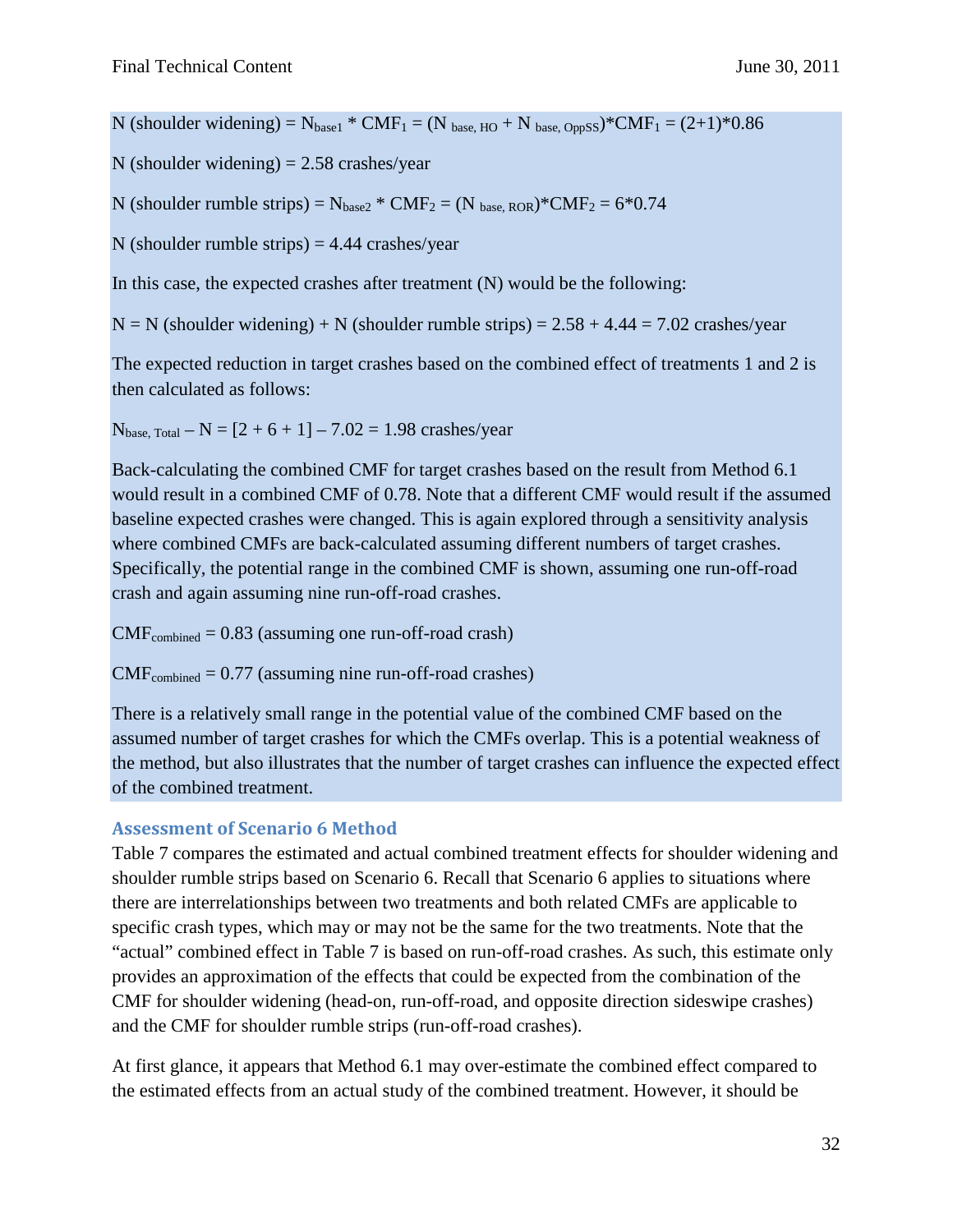noted that there is only one comparison point and the estimated combined CMF includes the effects on head-on, run-off-road, and opposite direction sideswipe crashes, while the actual effect is only for run-off-road crashes. As such, it may be reasonable to assume that the CMF would be slightly more effective when accounting for the effects on additional crash types. In this particular instance, Method 6.1 appears to provide a reasonable estimate of the combined treatment effect. Note that a different estimated CMF would result if the assumed baseline expected target crashes were changed as shown in the earlier example.

|  |  | TABLE 7. Comparison of Estimated and Actual Combined Treatment Effect (Scenario 6) |  |  |
|--|--|------------------------------------------------------------------------------------|--|--|
|--|--|------------------------------------------------------------------------------------|--|--|

| <b>Method</b>                                                                   | <b>Estimated</b><br><b>Combined CMF</b> | <b>Actual Combined</b><br><b>CMF</b> (Source) |
|---------------------------------------------------------------------------------|-----------------------------------------|-----------------------------------------------|
| 6.1 Apply CMF for Most Effective<br><b>Treatment to Overlapping Crash Types</b> | 0.78                                    | $0.87 (18)^1$                                 |
| $\sim$ $\sim$ $\sim$ $\sim$ $\sim$<br>$\mathcal{C}^{\mathcal{C}}$               |                                         |                                               |

1. CMF applies to run-off-road crashes.

Appendix A presents an additional method that was explored as part of this research. While the method shows promise for future investigation, it was difficult to test using available data. As such, results are not presented in Tables  $5 - 7$  for this method. Instead, the method is described with an example in Appendix A.

## <span id="page-32-0"></span>**Conclusions and Future Research**

The most rigorous approach for estimating the effects of multiple treatments is to install combination treatments and estimate a CMF for the combination. There has been limited research to date that considers the effects of multiple treatments. While there is ongoing research to further develop CMFs for common combination treatments (e.g., combination treatments at signalized and unsignalized intersections as part of the FHWA Evaluation of Low-Cost Safety Improvements Pooled Fund Study), there is still a need to estimate the combined effects of other treatments.

Several existing methods were identified for combining multiple CMFs. Each method was reviewed and the associated issues were identified. The primary issue with existing methods is the assumption of independence when combining CMFs, which can lead to over- or underestimation of the combined treatment effect. Other issues include 1) the logic of an added benefit versus the fallacy of additive effects, 2) the lack of consistency when applying methods, 3) the general applicability of CMFs, 4) a lack of detailed information to apply the specific methods, and 5) the lack of a method to estimate a confidence interval for the combined CMF of multiple treatments.

A framework was developed for investigating interrelationships between two treatments and identifying the applicability of related CMFs. In this document, it is suggested that no more than two CMFs be combined in an analysis. In the case of three or more countermeasures, one may encounter a scenario in which the net combined effect of the countermeasures approximately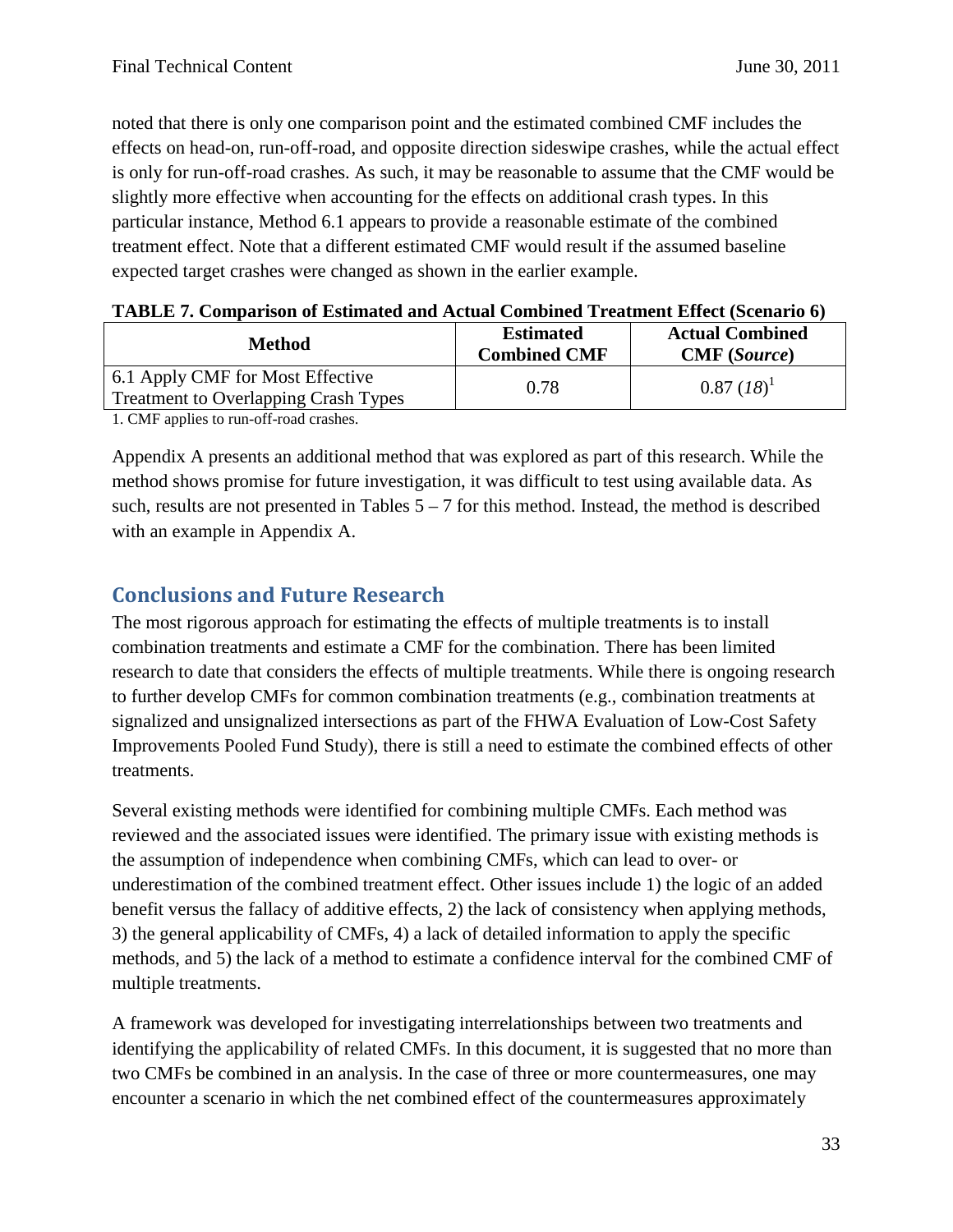equals the product of the individual countermeasures, but only because of offsetting effects (i.e., it is possible that two of the three countermeasures account for the vast majority of the reduction). A matrix is provided to help identify potential overlapping effects between two treatments, but it is the responsibility of the analyst to determine how these interrelationships will play out.

Six distinct scenarios were identified based on the interrelationships of treatments and the applicability of the related CMFs. An attempt was then made to identify alternative methods for estimating the combined effects of multiple treatments, considering the limitations of current methods. It is important to note that different methods apply to different scenarios. Several current and alternative methods were presented with examples to illustrate each method. Many of the methods account for potential overestimation, but few consider the potential underestimation of combined treatment effects. The emphasis on avoiding overestimation seems justified based on the limited research literature that exists on the topic. In a 2005 study, Mounce assessed the accuracy of the multiplicative approach (referred to as Method 4.1 in this document) and discovered that it overestimates the actual reduction in a majority of instances (*21*). Further, an analysis of combination treatments in New Zealand assessed the accuracy of multiple methods for combining CMFs, and it was concluded that all methods reviewed in the effort overestimate the crash reduction (*15*). Nonetheless, analysts should be aware of the potential to underestimate the combined treatment effect. Case in point, Method 4.2 in Table 5 shows how the estimated crash reduction for shoulder widening and installing shoulder rumble strips can be less than the actual value. In any case, engineers should be equally concerned about overestimation and underestimation because both would lead to incorrect decisions about whether or not to apply a particular countermeasure.

Data were then obtained from the CMF Clearinghouse in an attempt to compare and assess the existing and proposed methods. Method 4.1 (Assume Independence) and Method 4.3 (Systematic Reduction of Subsequent CMFs) produce results that are in the range of the estimated effects from actual studies of the combined treatment. Method 4.1, however, appears to overestimate the combined effect when compared to Method 4.3. The estimated combined CMFs from Method 4.2 (Apply Only Most Effective CMF), Method 4.4 (Turner Method), and Method 4.5 (Meta-Analysis Method) are outside the range of actual combined CMF values and are closer to 1.0 than both estimates from the actual studies of the combined treatment. As such, these methods appear to underestimate the combined treatment effect. Method 5.1 (Apply CMFs Separately for Total and Target Crashes) and Method 6.1 (Apply CMF for Most Effective Treatment to Overlapping Crash Types) appear to provide reasonable estimates of the combined treatment effect; however, the CMFs estimated from these two methods were based on a very specific scenario with assumed expected crashes. It was shown that different assumptions for the expected crashes would lead to a different estimate of the combined treatment effect.

This document has provided a review of existing methods for combining CMFs for multiple treatments and explored alternative methods. While several existing and alternative methods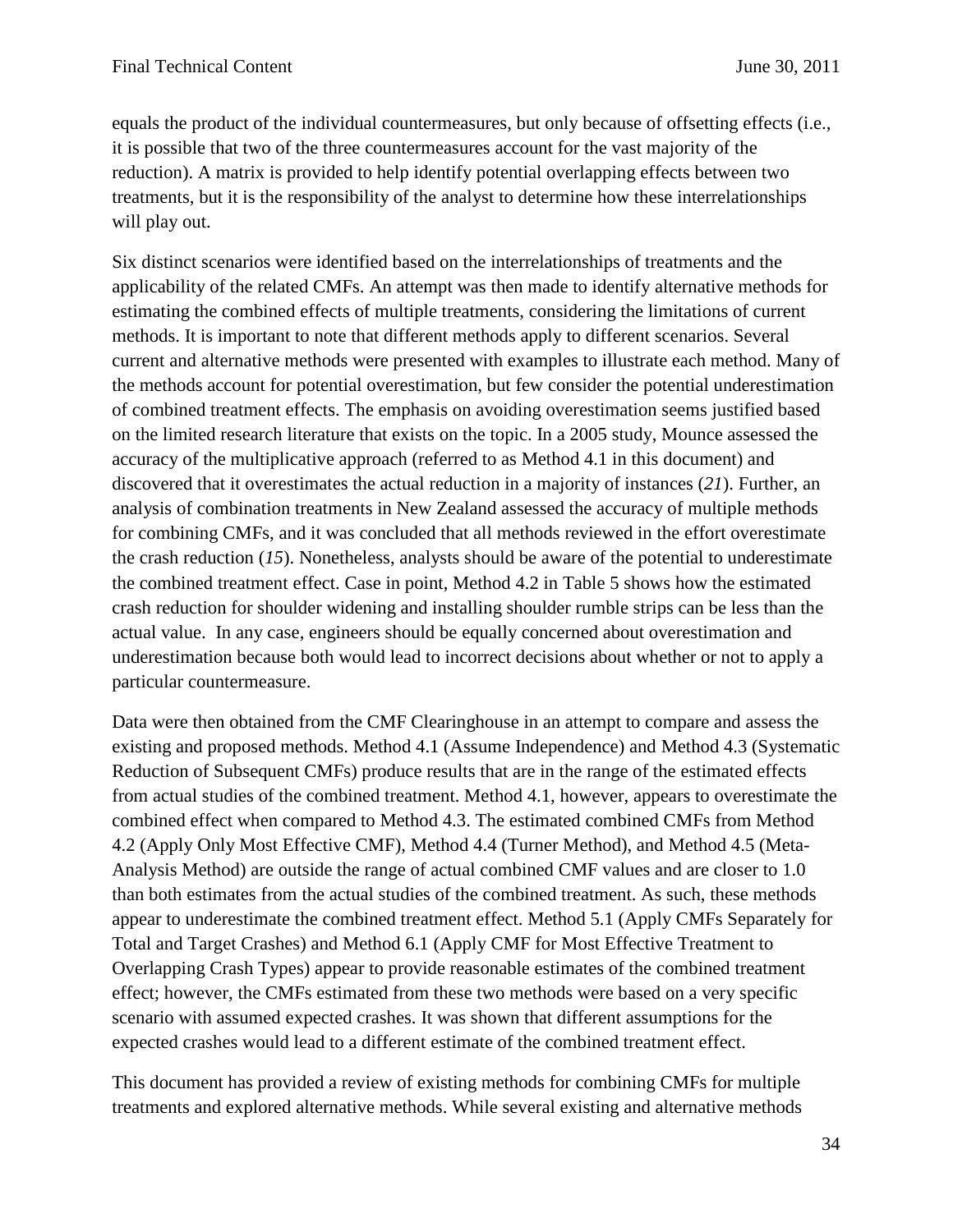were compared, this study provides only a starting point for future research in this area. The preliminary assessment of methods indicated positive results, but there is still a tremendous amount of work to be done, including a more rigorous and large scale effort to investigate the combination of multiple CMFs and a method to estimate a confidence interval for the combined CMF. Notably, there is a need to test the existing and proposed methods in a controlled experiment and with several different treatments to further explore their validity and potential weaknesses. Method 4.3 (Systematic Reduction of Subsequent CMFs) appears to hold promise for combining multiple CMFs, but there is a need to determine a more formal and rigorous method for computing the reduction of the second CMF. There is also a need to explore a variation of Method 4.3 where the effect of a subsequent treatment is increased to account for potential underestimation of the combined treatment. Method 5.1 and Method 6.1 illustrate that the proportion of target crashes can influence the combined CMF. This is an important area for future research. Another area in need of investigation is the combination of CMFs when they apply to different severities. Finally, there is a need to convey the importance of complete and consistent reporting to CMF researchers so that methods such as the one proposed in Appendix A can be further explored.

## <span id="page-34-0"></span>**References**

- 1. Agent, K., Stamatiadis, N., and Jones, S., "Development of Accident Reduction Factors." KTC-96-13, Kentucky Transportation Center, University of Kentucky, 1996 http://www.dot.state.mn.us/trafficeng/safety/hes/kentucky\_report.pdf
- 2. American Association of State Highway Transportation Officials (AASHTO). *Highway Safety Manual*, 1<sup>st</sup> Edition, Washington, DC, 2010.
- 3. Elvik, R. "Effects on Road Safety of Converting Intersections to Roundabouts: Review of Evidence from Non-U.S. Studies." Transportation Research Record 1847, Transportation Research Board, National Research Council, Washington DC, 2003.
- 4. Elvik, R., Amundsen, F.H., and Hofset, F. "Road Safety Effects of Bypasses." Transportation Research Record 1758, Transportation Research Board, National Research Council, Washington, DC, 2001.
- 5. Elvik, R. "The Safety Value of Guardrails and Crash Cushions: A Meta-Analysis of Evidence from Evaluation Studies." Accident Analysis & Prevention, Vol. 27, No. 4, pp. 523-549, 1995.
- 6. Erke, A., "Red Light for Red-light Cameras?: A Meta-analysis of the Effects of Red-light Cameras on Crashes." Accident Analysis & Prevention, Vol. 41, No. 5, pp. 897-905, 2009.
- 7. Bahar, G., "Methodology for the Development and Inclusion of Crash Modification Factors in the First Edition of the Highway Safety Manual." Transportation Research Circular, No. E-C-142, Transportation Research Board of the National Academies of Science, Washington DC, 2010.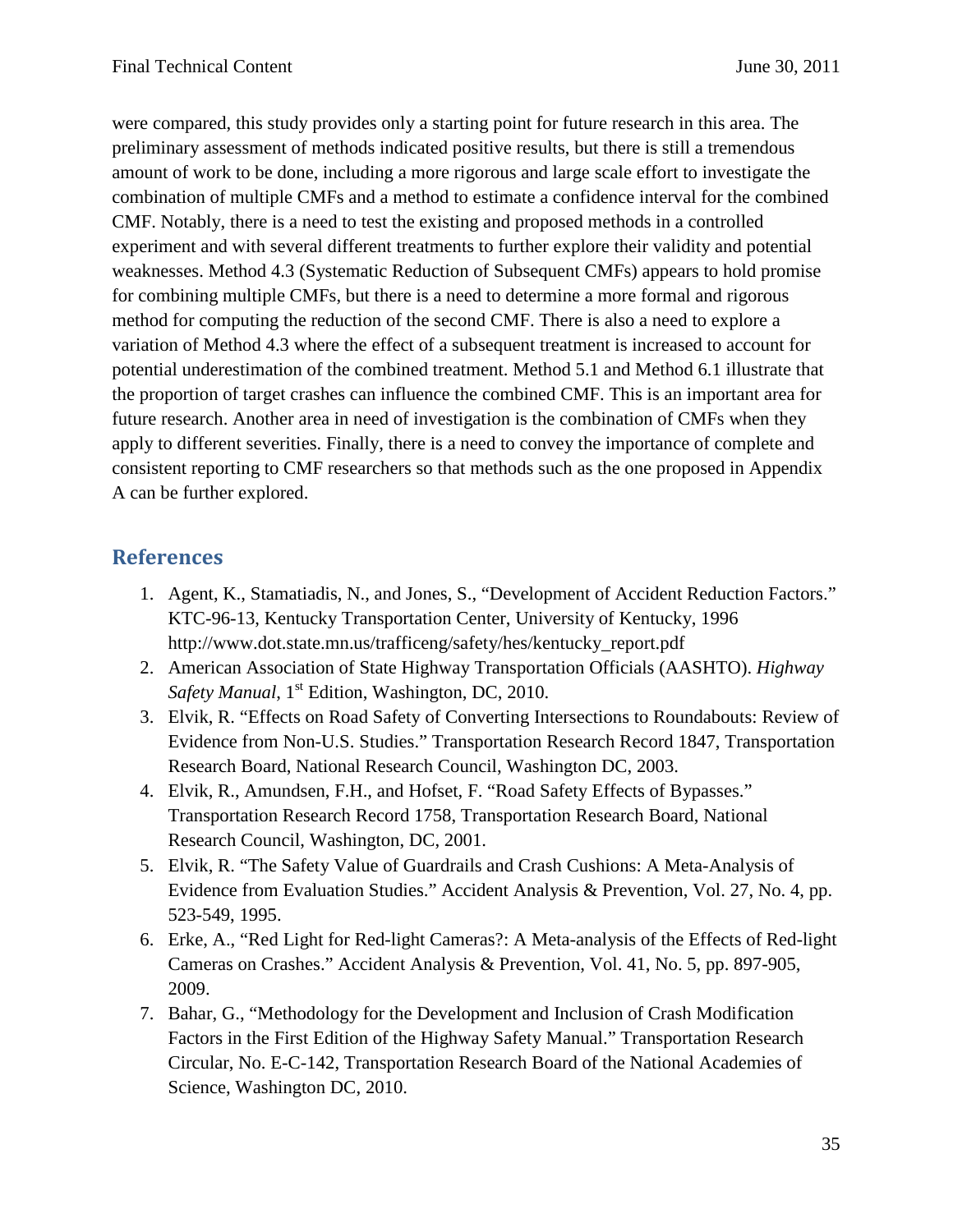- 8. Richard, K. and R. Srinivasan. "Separating Safety Effects of Multiple Improvements by Alternative Empirical Bayes Method." Presented at the  $90<sup>th</sup>$  Annual Meeting of the Transportation Research Board, Washington, DC, 2011.
- 9. Elvik, R. "Developing Accident Modification Functions: Exploratory Study." Transportation Research Record 2103, Transportation Research Board, National Research Council, Washington, DC, pp. 18-24, 2009.
- 10. Russo and Dell'Acqua. "Accident Prediction Models for Road Networks." Presented at the 4<sup>th</sup> International Symposium on Geometric Design, Valencia, Spain, 2010.
- 11. "How can I apply multiple CMFs?" Online Posting. CMF Clearinghouse FAQs. 14 April 2011. <http://www.cmfclearinghouse.org/faqs.cfm#q4>
- 12. "How do I choose between CMFs in my search results that have the same star rating but different CMF values?" Online Posting. CMF Clearinghouse FAQs, 30 May 2011. <http://www.cmfclearinghouse.org/faqs.cfm#q13>
- 13. National Cooperative Highway Research Program (NCHRP). Report 500 Series. Transportation Research Board of the National Academies of Science, Washington, DC, 2009. <http://safety.transportation.org/guides.aspx>
- 14. Gross, F., C. Lyon, and B. Persaud. A Guide to Developing Quality Crash Modification Factors. Federal Highway Administration, FHWA-SA-10-032, Washington, DC, 2010.
- 15. Turner, B. "Estimating the Safety Benefits when Using Multiple Road Engineering Treatments," *Road Safety Risk Reporter*, 11, April 2011.
- 16. Garber, N. J. and L. A. Hoel., *Traffic & Highway Engineering*. University of Virginia: Brooks/Cole, 2002.
- 17. Pitale, J.T., Shankwitz, C., Preston, H., and Barry, M."Benefit-Cost Analysis of In-Vehicle Technologies and Infrastructure Modifications as a Means to Prevent Crashes Along Curves and Shoulders." Minnesota Department of Transportation, 2009.
- 18. Hanley, K. E., Gibby, A. R., and Ferrara, T. C., "Analysis of Accident Reduction Factors on California State Highways." Transportation Research Record, No. 1717, Transportation Research Board, National Research Council, Washington, DC, pp. 37-45, 2000.
- 19. Sayed, T., P. deLeur, J. Pump. "Impact of Rumble Strips on Collision Reduction on BC Highways: A Comprehensive Before and After Safety Study." TRB 89th Annual Meeting Compendium of Papers CD-ROM. Washington, DC, 2010.
- 20. Gross, F., P.P. Jovanis, and K. Eccles, "Safety Effectiveness of Lane and Shoulder Width Combinations on Rural, Two-Lane, Undivided Roads." TRB 88th Annual Meeting Compendium of Papers CD-ROM. Washington, DC, 2009.
- 21. Mounce, J. M. "Evaluation of Hazard Elimination Safety Program Crash Reduction Factors," Institute of Transportation Engineers (ITE) Annual Meeting, Melbourne, Victoria, Australia, 2005.
- 22. "Glossary." Online Posting. CMF Clearinghouse, 30 May 2011. <http://www.cmfclearinghouse.org/glossary.cfm>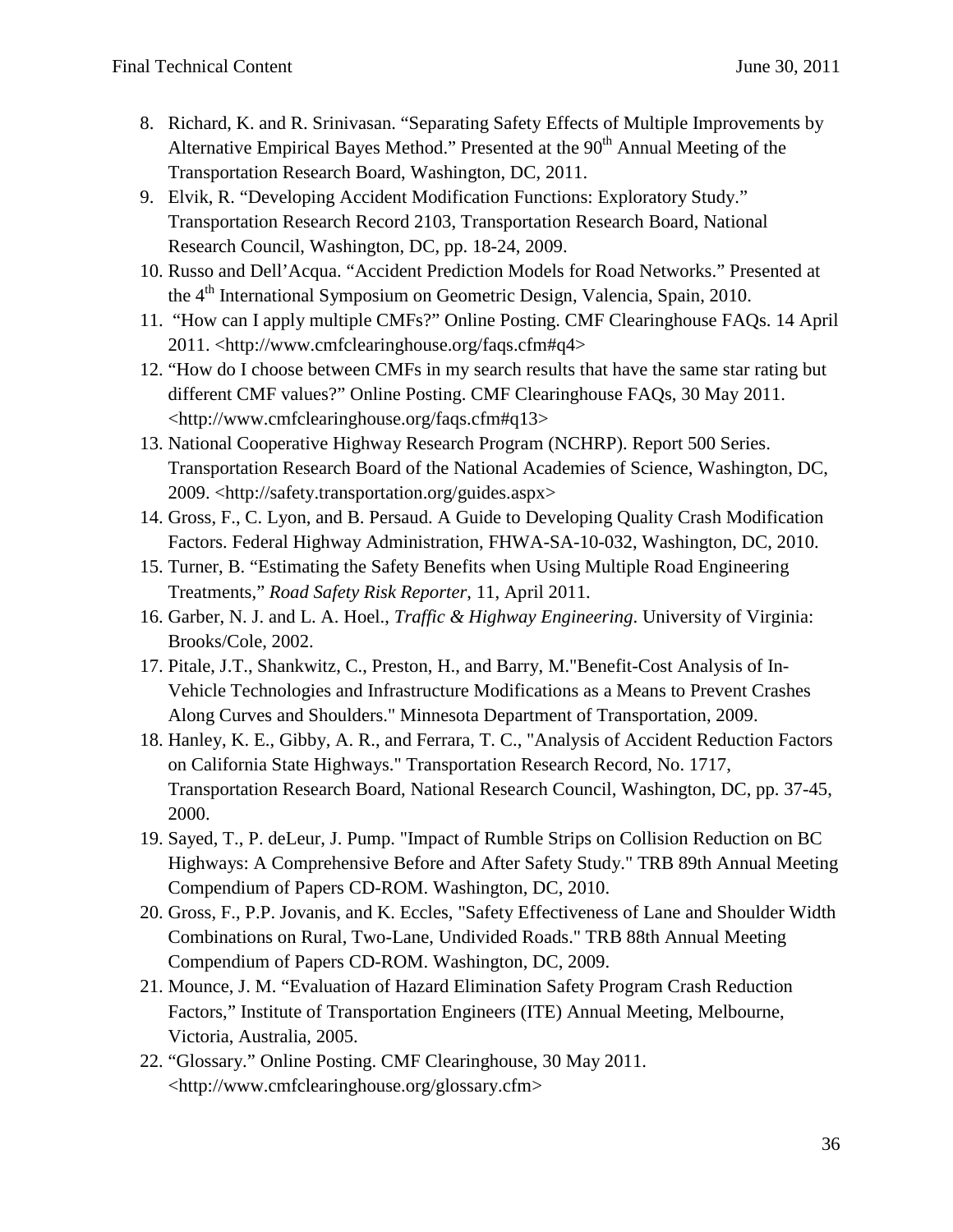23. Jensen, S. "Safety Effects of Intersection Signalization: a Before-After Study." Presented at the 89th Annual Meeting of the Transportation Research Board, Washington, DC, 2010.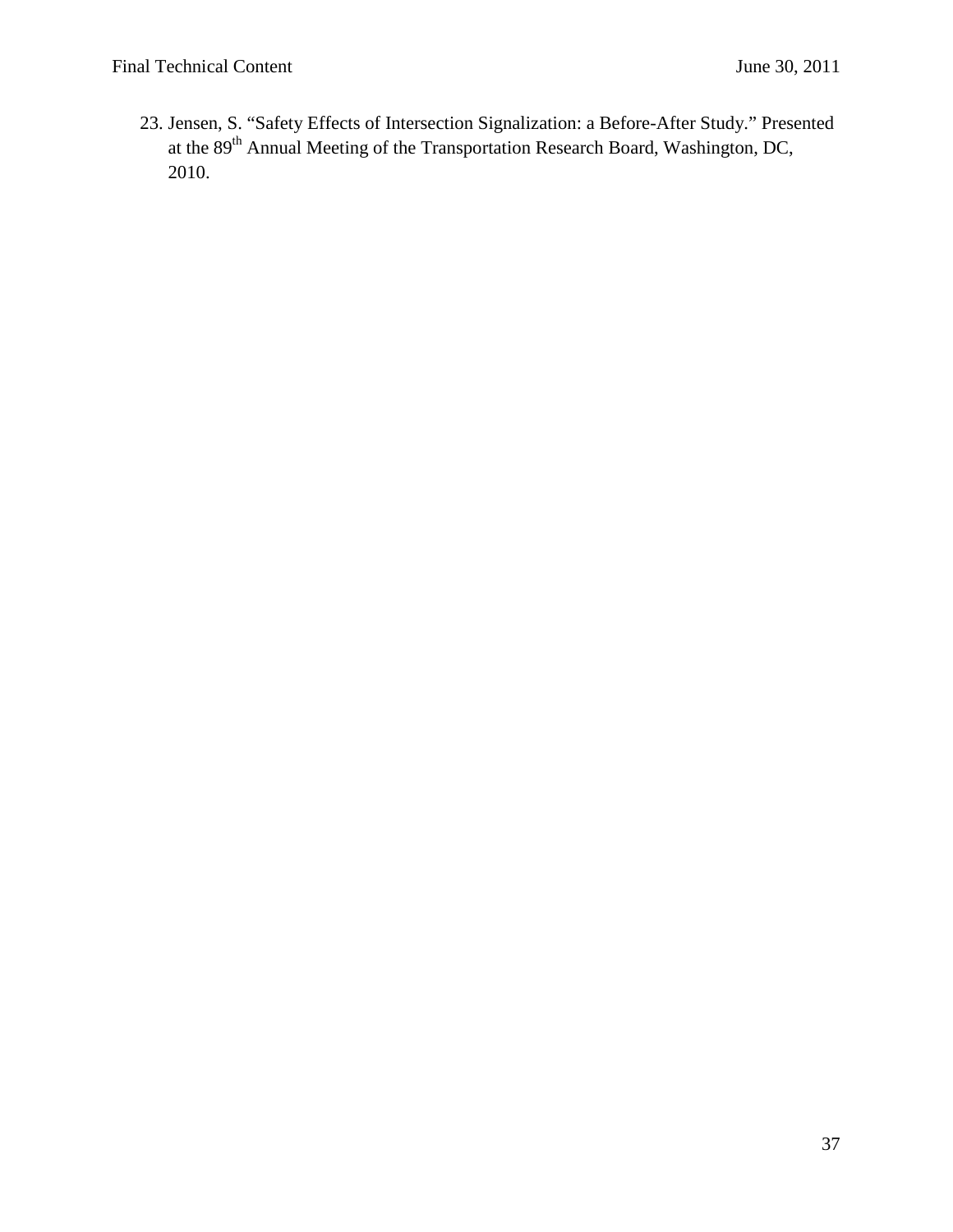# <span id="page-37-0"></span>**Appendix A: Exploration of an Alternative Method for Combining CMFs**

# <span id="page-37-1"></span>**Application of Meta-Analysis and Crash Modification Functions**

One potential method for applying multiple CMFs may be to use the crash modification function development process proposed by Elvik (*9*) in conjunction with the CMF Clearinghouse. Recall that the process outlined by Elvik sought to identify systematic variations in CMF values as a function of some characteristic(s). In his proposed process, those characteristic(s) may or may not be directly relatable to countermeasure(s). The intent was to bring to light any trends in safety performance as a function of one or more independent variables. In order to address the issue of applying multiple CMFs, his process would have to be adapted such that the characteristics (i.e., the independent variables) would need to be directly relatable to countermeasure(s). A process adapted from Elvik's work is proposed below and consists of the following steps:

- 1. Selection of Countermeasures of Interest.
- 2. Specification of CMF Information within the CMF Clearinghouse.
- 3. Identification of CMFs Associated with Countermeasures of Interest.
- 4. Regression Analysis for Identified CMFs.
- 5. Verification of Regression Analysis
- 6. Computation of Final CMF Value.

Each step is described in below:

## **1. Selection of Countermeasure of Interest**

The proposed process begins with the selection of two sets of countermeasures: the primary countermeasure and secondary countermeasure(s). The primary countermeasure is the countermeasure that is of greatest interest (i.e., thought to be the most effective) to the CMF user. For instance, the primary countermeasure may be to change the width of a roadway located along a horizontal curve to determine the impact on the frequency of fixed object crashes. Secondary countermeasure(s) are roadway characteristics that may affect the safety effectiveness of the primary countermeasure. Continuing with the previous example, a secondary countermeasure may be to increase the clear zone along the horizontal curve. Clear zone certainly has an effect on the frequency of fixed object crashes along horizontal curves but its effect is likely smaller than that of roadway width. The CMF user can use the CMF Clearinghouse to confirm or reject his or her intuition on the relative importance of countermeasures. More specifically, the user can examine and compare the magnitude of CMF values for the countermeasures of interest.

At this stage in the process, the CMF user should also consider the crash types that are targeted by the countermeasures. If the primary and secondary countermeasures do not have overlapping target crash types, then the assumption of independence may hold. If the assumption of independence is true, the HSM method (i.e., multiplying the CMFs) would be valid, and the rest of this proposed process need not be followed. If the assumption of independence becomes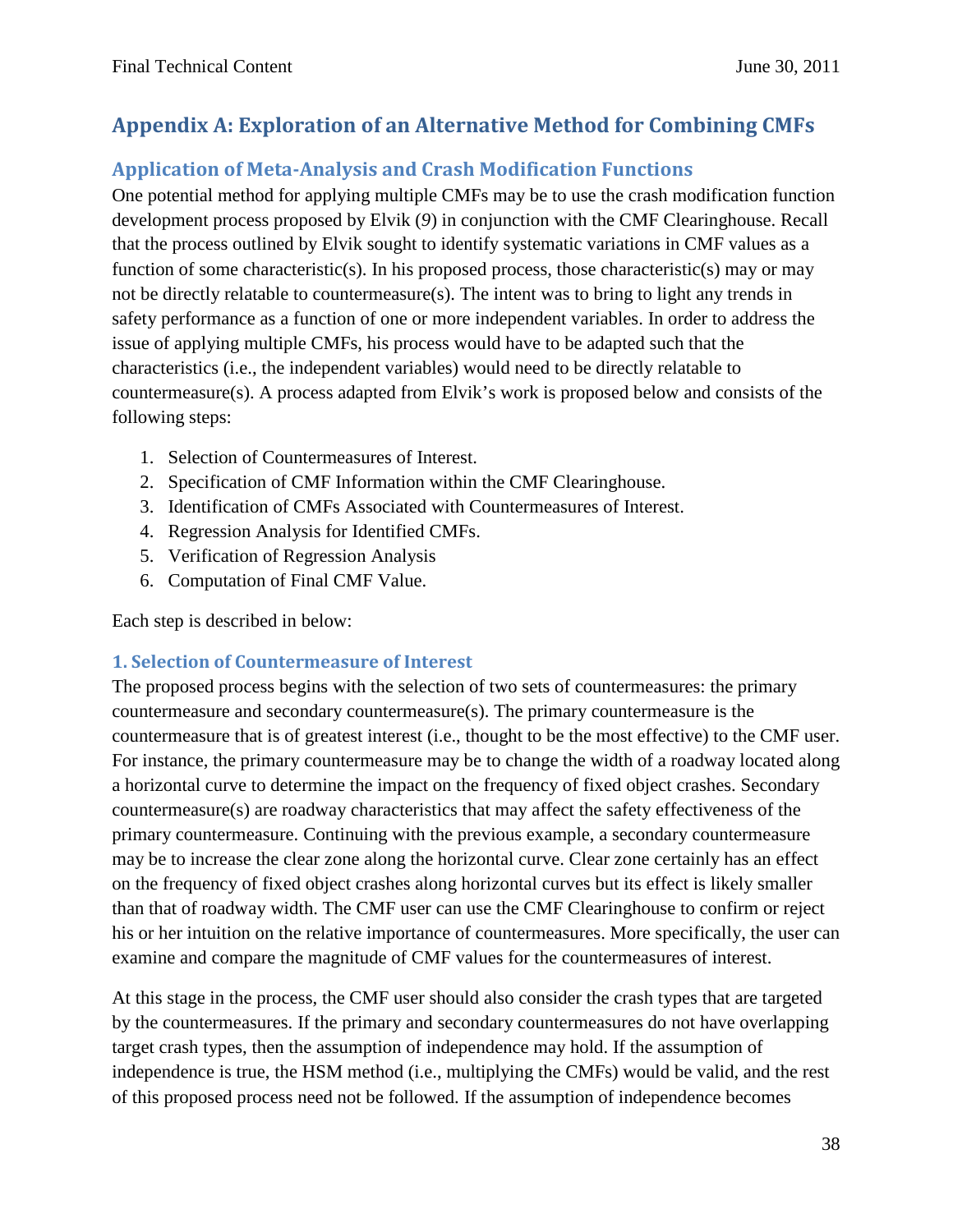questionable after comparing the target crash types, then the CMF user should continue with the proposed process.

## **2. Specification of CMF Information within the CMF Clearinghouse**

Once primary and secondary countermeasures have been selected, the CMF user would then go to the CMF Clearinghouse and search for CMFs by inputting critical information. What constitutes *critical* will depend on the situation. Although the CMF Clearinghouse allows users to search for CMFs using a large array of parameters (e.g., countermeasure, crash type, severity, roadway type, and area type), specifying information for too many parameters may be counterproductive. The purpose of this step of the process is to produce a sizeable number of CMF search results from which further analysis will be possible. Specifying too many parameters in the query may defeat this purpose since too few search results may be produced. Therefore, some engineering judgment is required at this stage to find the appropriate level of specificity. At a minimum, the countermeasure, crash type, and severity level should be specified. In the case of many but not all countermeasures, roadway type and area type also need to be specified. Other fields may also be necessary depending on the countermeasures involved.

### **3. Identification of CMFs Associated with Countermeasures of Interest**

The next step in the process involves sifting through the search results of CMFs for the primary countermeasure to identify CMFs that are associated with the secondary countermeasure(s). This step may require multiple approaches.

Approach 1: This approach involves scanning through countermeasure names within the search results to find references to the secondary countermeasure(s). In the case of some CMF studies, the CMF is computed with a secondary countermeasure in mind. For example, the primary countermeasure may be to change lane width assuming a certain shoulder width. The countermeasure name may be "increase lane width of roadway with 4 ft. shoulders from 11 ft. to 12 ft." Another countermeasure name may be "increase lane width of roadway with 6ft. shoulders from 11 ft. to 12 ft." Note that, when identifying CMFs, the values for the primary countermeasure (e.g., increasing lane width from 11 ft. to 12 ft.) must be the same while the values of the secondary countermeasure (e.g., 4 ft. shoulder and 6 ft. shoulder) must differ.

Approach 2: This approach involves scanning through the "prior conditions" field of the CMF results. In the CMF Clearinghouse, the "prior conditions" refers to the "condition of the road or intersection before the countermeasure was implemented" (*22*). In some cases, the secondary countermeasure may be found there. For instance, the countermeasure may be increasing lane width by 1 ft. and the prior conditions may be a "roadway with 11 ft. lanes and 6 ft. shoulders." Another CMF entry may have the same countermeasure name but the prior conditions may be a "roadway with 11 ft. lanes and 4 ft. shoulders."

Using one or both approaches, the CMF user could compile a list of CMFs that account for both the primary and secondary countermeasures.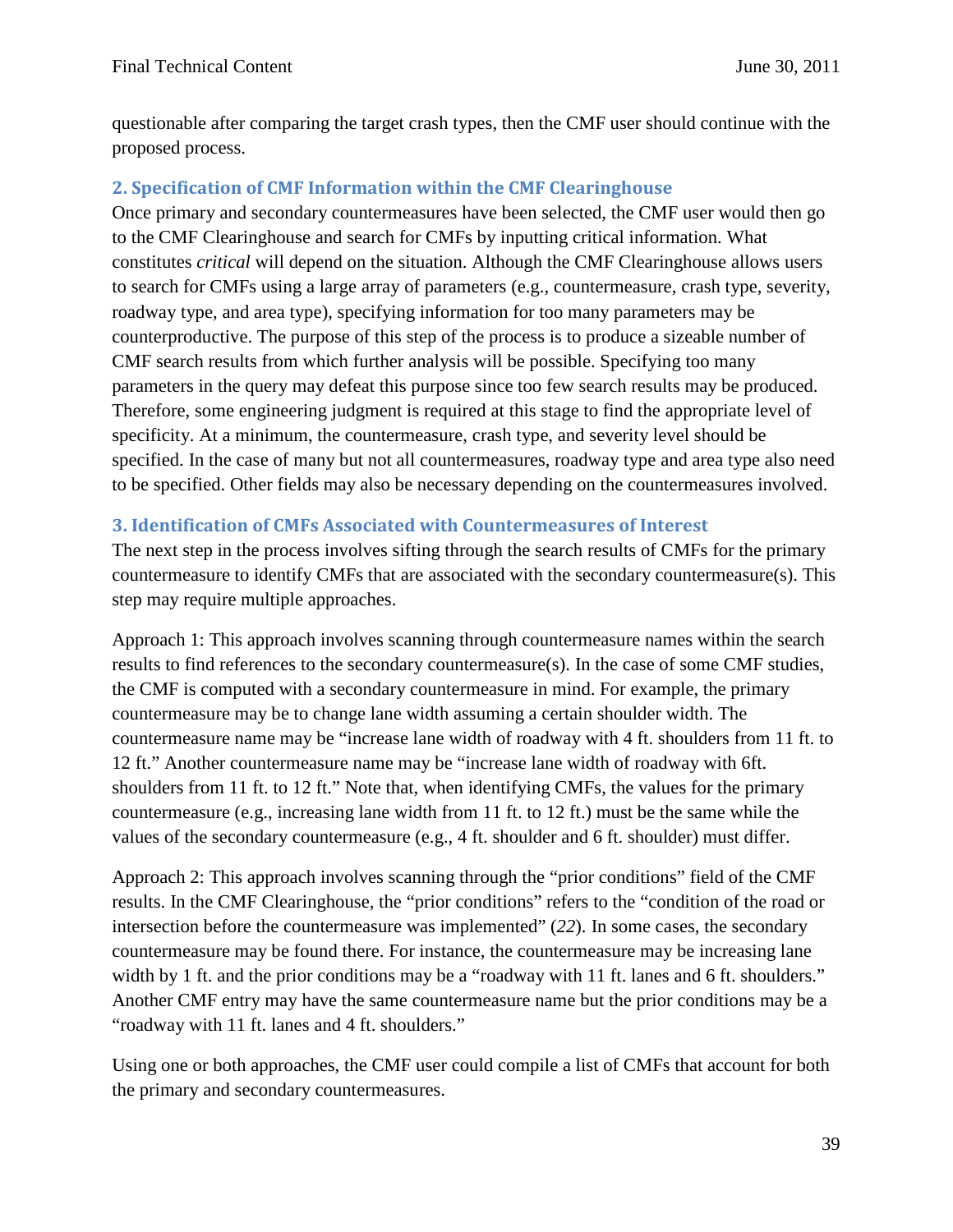### **4. Regression Analysis for Identified CMFs**

After compiling the list of CMFs, the next step is to run a regression analysis to identify trends within the selected results. This step may be performed by plotting the point estimates from the search results and finding the best fitting curve or line to the points. The confidence interval for each of the point estimates should also be plotted so the standard error of each estimate is taken into account. Elvik (*9*) provides two demonstrations by plotting CMF values from the literature as a function of an independent variable. In the first instance, he was successful at generating an intuitive crash modification function for the construction of bypass roads in Norway in which the independent variable was population. In the second instance, he was unsuccessful at generating an intuitive crash modification function for the conversion of intersections to roundabouts as a function of roundabout diameter. His work indicates that it may be difficult to identify intuitive trends in every instance.

In many cases, it is a challenge to identify enough CMF entries to produce intuitive results (i.e., the sample size is too small). It is also telling that that no attempt was made to construct a multivariate (i.e., two or more independent variables) crash modification function. Identifying trends for a multivariate crash modification function would be even more difficult than for a univariate crash modification function. It still would be helpful to plot CMF values to identify trends for a multivariate crash modification function. The plot would consist of a threedimensional graph with the independent variables on the x and y axes and the CMF value on the z axis.

### **5. Verification of Regression Analysis**

Once the regression analysis has been conducted to produce a trend line that best fits the plot of CMF values, the trend line needs to be validated. Validation can be done by plotting additional CMF values from the same study or another study with the same study design and then checking whether these new points conform to the trend line. Whether the new data points conform to the trend line or not, the trend line needs to be revised to incorporate the new data points. If the new data points largely conform to the existing trend line, then the revision should be minor (e.g., slight change in intercept or coefficients). If the new data points do not conform to the existing trend line, then the revision may be major. For instance, the addition of new data points may suggest a different functional relationship (e.g., linear, exponential, logarithmic, polynomial) than was originally thought. Alternatively, the additional data points may be completely at odds with the existing trend line and suggest no clear relationship whatsoever. In this situation, it is possible that, contrary to initial expectations, the implementation of the secondary treatment has no effect on the safety performance of the primary countermeasure. In other words, the assumption of independence should be reconsidered in that scenario.

### **6. Computation of Final CMF Value**

The last step is to obtain a final CMF estimate for the implementation of multiple treatments. If the previous step of verifying the trend line is successful, this step should be straightforward. In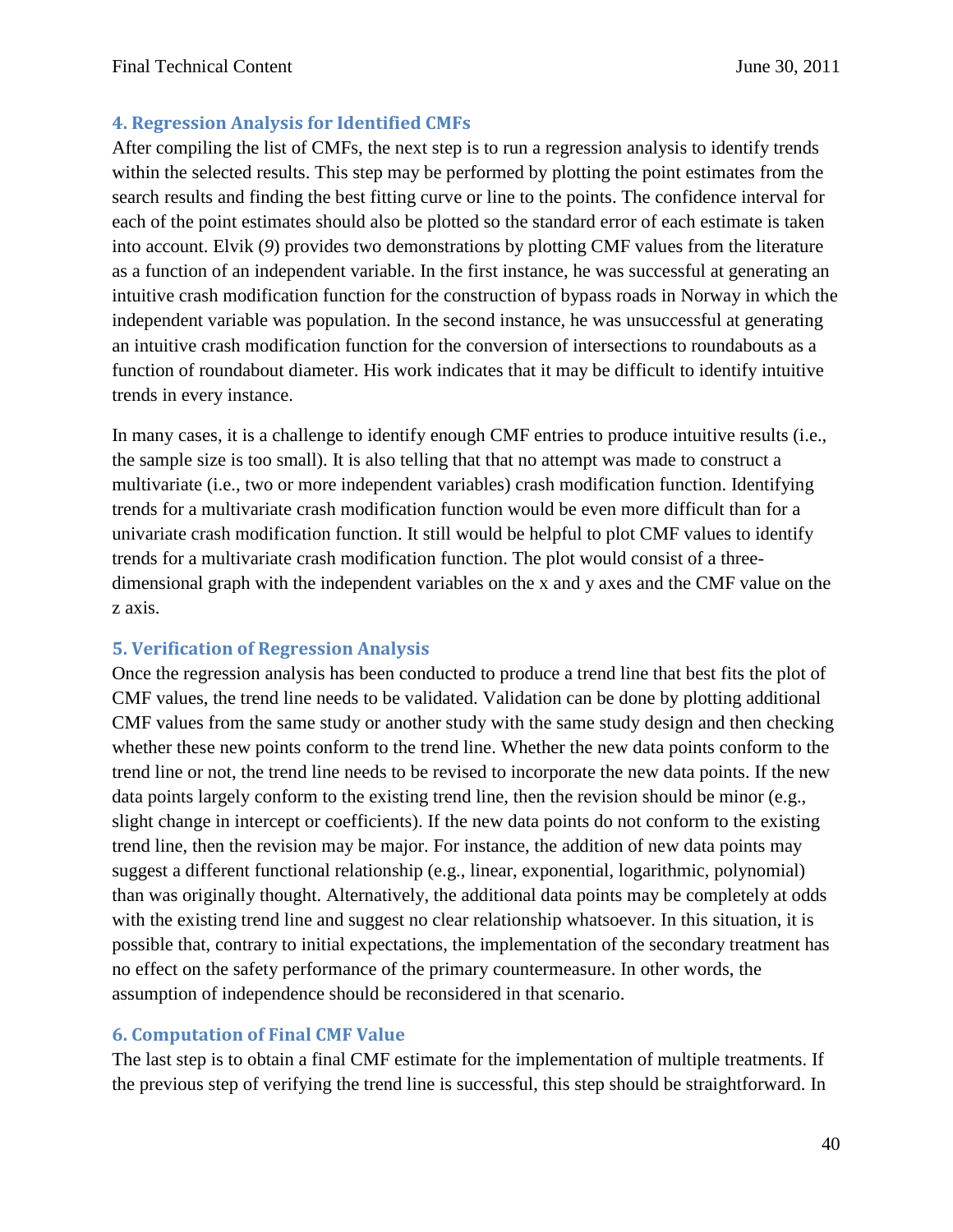such a case, this step would simply be a matter of interpolating a CMF value using the revised best fit curve developed in the previous step.

## <span id="page-40-0"></span>**Example Application of Crash Modification Functions**

A demonstration of the proposed process for developing crash modification functions using an adaptation of Elvik's methodology and the CMF Clearinghouse may be instructive.

### **1. Selection of Countermeasures of Interest**

The process begins with the selection of the primary and secondary countermeasures of interest. Suppose that a CMF user were interested in examining the safety effects of converting an intersection from yield control to signal control while accounting for the safety effects of changing the density (i.e. signals per mile) of signalized intersections. In this case, the two countermeasures of interest are 1) the conversion of intersection traffic control from yield to stop, and 2) the alteration of signalized intersection density. In this case, the CMF user considers the former to be the primary countermeasure and latter to be the secondary countermeasure.

#### **2. Specification of CMF Information within the CMF Clearinghouse.**

The CMF user then utilizes the CMF Clearinghouse to search for CMF entries that match the countermeasures of interest. The user may begin by specifying the countermeasure category: intersection traffic control. Then the user may specify the target crash type and severity level: all crashes types and all severity levels. In this example, area type would be another important parameter since urban and rural intersections have different crash characteristics (e.g., crash rates and severity levels). Suppose in this case that urban intersections are of interest. Lastly, the number of legs is also a critical parameter, because it affects the crash characteristics at the intersection (e.g., number of conflict points). Suppose that in this case four-legged intersections are of interest. After inputting these parameters, the CMF Clearinghouse returns 62 CMFs.

#### **3. Identification of CMFs Associated with Countermeasures of Interest.**

From the results that were returned, the CMF user must identify the entries associated with the countermeasures of interest. Recall that there were two approaches to this step, 1) examination of the countermeasure names, or 2) examination of the prior conditions. First the countermeasure names were examined, and four CMF entries were identified:

- I. Convert from yield control to signal control (intersection crashes with signal more than 500 m away).
- II. Convert from yield control to signal control (intersection crashes with 1 signal 200- 500 m away).
- III. Convert from yield control to signal control (intersection crashes with 2 signals 200- 500 m away).
- IV. Convert from yield control to signal control (intersection crashes with 1-2 signals under 200 m away).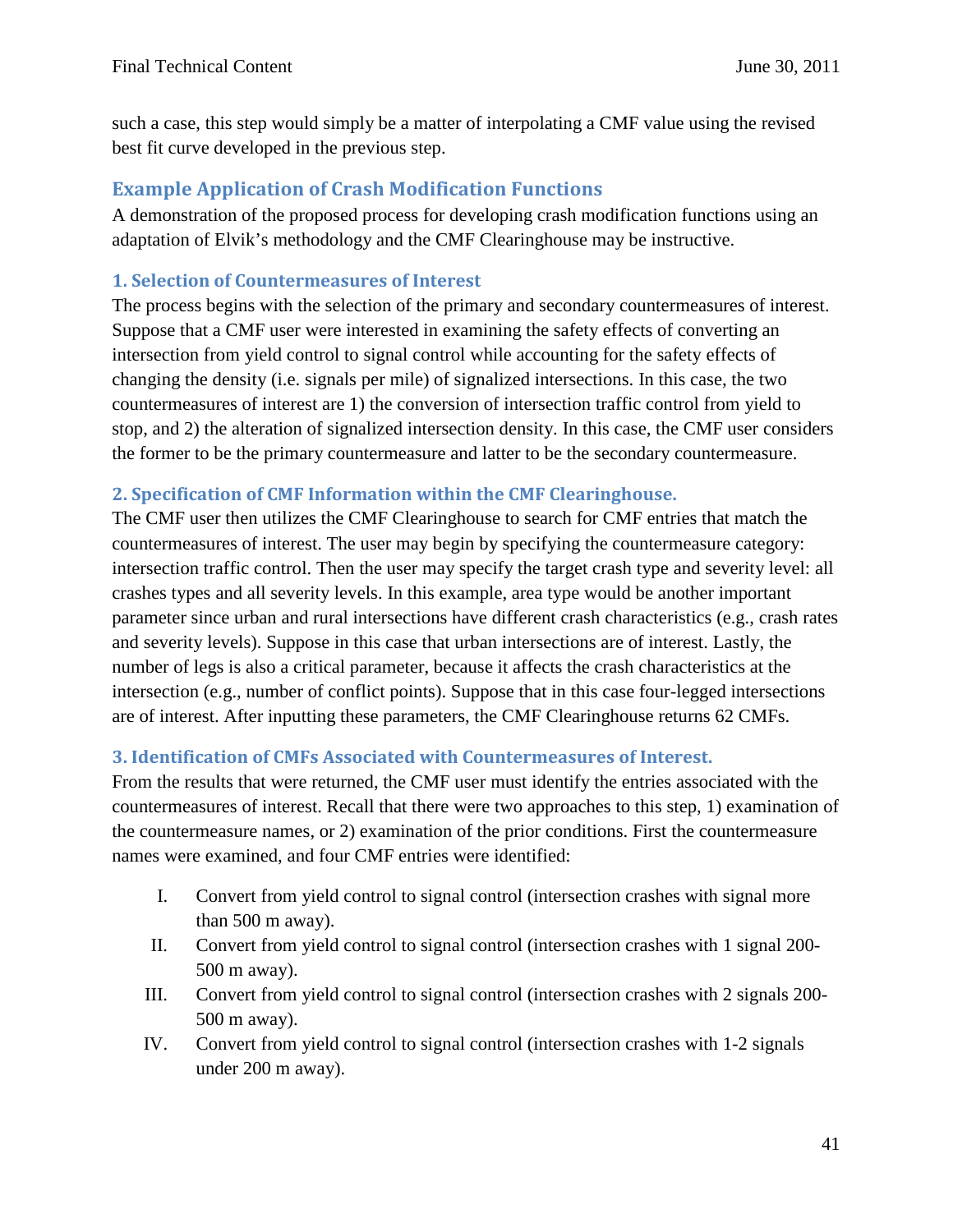It is noteworthy that, in this example, all four entries were from the same study (*23*). Therefore, depending on the CMF results, this method may or may not be a meta-analysis. These CMFs account for both the primary and secondary countermeasures of interest: conversion of an intersection from yield control to signal control and changing signal density. An examination of the other entries using the prior conditions field did not yield any further pertinent CMFs. Note that these results meet the requirement that the primary countermeasure not change (i.e., conversion from yield control to signal control) while the values for the secondary countermeasure change (e.g., 0 signals within 500 m, 1 signal within 500 m).

### **4. Regression Analysis for Identified CMFs.**

After compiling the list of appropriate CMF entries, the regression analysis can be conducted. The CMF values for the identified entries need to be plotted to discern any trends. Prior to plotting the values, a unit conversion is necessary in this case so that signal density is given in terms of signals per mile. Note that, for the fourth data point, an average was computed from the range of 1 to 2 signals under 200 m (i.e., 1.5 signals was assumed). Table 1 shows the converted values along with the corresponding CMF values and confidence intervals.

| <b>Countermeasure</b> |                                 | <b>Signal Density</b><br>(signals per mile) | <b>CMF</b> | Lower $95%$<br><b>Confidence Limit</b> | Upper 95 $%$<br><b>Confidence Limit</b> |
|-----------------------|---------------------------------|---------------------------------------------|------------|----------------------------------------|-----------------------------------------|
|                       | 0 signals within 500 m          | 0.00                                        | 0.72       | 0.42                                   | 1.21                                    |
|                       |                                 |                                             |            |                                        |                                         |
| П.                    | 1 signal within $500 \text{ m}$ | 3.22                                        | 0.66       | 0.47                                   | 0.93                                    |
|                       | III. $2$ signals within 500 m   | 6.44                                        | 0.59       | 0.38                                   | 0.92                                    |
|                       | 1.5 signals within 200 m        | 12.07                                       | 0.52       | 0.35                                   | 0.78                                    |

|  | <b>TABLE 1. Conversion of Countermeasures to Signal Density</b> |  |  |
|--|-----------------------------------------------------------------|--|--|
|  |                                                                 |  |  |

CMF values are then plotted. Not all the entries should be plotted because a portion of the data needs to be reserved for validation. With only four data points, it is logical to set aside one data point for validation. One data point was selected at random to serve as the validation point, the data point for Countermeasure III. Figure 1 shows the CMF values plotted as diamond points for different signal densities. Of all the possible trend lines, a straight line proved to have the highest coefficient of determination (i.e.,  $R^2$ ). It appears that there is a linear relationship between the CMF values for the primary countermeasure (i.e., converting from yield to signal control) as a function of the secondary countermeasure (i.e., existing signal density). The crash modification function produced from the regression analysis is given by the following equation:

CMF(conversion from yield to signal control) =  $0.717 - (0.0164 *$  Signal Density)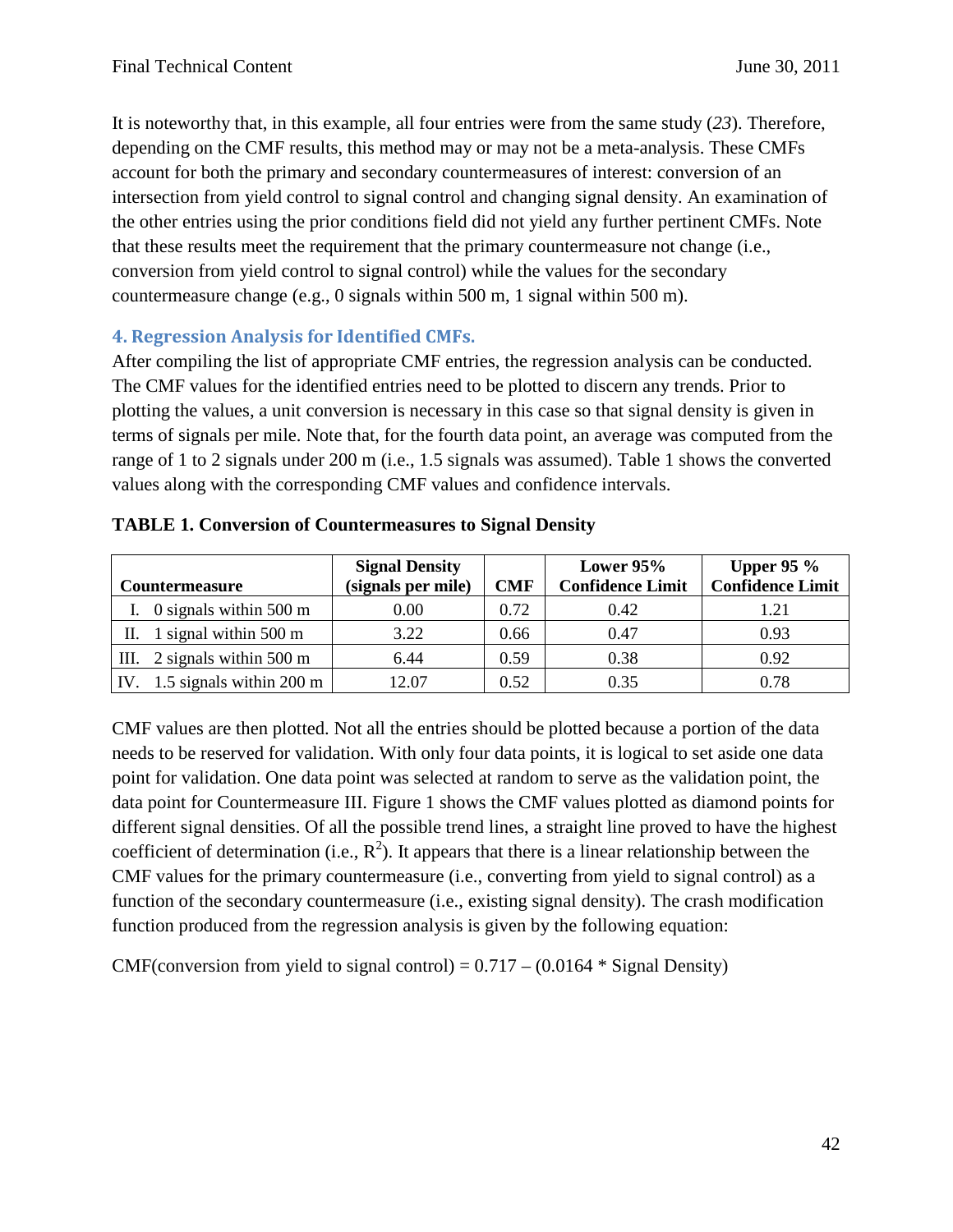

**FIGURE 1. Crash Modification Function for the Conversion from Yield to Signal Control as a Function of Existing Signal Density**

## **5. Verification of Regression Analysis**

Verifying the regression analysis requires the use of the validation data. The validation data point is shown in Figure 2. According to the crash modification function, the expected crash modification factor for converting yield to signal control with a signal density of 6.44 signals per mile would be as follows:

CMF(Signal Density=6.44) =  $0.717 - (0.0164*6.44) = 0.61$ 

This projection is fairly close to the actual crash modification factor reported by the study (0.59). The trend line produced from the regression analysis appears to be verified.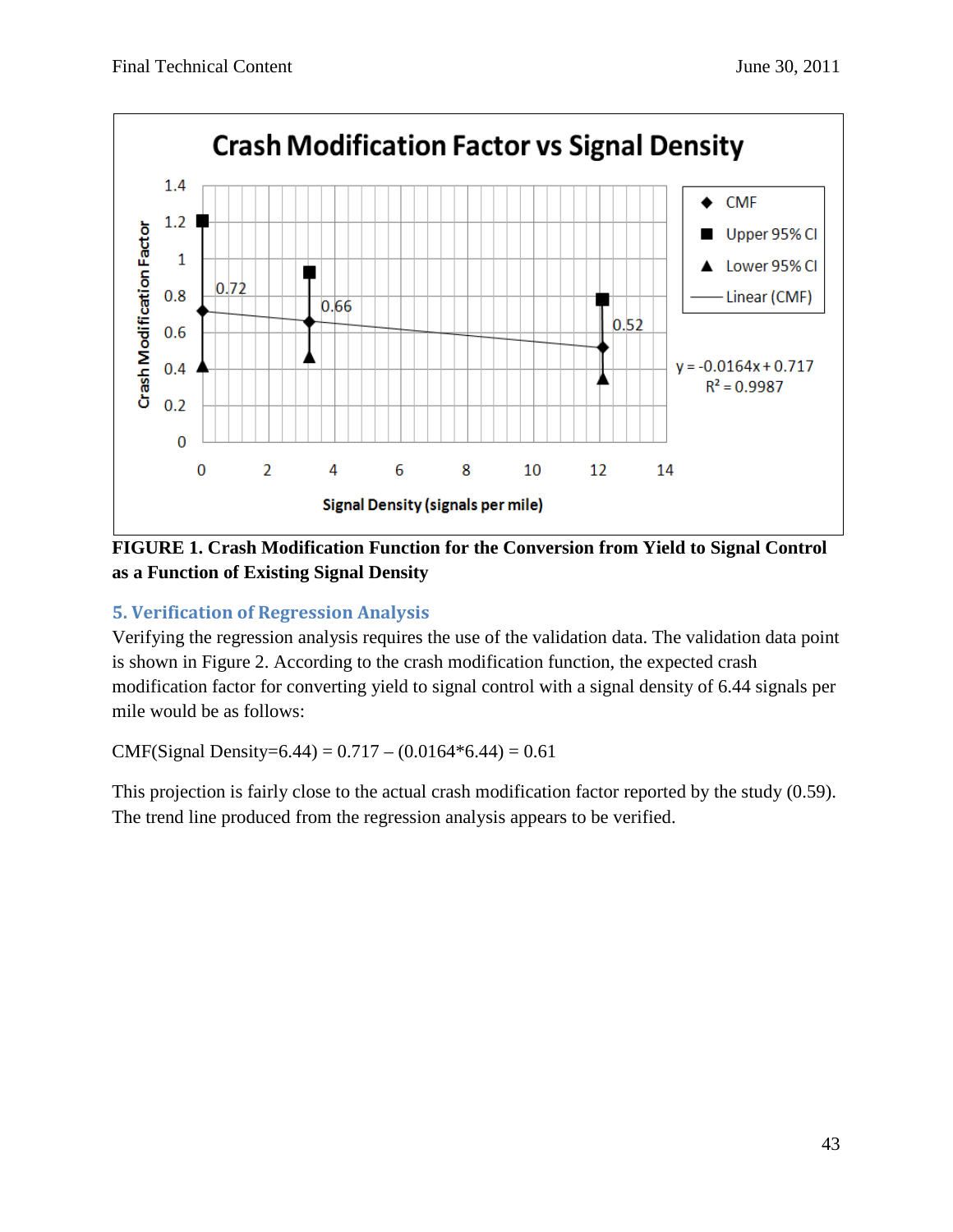

**FIGURE 2. Crash Modification Function for the Conversion from Yield to Signal Control as a Function of Existing Signal Density with Validation Data** 

## **6. Computation of Final CMF Value.**

The last step in this demonstration is to obtain a CMF value using the results of the regression analysis. Since a trend line was successfully constructed and verified in previous steps, this step merely consists of interpolating a value from the best fit line. Suppose that the CMF user is seeking an estimated CMF for the conversion of an intersection from yield control to signal control while accounting for the effect of signal density. Assuming the existing signal density is two signals per mile, the estimated crash modification factor would be as follows:

CMF(conversion from yield control to signal control) =  $-0.0164(2) + 0.717 = 0.68$ .

## <span id="page-43-0"></span>**Applicability of Method**

This method of developing crash modification functions with the CMF Clearinghouse has great potential but limited applicability given the current level of detail provided in many research studies. It attempts to account for the interrelationships that may exist between countermeasures but can only be applied in certain circumstances (i.e., when detailed information are provided for the circumstances surrounding a given evaluation). At the very beginning, the user must already have in mind which secondary countermeasure(s) affects the safety effectiveness of the primary countermeasure. Further, data on both the primary and secondary countermeasures must be available within the CMF Clearinghouse. Often a study that examines one countermeasure does not consider the secondary countermeasure. Moreover, even when multiple CMF entries are available, the regression analysis may not prove successful. Consider the example of Elvik's